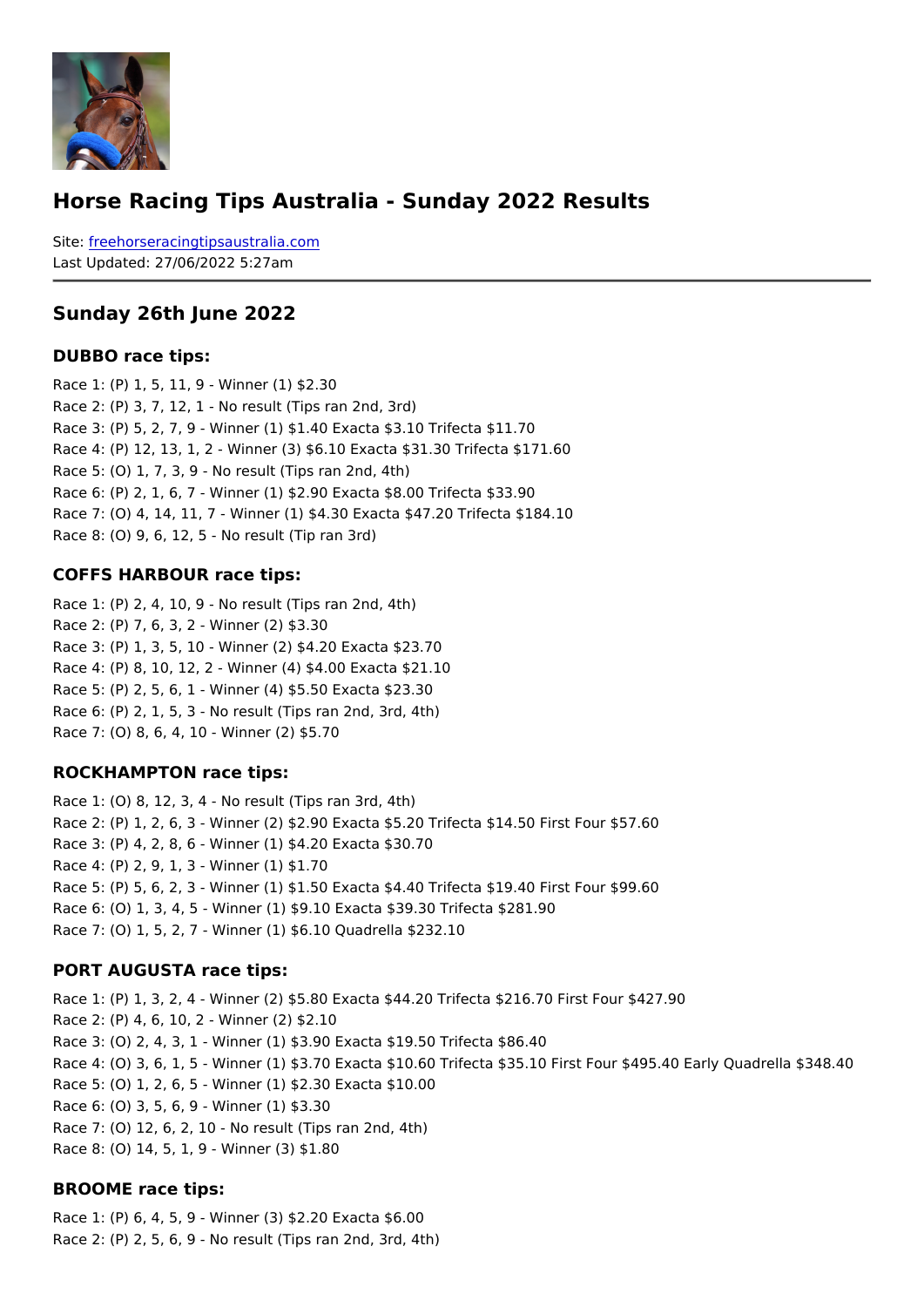Race 3: (P) 2, 5, 4, 6 - Winner (2) \$4.00 Exacta \$20.70 Trifecta \$154.80 First Four \$438.40 Race 4: (P) 2, 7, 4, 1 - Winner (3) \$7.60 Exacta \$42.50 Trifecta \$122.20 First Four \$435.30 Race 5: (P) 1, 2, 4, 7 - Winner (2) \$11.30 Exacta \$78.30 Trifecta \$356.90 First Four \$391.10 Race 6: (O) 5, 2, 1, 6 - Winner (1) \$5.20 Exacta \$29.60 Race 7: (O) 2, 8, 10, 4 - Winner (1) \$2.00 Quadrella \$1,079.60

### **LAUNCESTON race tips:**

Race 1: (P) 1, 2, 5, 8 - No result (Tips ran 2nd, 4th) Race 2: (P) 12, 8, 10, 7 - No result (Tip ran 2nd) Race 3: (P) 5, 4, 3, 2 - Winner (2) \$1.70 Exacta \$2.90 Race 4: (P) 12, 3, 11, 9 - No result (Tips ran 2nd, 4th) Race 5: (O) 8, 6, 5, 9 - Winner (1) \$3.30 Race 6: (P) 1, 2, 6, 3 - Winner (4) \$3.10 Exacta \$7.20 Trifecta \$69.30 Race 7: (O) 5, 2, 7, 9 - No result (Tips ran 2nd, 3rd) Race 8: (O) 1, 2, 10, 4 - Winner (1) \$3.00 Exacta \$7.10

### **CASTERTON race tips:**

Race 1: (P) 10, 1, 3, 9 - Winner (3) \$6.90 Race 2: (P) 4, 6, 7, 1 - Winner (2) \$6.70 Exacta \$21.60 Trifecta \$60.20 First Four \$236.40 Race 3: (P) 3, 2, 6, 5 - Winner (1) \$1.60 Exacta \$11.80 Trifecta \$28.10 Race 4: (O) 9, 2, 6, 7 - Winner (1) \$7.70 Exacta \$69.30 Early Quadrella \$743.50 Race 5: (P) 6, 3, 4, 2 - Winner (4) \$4.30 Race 6: (O) 2, 4, 5, 7 - Winner (3) \$21.40 Exacta \$110.70 Trifecta \$334.10 First Four \$1,649.50 Race 7: (O) 10, 13, 7, 1 - Winner (1) \$3.90 Quadrella \$5,857.00

### **DONALD race tips:**

Race 1: (P) 9, 4, 8, 3 - Winner (3) \$4.80 Exacta \$14.20 Race 2: (P) 2, 11, 12, 3 - Winner (2) \$6.30 Exacta \$33.70 Trifecta \$113.20 Race 3: (P) 11, 5, 12, 3 - No result (Tips ran 3rd, 4th) Race 4: (P) 3, 6, 7, 12 - Winner (3) \$5.60 Race 5: (P) 7, 1, 3, 4 - Winner (2) \$5.60 Race 6: (P) 10, 4, 2, 5 - Winner (1) \$3.70 Race 7: (P) 9, 7, 2, 12 - Winner (1) \$2.90 Exacta \$11.90 Race 8: (O) 7, 9, 13, 8 - Winner (4) \$5.60 Quadrella \$678.00

# **Sunday 19th June 2022**

#### **PORT MACQUARIE race tips:**

Race 1: (P) 2, 9, 1, 7 - Winner (3) \$9.10 Race 2: (P) 12, 7, 1, 5 - Winner (1) \$1.80 Exacta \$6.30 Race 3: (O) 3, 1, 13, 4 - No result (Tips ran 2nd, 3rd, 4th) Race 4: (P) 3, 6, 7, 2 - Winner (3) \$6.00 Exacta \$32.60 Race 5: (O) 3, 7, 1, 5 - Winner (1) \$3.70 Race 6: (O) 4, 6, 5, 7 - Winner (3) \$10.70 Race 7: (O) 9, 14, 7, 6 - No result (Tip ran 3rd) Race 8: (O) 7, 8, 10, 9 - Winner (1) \$4.40

#### **COONAMBLE race tips:**

Race 1: (P) 5, 3, 2, 4 - Winner (1) \$2.60 Exacta \$4.40 Race 2: (O) 10, 6, 14, 1 - Winner (4) \$3.60 Exacta \$19.00 Trifecta \$59.10 Race 3: (P) 1, 7, 10, 11 - Winner (2) \$3.30 Race 4: (P) 2, 7, 4, 5 - Winner (3) \$7.80 Exacta \$33.30 Early Quadrella \$277.50 Race 5: (P) 3, 5, 6, 10 - No result (Tips ran 2nd, 4th) Race 6: (P) 3, 6, 4, 1 - Winner (2) \$3.10 Exacta \$11.40 Trifecta \$37.30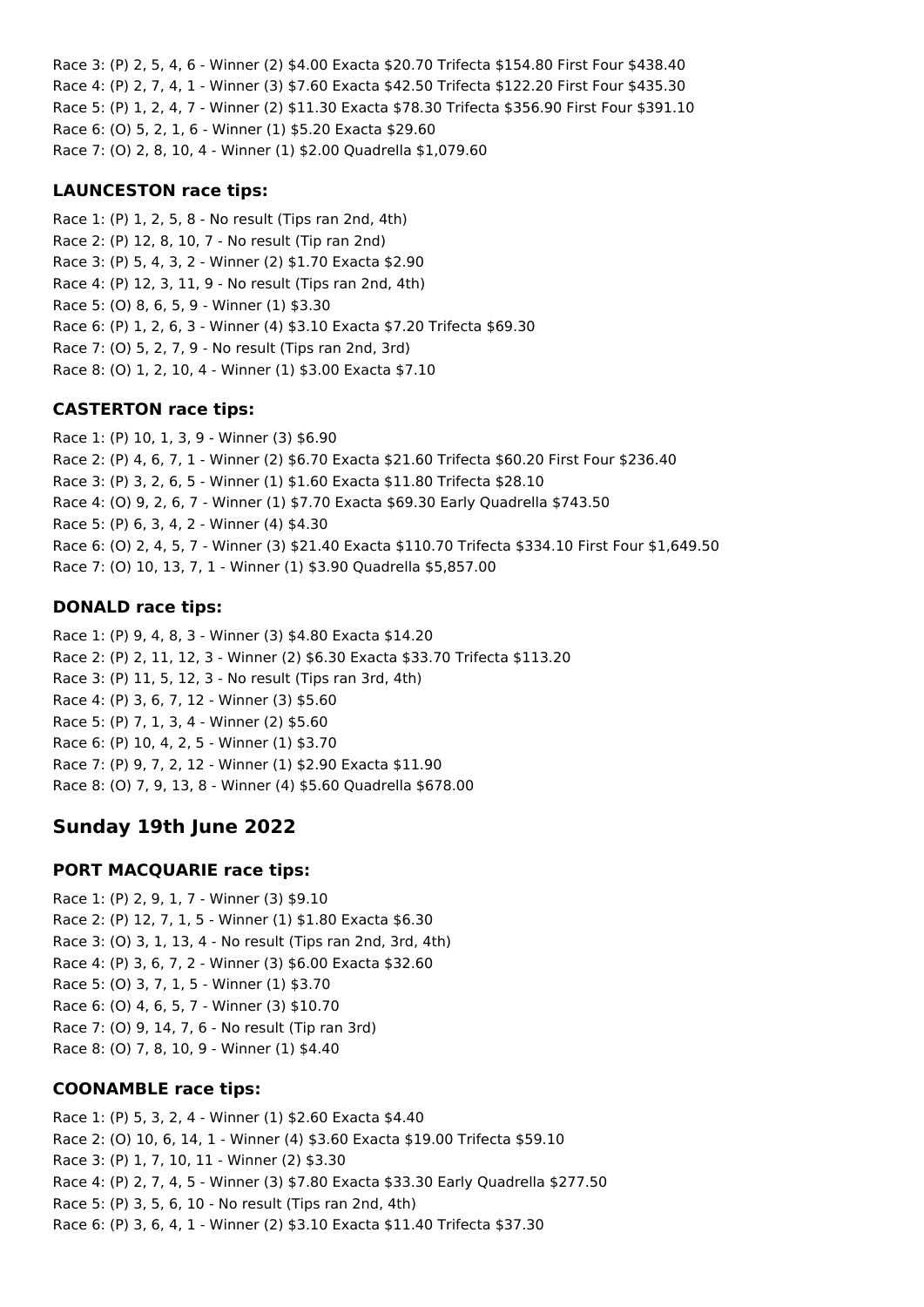Race 7: (O) 5, 2, 6, 8 - Winner (4) \$3.50 Exacta \$28.30 Race 8: (O) 1, 7, 4, 3 - Winner (1) \$5.10 Exacta \$18.30

### **BENDIGO race tips:**

Race 1: (P) 1, 2, 3, 4 - Winner (1) \$1.80 Exacta \$5.50 Trifecta \$28.80 First Four \$56.70 Race 2: (O) 2, 5, 13, 12 - Winner (1) \$2.50 Exacta \$42.90 Race 3: (P) 11, 8, 15, 9 - Winner (2) \$9.70 Exacta \$37.10 Race 4: (\*) 1, 7, 10, 8 - No result (Tips ran 2nd, 4th) Race 5: (P) 6, 4, 2, 14 - No result (Tips ran 2nd, 3rd, 4th) Race 6: (O) 3, 12, 1, 11 - No result (Tips ran 3rd, 4th) Race 7: (O) 6, 7, 4, 10 - No result (Tip ran 2nd) Race 8: (O) 13, 9, 1, 15 - No result (Tips ran 2nd, 3rd, 4th) Race 9: (O) 12, 9, 1, 10 - No result (Tips ran 3rd, 4th)

## **WARRNAMBOOL race tips:**

Race 1: (P) 2, 4, 8, 5 - Winner (3) \$6.90 Race 2: (P) 5, 4, 3, 2 - Winner (1) \$3.00 Race 3: (P) 4, 8, 1, 5 - No result (Tips ran 2nd, 3rd, 4th) Race 4: (P) 1, 2, 3, 6 - Winner (2) \$3.10 Exacta \$12.80 Trifecta \$30.00 First Four \$42.60 Race 5: (O) 5, 10, 3, 6 - Winner (3) \$3.80 Race 6: (O) 8, 6, 5, 2 - No result (Tips ran 2nd, 4th) Race 7: (P) 1, 5, 7, 9 - Winner (1) \$2.70 Exacta \$21.60 Trifecta \$59.20 Race 8: (O) 6, 8, 9, 10 - No result (Tip ran 4th)

## **SUNSHINE COAST race tips:**

Race 1: (P) 7, 1, 9, 2 - Winner (1) \$1.60 Exacta \$6.90 Trifecta \$20.80 Race 2: (\*) 1, 8, 2, 10 - Winner (1) \$1.80 Exacta \$10.30 Trifecta \$26.40 First Four \$67.60 Race 3: (P) 2, 6, 3, 1 - Winner (1) \$1.90 Exacta \$7.20 Race 4: (P) 2, 1, 5, 7 - No result (Tips ran 3rd, 4th) Race 5: (P) 9, 2, 8, 1 - Winner (2) \$2.00 Exacta \$6.80 Race 6: (\*) 6, 3, 5, 8 - No result (Tips ran 2nd, 3rd) Race 7: (P) 2, 6, 3, 1 - Winner (3) \$7.90 Race 8: (P) 6, 5, 7, 8 - Winner (4) \$11.60 Exacta \$73.70 Race 9: (P) 11, 1, 13, 3 - No result (Tips ran 3rd, 4th)

## **MOUNT GAMBIER race tips:**

Race 1: (P) 8, 5, 10, 4 - No result (Tips ran 2nd, 3rd, 4th) Race 2: (P) 2, 6, 7, 10 - Winner (2) \$4.50 Race 3: (P) 2, 8, 10, 9 - Winner (1) \$4.60 Exacta \$25.00 Race 4: (O) 7, 6, 4, 9 - No result (Tips ran 3rd, 4th) Race 5: (P) 4, 6, 1, 3 - Winner (1) \$4.30 Exacta \$18.30 Trifecta \$30.00 First Four \$144.60 Race 6: (P) 2, 7, 9, 8 - Winner (2) \$3.20 Exacta \$12.50 Trifecta \$103.00 Race 7: (P) 6, 10, 5, 8 - Winner (3) \$2.20 Exacta \$6.90

#### **KALGOORLIE race tips:**

Race 1: (P) 4, 1, 8, 2 - Winner (1) \$3.30 Exacta \$26.20 Trifecta \$68.40 Race 2: (P) 1, 2, 4, 6 - No result (Tip ran 2nd) Race 3: (O) 1, 6, 3, 4 - No result (Tip ran 2nd) Race 4: (P) 4, 7, 8, 2 - Winner (1) \$2.70 Exacta \$20.60 Trifecta \$95.10 Race 5: (P) 1, 6, 5, 4 - Winner (2) \$4.80 Exacta \$41.00 Race 6: (O) 2, 6, 8, 1 - No result (Tips ran 3rd, 4th) Race 7: (O) 9, 5, 7, 4 - Winner (4) \$6.30 Exacta \$44.70 Race 8: (O) 2, 3, 8, 5 - No result (Tip ran 2nd)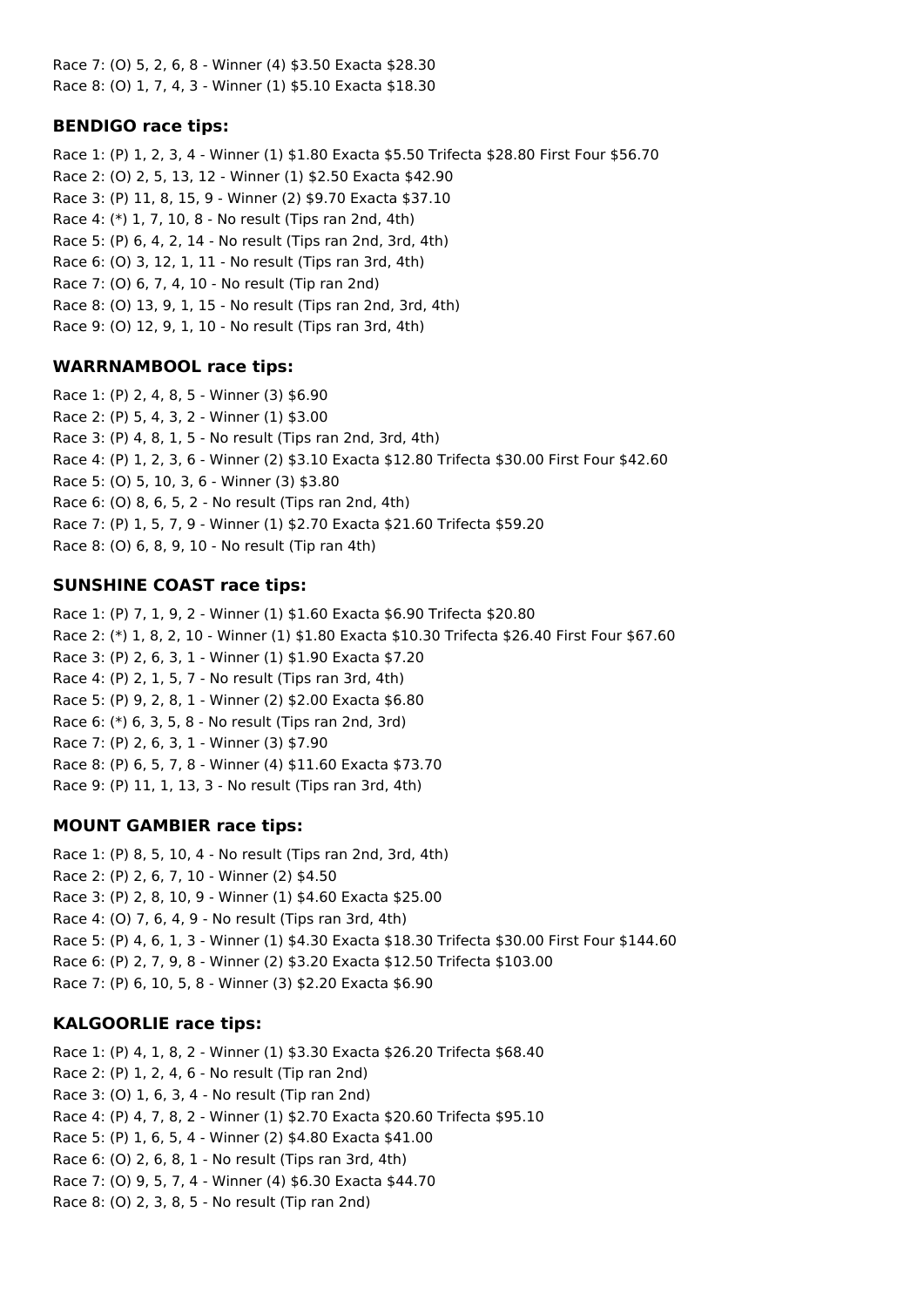### **HOBART race tips:**

Race 1: (P) 2, 1, 4, 3 - Winner (1) \$5.70 Exacta \$17.70 Race 2: (P) 5, 2, 9, 10 - Winner (3) \$2.70 Exacta \$8.20 Trifecta \$16.40 First Four \$93.50 Race 3: (O) 2, 6, 10, 4 - No result (Tip ran 3rd) Race 4: (O) 1, 3, 5, 9 - Winner (1) \$2.60 Race 5: (P) 8, 4, 1, 12 - Winner (4) \$54.10 Race 6: (P) 1, 2, 6, 8 - Winner (4) \$11.70 Exacta \$44.20 Race 7: (P) 1, 5, 4, 7 - Winner (1) \$2.20 Exacta \$5.80 Race 8: (P) 4, 1, 7, 3 - No result (Tips ran 2nd, 3rd, 4th)

## **ALICE SPRINGS race tips:**

Race 1: (O) 11, 3, 4, 2 - No result (Tips ran 2nd, 4th) Race 2: (O) 3, 5, 7, 4 - No result (Tips ran 2nd, 3rd, 4th) Race 3: (P) 5, 4, 1, 2 - Winner (4) \$2.00 Exacta \$10.70 Trifecta \$45.20 Race 4: (O) 1, 4, 8, 7 - Winner (2) \$7.10 Exacta \$23.10 Race 5: (P) 6, 5, 2, 3 - Winner (3) \$7.90 Exacta \$19.00 Race 6: (P) 3, 7, 6, 9 - No result (Tips ran 2nd, 4th)

# **Sunday 12th June 2022**

## **HAWKESBURY race tips:**

Race 1: (P) 12, 9, 2, 5 - Winner (3) \$5.20 Exacta \$19.10 Trifecta \$55.20 Race 2: (P) 12, 11, 3, 8 - Winner (1) \$2.10 Exacta \$17.70 Trifecta \$98.70 First Four \$166.10 Race 3: (P) 4, 8, 1, 14 - No result (Tips ran 3rd, 4th) Race 4: (P) 11, 6, 2, 9 - Winner (1) \$2.50 Exacta \$6.10 Trifecta \$29.90 Race 5: (P) 1, 3, 4, 9 - No result (Tips ran 2nd, 3rd) Race 6: (O) 2, 3, 5, 10 - No result (Tip ran 4th) Race 7: (P) 5, 6, 7, 8 - Winner (1) \$3.10 Exacta \$11.20 Trifecta \$30.30 Race 8: (P) 4, 11, 7, 5 - Winner (2) \$6.40 Exacta \$17.20

## **SAPPHIRE COAST race tips:**

Race 1: (P) 5, 9, 14, 13 - Winner (3) \$2.30 Race 2: (P) 4, 6, 3, 10 - No result (Tips ran 2nd, 4th) Race 3: (O) 8, 7, 3, 10 - No result (Tip ran 2nd) Race 4: (P) 7, 5, 2, 8 - Winner (4) \$3.80 Exacta \$18.60 Race 5: (P) 6, 2, 11, 1 - Winner (1) \$2.40 Exacta \$9.90 Race 6: (O) 5, 6, 10, 3 - No result (Tips ran 2nd, 3rd) Race 7: (P) 4, 3, 2, 7 - No result Race 8: (O) 2, 3, 4, 11 - No result (Tip ran 4th)

## **SWAN HILL race tips:**

Race 1: (P) 11, 5, 2, 3 - Winner (3) \$5.60 Race 2: (P) 11, 2, 4, 8 - Winner (1) \$2.40 Exacta \$4.70 Race 3: (O) 13, 2, 9, 6 - No result (Tip ran 4th) Race 4: (O) 5, 7, 1, 10 - Winner (2) \$6.10 Exacta \$32.90 Race 5: (P) 2, 6, 4, 7 - Winner (4) \$31.20 Exacta \$122.70 Trifecta \$249.20 First Four \$747.90 Race 6: (O) 3, 7, 13, 2 - Winner (3) \$4.40 Exacta \$30.30 Race 7: (P) 6, 8, 11, 2 - Winner (1) \$3.60 Race 8: (O) 3, 11, 2, 15 - No result (Tip ran 3rd) Race 9: (O) 3, 12, 14, 6 - No result (Tip ran 3rd)

## **SUNSHINE COAST race tips:**

Race 1: (O) 8, 4, 7, 11 - Winner (3) \$3.40 Exacta \$20.50 Trifecta \$97.10 Race 2: (P) 1, 3, 9, 6 - Winner (1) \$3.90 Exacta \$11.00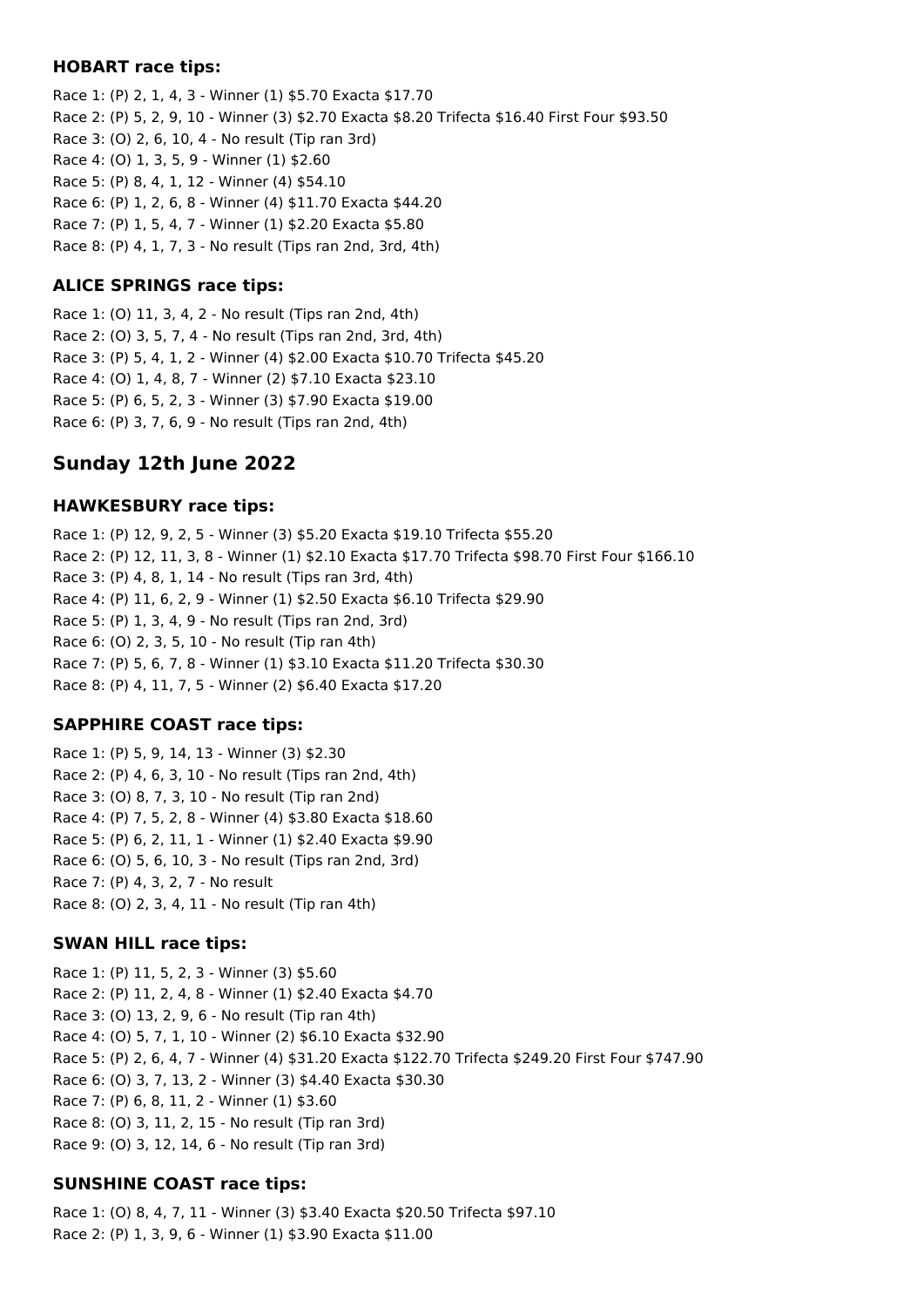Race 3: (P) 1, 3, 4, 5 - Winner (2) \$2.00 Exacta \$9.50 Race 4: (P) 8, 4, 5, 10 - Winner (1) \$4.10 Exacta \$12.10 Trifecta \$33.00 Early Quadrella \$78.60 Race 5: (O) 2, 1, 4, 15 - Winner (1) \$3.20 Race 6: (P) 8, 2, 1, 10 - Winner (1) \$3.10 Race 7: (P) 1, 2, 6, 14 - Winner (2) \$3.20 Exacta \$30.00 Race 8: (O) 4, 3, 11, 5 - Winner (1) \$4.00 Exacta \$12.10 Quadrella \$107.90

## **PORT AUGUSTA race tips:**

Race 1: (O) 6, 11, 1, 3 - Winner (1) \$4.80 Exacta \$30.20 Race 2: (O) 5, 12, 4, 9 - Winner (3) \$6.30 Exacta \$19.50 Race 3: (P) 1, 10, 2, 9 - Winner (4) \$9.20 Race 4: (P) 4, 6, 2, 3 - Winner (3) \$4.10 Exacta \$26.00 Trifecta \$140.00 Early Quadrella \$1,117.80 Race 5: (P) 1, 2, 7, 11 - Winner (1) \$3.20 Exacta \$8.70 Race 6: (O) 3, 1, 6, 7 - Winner (2) \$8.70 Exacta \$96.90 Race 7: (O) 5, 7, 4, 12 - Winner (2) \$3.00 Exacta \$13.90 Quadrella \$441.80

## **KALGOORLIE race tips:**

Race 1: (P) 2, 6, 4, 5 - Winner (1) \$1.90 Race 2: (P) 1, 8, 5, 6 - Winner (1) \$1.60 Exacta \$7.80 Trifecta \$17.20 Race 3: (P) 5, 8, 4, 3 - Winner (1) \$2.00 Race 4: (P) 1, 10, 6, 5 - No result (Tips ran 2nd, 4th) Race 5: (O) 3, 12, 1, 4 - No result (Tip ran 2nd) Race 6: (O) 7, 10, 4, 1 - No result (Tips ran 3rd, 4th) Race 7: (P) 2, 6, 1, 4 - Winner (2) \$4.00 Exacta \$18.10

## **DEVONPORT race tips:**

Race 1: (P) 7, 8, 3, 5 - Winner (1) \$2.50 Exacta \$16.20 Trifecta \$44.20 Race 2: (P) 8, 4, 7, 3 - Winner (1) \$7.10 Exacta \$34.20 Race 3: (P) 4, 2, 13, 1 - No result (Tips ran 2nd, 3rd) Race 4: (P) 4, 11, 7, 6 - Winner (1) \$2.00 Exacta \$3.00 Trifecta \$21.20 Race 5: (O) 2, 5, 4, 11 - No result Race 6: (P) 8, 1, 12, 5 - Winner (2) \$2.30 Race 7: (P) 6, 5, 1, 4 - Winner (1) \$6.00 Race 8: (O) 1, 9, 7, 4 - Winner (1) \$2.70 Exacta \$9.00 Trifecta \$45.50 Race 9: (P) 5, 3, 2, 1 - Winner (2) \$2.60 Exacta \$15.70 Trifecta \$19.70 First Four \$57.80 Race 10: (P) 2, 6, 7, 9 - Winner (2) \$3.40 Exacta \$15.30 Quadrella \$166.90

## **CASTERTON race tips:**

Race 1: (O) 1, 4, 12, 10 - No result (Tips ran 2nd, 3rd) Race 2: (P) 6, 10, 9, 4 - Winner (1) \$1.70 Exacta \$10.10 Race 3: (O) 2, 9, 3, 11 - Winner (1) \$2.40 Exacta \$7.80 Trifecta \$38.10 Race 4: (P) 12, 10, 7, 2 - Winner (1) \$2.80 Exacta \$35.50 Trifecta \$137.00 Race 5: (O) 8, 5, 7, 4 - Winner (2) \$6.70 Early Quadrella \$104.20 Race 6: (O) 12, 1, 6, 2 - Winner (2) \$2.00 Exacta \$12.00 Trifecta \$49.40 First Four \$250.70 Race 7: (O) 8, 10, 9, 11 - No result Race 8: (P) 2, 5, 3, 1 - Winner (1) \$3.30 Exacta \$7.20 Trifecta \$35.10 Race 9: (P) 5, 9, 12, 14 - Winner (2) \$4.00

# **Sunday 5th June 2022**

## **MUSWELLBROOK race tips:**

Race 1: (P) 9, 2, 3, 6 - Winner (4) \$2.30 Exacta \$17.50 Trifecta \$69.80 Race 2: (P) 6, 4, 10, 14 - Winner (3) \$3.60 Race 3: (O) 7, 1, 3, 5 - No result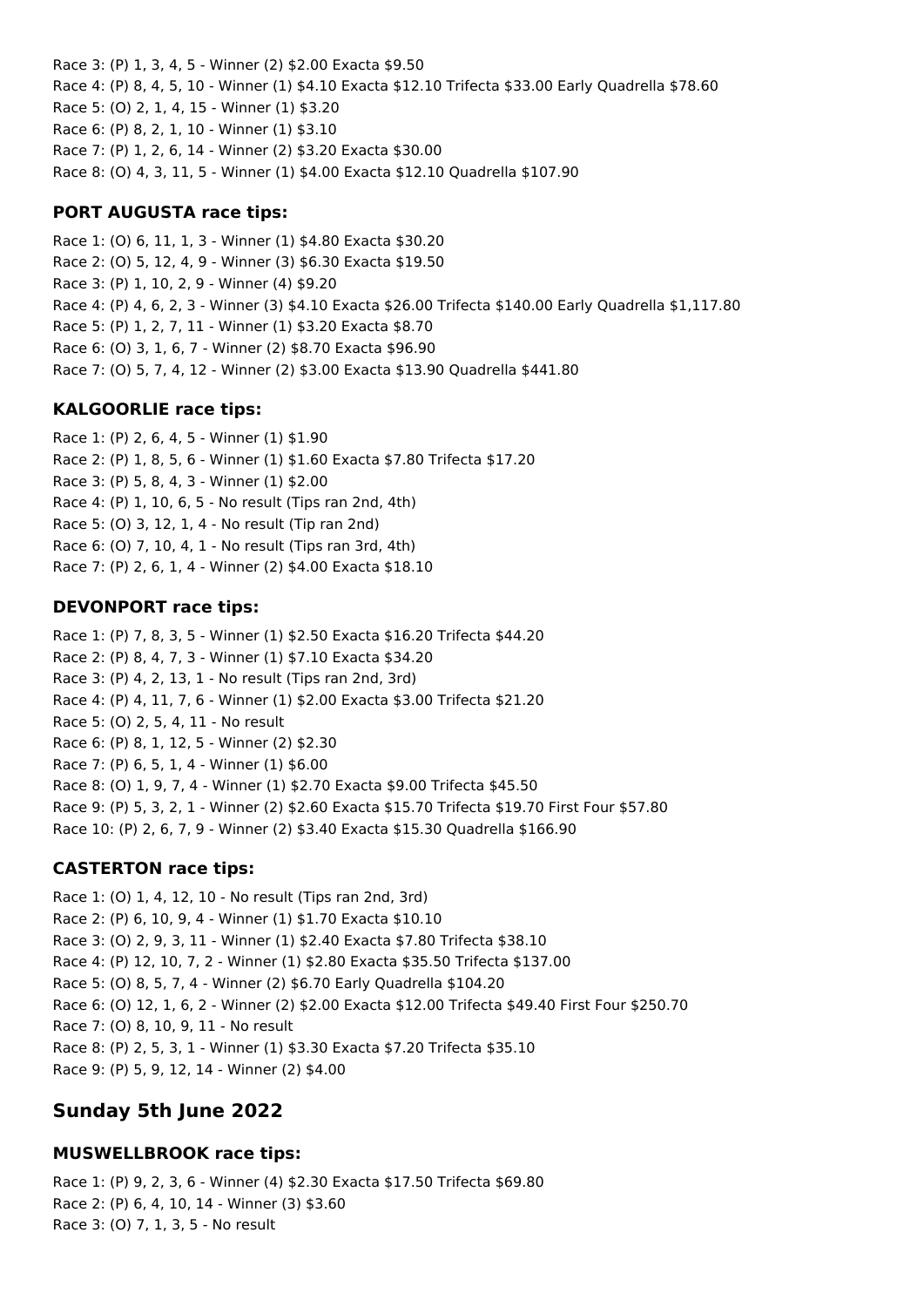Race 4: (P) 4, 6, 7, 9 - Winner (1) \$1.70 Exacta \$4.50 Trifecta \$11.60 Race 5: (P) 5, 3, 7, 4 - Winner (1) \$3.00 Exacta \$9.60 Race 6: (P) 4, 2, 11, 9 - No result (Tips ran 2nd, 3rd) Race 7: (O) 7, 14, 13, 3 - Winner (1) \$5.50 Exacta \$21.30 Trifecta \$160.80 First Four \$386.30

## **CASINO race tips:**

Race 1: (P) 1, 2, 3, 4 - Abandoned Race 2: (P) 1, 2, 3, 4 - Abandoned Race 3: (P) 1, 2, 3, 4 - Abandoned Race 4: (P) 1, 2, 3, 4 - Abandoned Race 5: (P) 1, 2, 3, 4 - Abandoned Race 6: (P) 4, 1, 2, 3 - Abandoned Race 7: (P) 1, 2, 3, 4 - Abandoned

## **GEELONG race tips:**

Race 1: (P) 15, 18, 3, 4 - No result (Tip ran 4th) Race 2: (P) 6, 11, 1, 3 - Winner (3) \$3.30 Exacta \$8.90 Race 3: (P) 2, 10, 12, 13 - Winner (2) \$7.00 Exacta \$19.40 Trifecta \$185.80 Race 4: (P) 6, 2, 4, 5 - Winner (1) \$2.00 Exacta \$7.70 Trifecta \$15.40 First Four \$61.30 Race 5: (P) 1, 6, 7, 5 - No result (Tip ran 4th) Race 6: (P) 6, 4, 10, 1 - Winner (3) \$5.60 Race 7: (P) 2, 5, 12, 4 - Winner (3) \$5.80 Race 8: (P) 11, 1, 8, 10 - Winner (4) \$9.10

## **MOE race tips:**

Race 1: (P) 8, 11, 2, 4 - Winner (2) \$4.50 Race 2: (O) 9, 1, 10, 6 - No result (Tips ran 3rd, 4th) Race 3: (P) 9, 1, 3, 10 - Winner (4) \$5.20 Exacta \$11.00 Race 4: (P) 2, 5, 6, 1 - Winner (1) \$2.80 Exacta \$28.60 Trifecta \$84.30 Race 5: (P) 2, 9, 6, 1 - Winner (1) \$2.50 Race 6: (P) 8, 5, 1, 6 - Winner (4) \$3.90 Exacta \$6.90 Race 7: (O) 8, 5, 3, 1 - Winner (1) \$4.50 Exacta \$33.90 Trifecta \$155.20 Race 8: (O) 5, 6, 8, 1 - No result (Tips ran 2nd, 3rd) Race 9: (P) 4, 9, 11, 6 - Winner (1) \$8.90

## **SUNSHINE COAST race tips:**

Race 1: (P) 3, 7, 1, 2 - Winner (2) \$6.50 Race 2: (P) 7, 3, 1, 6 - Winner (2) \$5.40 Race 3: (P) 3, 4, 6, 1 - Winner (2) \$3.40 Exacta \$10.70 Trifecta \$38.90 Race 4: (O) 9, 3, 7, 8 - Winner (4) \$5.40 Exacta \$22.80 Early Quadrella \$897.90 Race 5: (P) 3, 7, 8, 2 - Winner (4) \$5.00 Race 6: (P) 1, 3, 7, 5 - Winner (2) \$3.30 Quadrella \$431.40

## **BORDERTOWN race tips:**

Race 1: (P) 11, 12, 10, 9 - Abandoned Race 2: (P) 3, 4, 10, 9 - Abandoned Race 3: (P) 2, 3, 1, 7 - Abandoned Race 4: (P) 2, 6, 3, 4 - Abandoned Race 5: (P) 3, 4, 1, 2 - Abandoned Race 6: (P) 1, 2, 3, 11 - Abandoned Race 7: (P) 1, 4, 3, 2 - Abandoned

## **PINJARRA race tips:**

Race 1: (P) 1, 4, 3, 5 - No result (Tips ran 2nd, 3rd)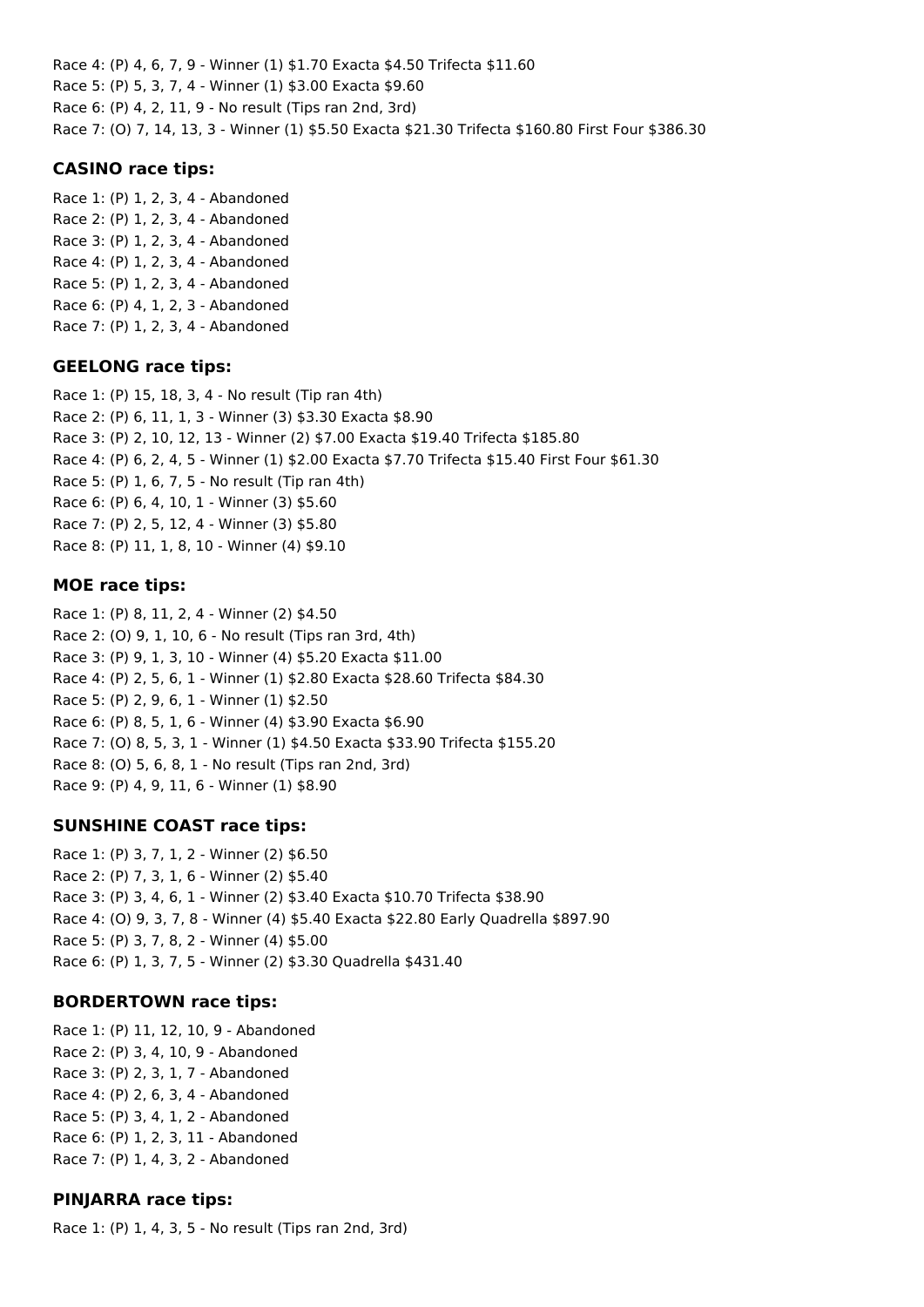Race 2: (P) 6, 3, 2, 1 - No result (Tips ran 3rd, 4th) Race 3: (P) 6, 1, 2, 3 - No result (Tips ran 2nd, 3rd, 4th) Race 4: (O) 7, 2, 6, 5 - Winner (1) \$3.60 Race 5: (O) 1, 7, 9, 5 - No result (Tips ran 2nd, 4th) Race 6: (O) 4, 3, 2, 1 - Winner (4) \$3.00 Exacta \$20.00 Race 7: (O) 3, 4, 2, 6 - Winner (3) \$1.90 Race 8: (O) 5, 2, 1, 3 - Winner (4) \$5.00

#### **HOBART race tips:**

Race 1: (P) 4, 2, 3, 5 - Winner (1) \$1.50 Exacta \$3.20 Race 2: (P) 11, 2, 1, 4 - Winner (4) \$9.60 Race 3: (P) 3, 2, 1, 8 - Winner (2) \$6.60 Exacta \$18.50 Trifecta \$42.70 First Four \$177.50 Race 4: (P) 4, 2, 1, 3 - Winner (3) \$5.40 Exacta \$15.10 Trifecta \$68.00 Early Quadrella \$371.00 Race 5: (P) 3, 9, 1, 6 - Winner (1) \$2.90 Exacta \$17.60 Race 6: (P) 7, 8, 5, 9 - Winner (1) \$4.50 Race 7: (P) 2, 3, 1, 5 - Winner (1) \$4.10 Race 8: (P) 2, 4, 5, 7 - Winner (1) \$4.80 Quadrella \$154.30

#### **ALICE SPRINGS race tips:**

Race 1: (P) 1, 5, 4, 2 - Winner (3) \$5.30 Exacta \$11.20 Trifecta \$30.90 First Four \$71.50 Race 2: (P) 5, 1, 3, 4 - Winner (2) \$3.90 Exacta \$12.30 Race 3: (P) 5, 2, 6, 1 - Winner (4) \$3.10 Race 4: (P) 5, 3, 1, 4 - Winner (1) \$10.00 Early Quadrella \$123.20 Race 5: (P) 2, 4, 1, 5 - Winner (4) \$7.50 Race 6: (P) 2, 1, 5, 3 - Winner (2) \$3.50 Exacta \$13.00 Race 7: (P) 2, 7, 1, 5 - No result (Tips ran 3rd, 4th)

### **Sunday 29th May 2022**

#### **WELLINGTON race tips:**

Race 1: (P) 6, 11, 8, 3 - Winner (1) \$1.90 Exacta \$11.80 Race 2: (P) 11, 10, 6, 1 - Abandoned Race 3: (P) 12, 11, 4, 5 - Abandoned Race 4: (P) 3, 2, 4, 7 - Abandoned Race 5: (P) 2, 6, 8, 4 - Abandoned Race 6: (P) 6, 3, 1, 4 - Abandoned Race 7: (P) 7, 5, 10, 1 - Abandoned Race 8: (P) 5, 3, 15, 13 - Abandoned Race 9: (P) 9, 8, 7, 10 - Abandoned

#### **GUNNEDAH race tips:**

Race 1: (P) 3, 1, 2, 11 - Winner (3) \$2.70 Race 2: (P) 12, 4, 3, 1 - No result (Tips ran 2nd, 4th) Race 3: (P) 3, 11, 2, 9 - Winner (1) \$1.50 Exacta \$5.60 Race 4: (O) 3, 7, 17, 13 - No result (Tips ran 3rd, 4th) Race 5: (O) 5, 8, 3, 9 - Winner (2) \$8.80 Exacta \$26.90 Race 6: (P) 3, 10, 2, 5 - Winner (1) \$1.80 Exacta \$8.20 Trifecta \$30.70 Race 7: (O) 1, 12, 14, 4 - Winner (2) \$12.50 Exacta \$93.10 Race 8: (P) 2, 1, 11, 4 - Winner (1) \$3.70 Quadrella \$892.30

#### **BALLARAT race tips:**

Race 1: (P) 5, 1, 7, 10 - Winner (1) \$3.50 Exacta \$12.50 Trifecta \$55.20 Race 2: (P) 4, 9, 8, 7 - Winner (3) \$4.10 Exacta \$24.90 Trifecta \$60.80 Race 3: (P) 6, 8, 3, 4 - Winner (4) \$5.80 Exacta \$22.60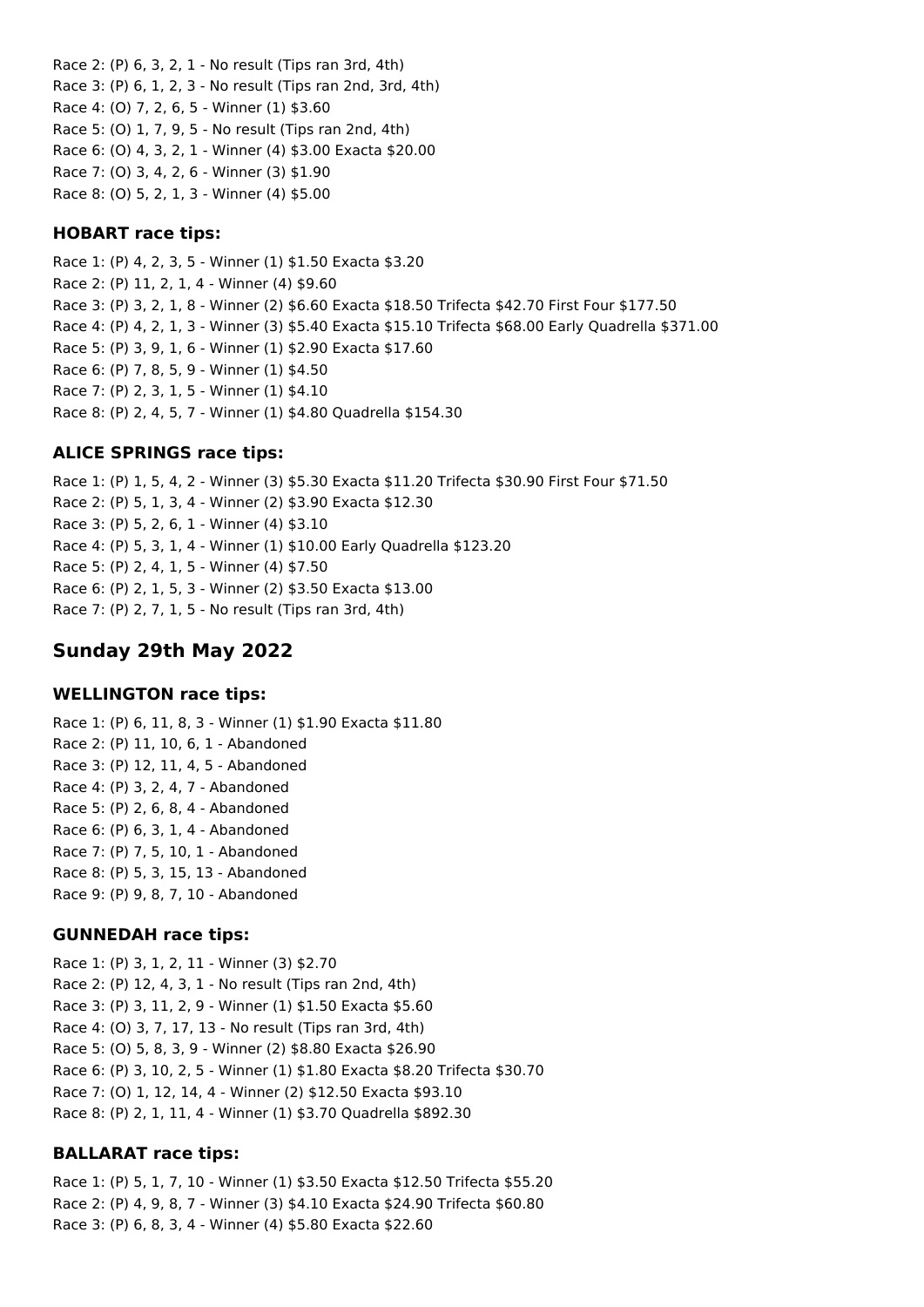Race 4: (P) 9, 1, 10, 7 - Winner (4) \$6.20 Early Quadrella \$811.10 Race 5: (P) 3, 1, 6, 5 - No result (Tips ran 2nd, 3rd, 4th) Race 6: (P) 8, 3, 10, 7 - No result (Tip ran 3rd) Race 7: (P) 15, 11, 5, 3 - No result (Tips ran 2nd, 3rd, 4th) Race 8: (O) 2, 10, 8, 6 - Winner (2) \$5.50

### **MILDURA race tips:**

Race 1: (P) 1, 8, 4, 3 - Winner (1) \$3.00 Race 2: (P) 4, 11, 7, 3 - Winner (1) \$2.50 Race 3: (P) 6, 7, 5, 2 - Winner (1) \$1.40 Exacta \$5.90 Trifecta \$13.80 Race 4: (P) 2, 4, 1, 7 - Winner (3) \$2.30 Exacta \$8.60 Trifecta \$33.80 First Four \$48.70 Early Quadrella \$27.20 Race 5: (O) 4, 2, 6, 1 - No result (Tip ran 2nd) Race 6: (P) 4, 6, 5, 1 - Winner (2) \$4.60 Race 7: (O) 2, 10, 3, 7 - Winner (3) \$4.20

## **IPSWICH race tips:**

Race 1: (P) 9, 2, 3, 6 - Winner (1) \$3.10 Race 2: (P) 6, 1, 8, - Winner (1) \$2.20 Exacta \$2.40 Trifecta \$3.20 Race 3: (O) 1, 6, 4, 9 - Winner (2) \$3.10 Exacta \$5.40 Race 4: (P) 1, 5, 4, 3 - No result (Tip ran 2nd) Race 5: (\*) 14, 2, 6, 4 - No result (Tips ran 2nd, 3rd, 4th) Race 6: (O) 1, 5, 11, 12 - Winner (1) \$2.00 Race 7: (O) 2, 4, 1, 14 - Winner (2) \$6.10 Race 8: (O) 2, 1, 9, 18 - No result (Tips ran 2nd, 4th)

## **CAIRNS race tips:**

Race 1: (O) 2, 4, 9, 3 - Winner (3) \$4.70 Exacta \$49.70 Race 2: (P) 9, 4, 3, 6 - Winner (4) \$4.70 Race 3: (P) 2, 3, 5, 1 - Winner (1) \$2.20 Exacta \$7.40 Race 4: (P) 3, 1, 7, 6 - Winner (2) \$3.50 Exacta \$6.90 Trifecta \$41.10 Race 5: (O) 2, 9, 8, 6 - Winner (2) \$4.00 Race 6: (P) 5, 11, 1, 8 - Winner (1) \$2.10 Early Quadrella \$67.80 Race 7: (P) 2, 1, 5, 8 - Winner (4) \$7.10 Exacta \$52.20 Trifecta \$136.50 Race 8: (P) 4, 1, 7, 13 - No result (Tips ran 2nd, 4th) Race 9: (\*) 11, 7, 1, 5 - Winner (4) \$5.40 Exacta \$18.10 Race 10: (O) 2, 8, 10, 7 - Winner (4) \$10.70

## **MOUNT GAMBIER race tips:**

Race 1: (P) 6, 10, 5, 12 - No result (Tips ran 3rd, 4th) Race 2: (O) 12, 4, 3, 9 - Winner (1) \$3.30 Race 3: (O) 3, 10, 8, 2 - No result (Tips ran 2nd, 3rd) Race 4: (O) 6, 9, 7, 5 - No result (Tips ran 2nd, 3rd) Race 5: (P) 11, 10, 5, 12 - No result (Tips ran 2nd, 3rd) Race 6: (O) 10, 8, 3, 12 - Winner (4) \$3.50 Exacta \$27.50 Trifecta \$109.40 Race 7: (O) 7, 1, 6, 9 - Winner (2) \$2.90 Exacta \$70.40 Race 8: (O) 2, 11, 10, 4 - No result (Tips ran 2nd, 4th)

## **KALGOORLIE race tips:**

Race 1: (P) 5, 8, 4, 7 - Winner (4) \$3.70 Race 2: (P) 1, 5, 3, 6 - Winner (3) \$5.40 Exacta \$10.30 Race 3: (O) 8, 10, 1, 9 - Winner (3) \$5.80 Race 4: (P) 2, 1, 7, 6 - No result (Tips ran 2nd, 3rd) Race 5: (P) 3, 6, 2, 1 - Winner (4) \$5.00 Exacta \$12.60 Race 6: (P) 7, 4, 3, 1 - No result (Tips ran 3rd, 4th)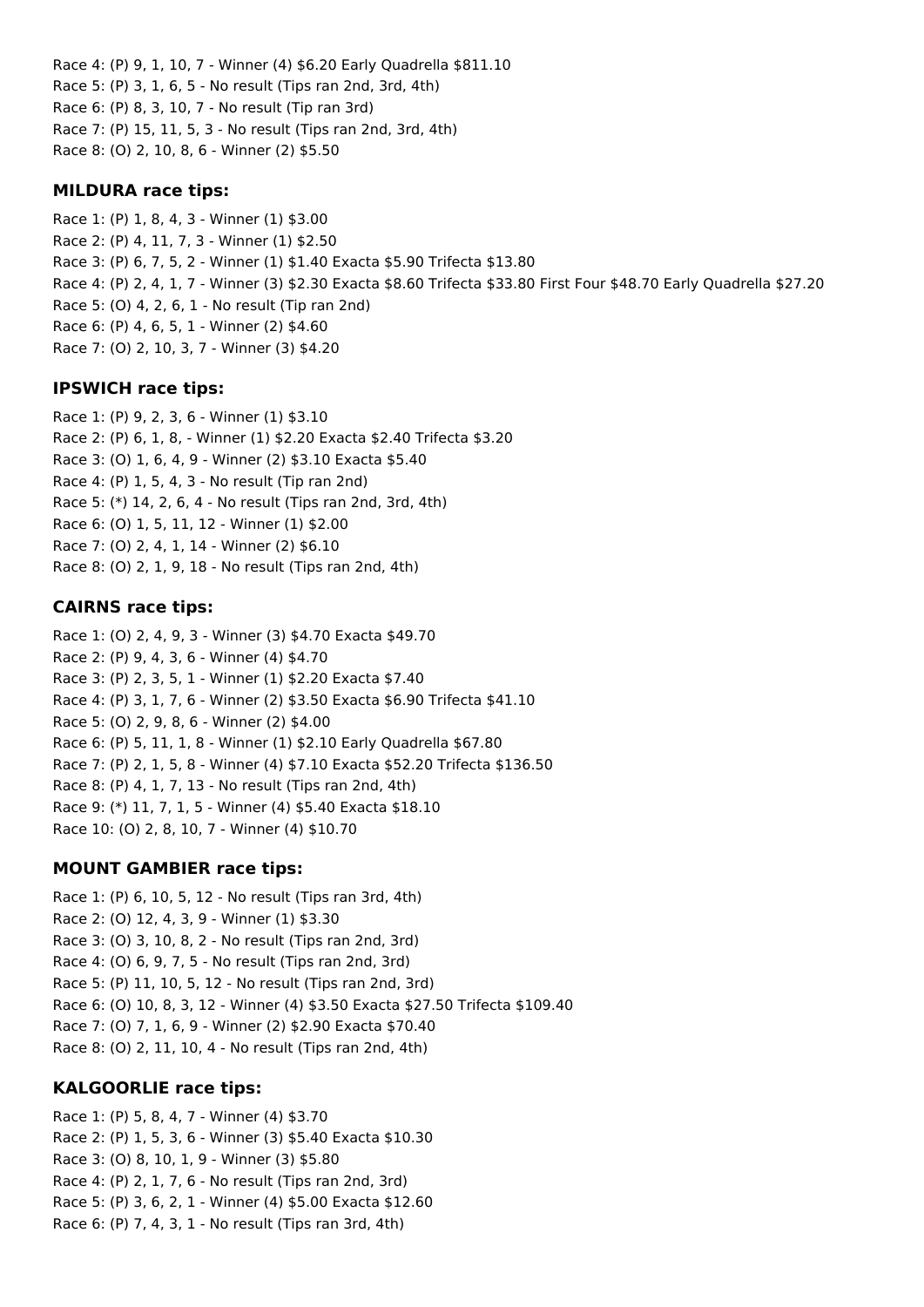Race 7: (P) 4, 2, 1, 5 - No result (Tips ran 2nd, 3rd, 4th) Race 8: (O) 7, 6, 1, 2 - No result (Tips ran 2nd, 3rd, 4th) Race 9: (O) 4, 8, 5, 7 - No result (Tips ran 2nd, 3rd, 4th) Race 10: (P) 6, 4, 1, 3 - No result (Tips ran 2nd, 4th) Race 11: (O) 3, 1, 8, 2 - Winner (1) \$3.60 Exacta \$30.80

### **DEVONPORT race tips:**

Race 1: (P) 4, 7, 6, 1 - Winner (4) \$9.60 Race 2: (O) 8, 4, 5, 10 - No result (Tips ran 2nd, 4th) Race 3: (P) 11, 2, 6, 12 - Winner (4) \$3.00 Race 4: (P) 10, 5, 9, 1 - Winner (4) \$2.50 Exacta \$6.70 Race 5: (P) 3, 2, 1, 5 - Winner (2) \$4.00 Exacta \$28.50 Race 6: (O) 4, 5, 12, 8 - Winner (4) \$7.90 Race 7: (O) 1, 7, 6, 11 - Winner (2) \$4.00 Race 8: (P) 6, 5, 11, 2 - Winner (1) \$12.00 Exacta \$55.20 Trifecta \$232.70 Race 9: (P) 3, 2, 1, 4 - Winner (3) \$1.90 Exacta \$9.80 Quadrella \$710.20

### **ALICE SPRINGS race tips:**

Race 1: (P) 1, 3, 4, 2 - Winner (1) \$1.80 Exacta \$6.80 Trifecta \$14.10 Race 2: (P) 2, 3, 1, 7 - Winner (4) \$3.80 Exacta \$12.10 Race 3: (O) 4, 5, 6, 1 - Winner (3) \$10.70 Exacta \$71.30 Race 4: (P) 2, 1, 6, 8 - Winner (2) \$5.10 Early Quadrella \$94.80 Race 5: (P) 3, 1, 4, 5 - No result (Tips ran 2nd, 3rd, 4th) Race 6: (P) 1, 5, 2, 6 - No result (Tips ran 2nd, 4th)

## **Sunday 22nd May 2022**

### **SANDOWN race tips:**

Race 1: (P) 2, 3, 1, 4 - Winner (1) \$2.40 Exacta \$5.20 Race 2: (O) 1, 4, 7, 2 - Winner (1) \$3.90 Race 3: (P) 2, 7, 3, 6 - Winner (1) \$2.10 Exacta \$12.70 Race 4: (P) 6, 1, 4, 2 - Winner (4) \$3.80 Exacta \$9.70 Trifecta \$53.20 First Four \$105.60 Race 5: (P) 1, 4, 2, 9 - Winner (1) \$2.30 Early Quadrella \$157.00 Race 6: (P) 2, 7, 5, 9 - Winner (4) \$5.90 Exacta \$24.50 Race 7: (O) 1, 8, 9, 2 - No result (Tips ran 2nd, 3rd, 4th) Race 8: (\*) 5, 12, 14, 6 - Winner (3) \$7.90 Exacta \$23.10 Race 9: (O) 11, 4, 2, 13 - Winner (3) \$4.10 Exacta \$16.40

#### **MUSWELLBROOK race tips:**

Race 1: (P) 8, 3, 9, 6 - Winner (1) \$5.10 Race 2: (P) 3, 1, 2, 6 - No result (Tip ran 3rd) Race 3: (P) 3, 1, 4, 12 - No result (Tip ran 4th) Race 4: (P) 5, 7, 1, 8 - Winner (3) \$6.60 Race 5: (P) 4, 5, 2, 7 - Winner (1) \$3.00 Race 6: (O) 2, 3, 6, 13 - Winner (1) \$2.00 Race 7: (O) 2, 4, 5, 9 - No result (Tip ran 2nd)

## **MORUYA race tips:**

Race 1: (P) 6, 3, 7, 11 - No result (Tips ran 2nd, 3rd, 4th) Race 2: (P) 2, 12, 5, 6 - No result (Tips ran 3rd, 4th) Race 3: (P) 5, 10, 12, 4 - No result (Tips ran 2nd, 4th) Race 4: (O) 7, 3, 6, 8 - Winner (3) \$8.40 Race 5: (O) 3, 12, 9, 10 - No result (Tips ran 3rd, 4th) Race 6: (P) 5, 1, 10, 9 - No result (Tip ran 3rd)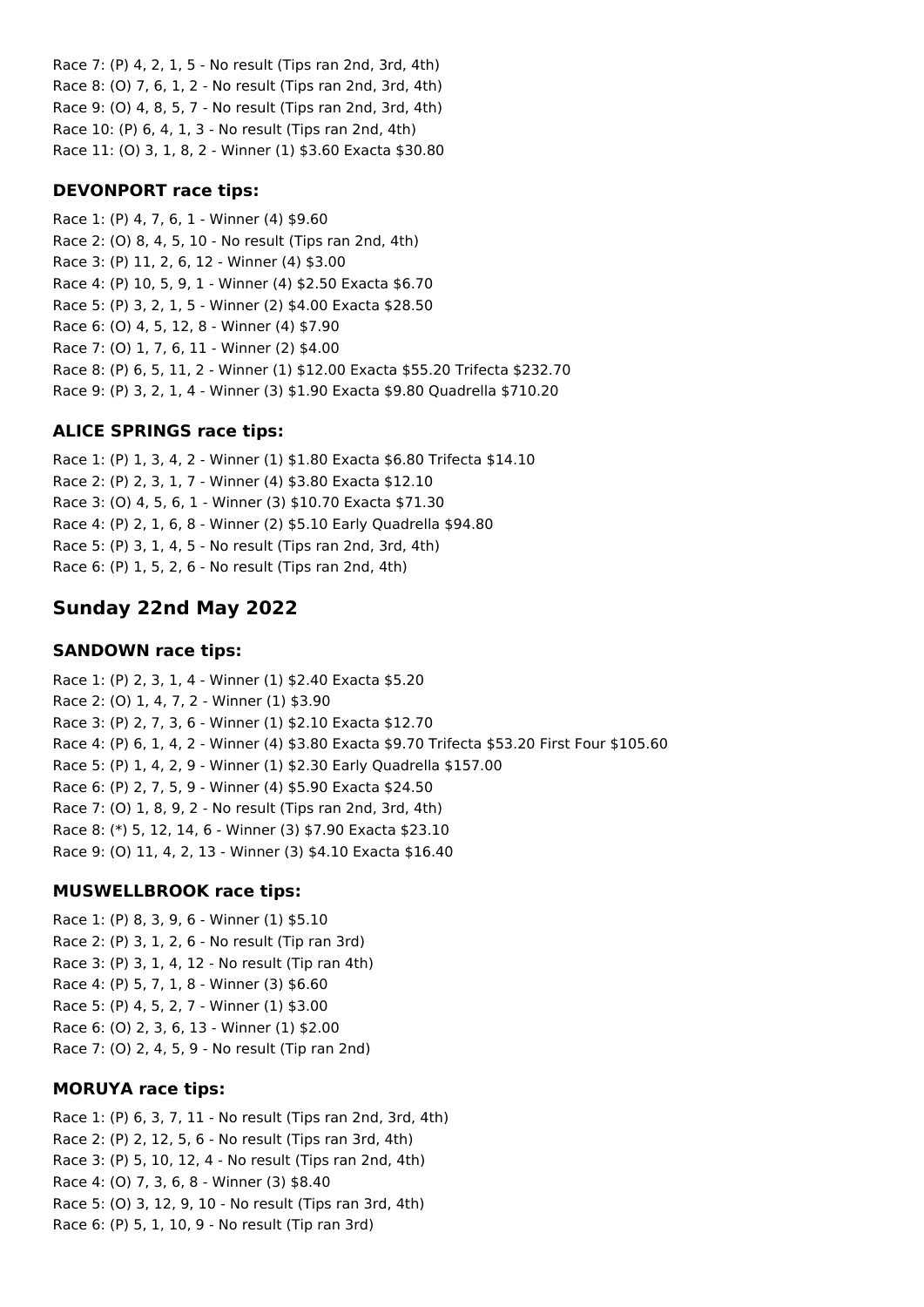Race 7: (P) 1, 8, 4, 5 - No result (Tips ran 3rd, 4th) Race 8: (O) 4, 7, 1, 10 - No result (Tips ran 2nd, 3rd)

## **WANGARATTA race tips:**

Race 1: (P) 3, 13, 5, 10 - Winner (4) \$8.90 Exacta \$36.70 Trifecta \$75.80 Race 2: (P) 12, 5, 2, 17 - Winner (2) \$2.20 Exacta \$23.90 Trifecta \$93.30 Race 3: (P) 7, 5, 3, 12 - No result (Tip ran 3rd) Race 4: (P) 3, 2, 8, 1 - Winner (1) \$3.80 Exacta \$18.50 Race 5: (O) 5, 3, 8, 10 - Winner (2) \$5.40 Race 6: (P) 4, 11, 8, 2 - No result (Tips ran 2nd, 3rd) Race 7: (O) 3, 6, 8, 7 - Winner (1) \$4.10 Race 8: (O) 8, 3, 9, 2 - No result (Tips ran 2nd, 4th)

## **SUNSHINE COAST race tips:**

Race 1: (P) 2, 8, 13, 10 - Winner (1) \$3.40 Exacta \$11.80 Race 2: (P) 12, 6, 10, 13 - Winner (1) \$3.90 Exacta \$13.30 Trifecta \$143.00 First Four \$246.60 Race 3: (P) 4, 5, 3, 10 - Winner (1) \$1.40 Exacta \$3.30 Trifecta \$4.70 Race 4: (P) 5, 3, 10, 4 - Winner (1) \$2.50 Early Quadrella \$54.80 Race 5: (P) 5, 9, 3, 6 - Winner (1) \$2.10 Exacta \$6.60 Race 6: (P) 3, 9, 10, 8 - Winner (1) \$5.40 Race 7: (O) 14, 10, 13, 9 - Winner (1) \$3.80 Exacta \$27.20 Race 8: (O) 18, 14, 7, 6 - No result (Tips ran 2nd, 4th)

## **GAWLER race tips:**

Race 1: (P) 1, 4, 7, 5 - Winner (2) \$4.50 Exacta \$13.40 Race 2: (P) 2, 1, 8, 3 - Winner (2) \$3.10 Exacta \$18.40 Trifecta \$29.20 Race 3: (O) 13, 12, 5, 6 - Winner (4) \$3.70 Exacta \$36.10 Race 4: (O) 7, 3, 1, 4 - Winner (2) \$3.20 Exacta \$19.60 Early Quadrella \$229.50 Race 5: (P) 3, 8, 9, 1 - Winner (2) \$10.80 Exacta \$40.40 Race 6: (O) 2, 1, 4, 5 - Winner (1) \$4.10 Race 7: (O) 6, 8, 12, 1 - Winner (2) \$15.70 Quadrella \$3,622.80

## **KALGOORLIE race tips:**

Race 1: (P) 1, 4, 5, 6 - Abandoned Race 2: (P) 6, 4, 3, 5 - Abandoned Race 3: (P) 3, 6, 2, 1 - Abandoned Race 4: (P) 1, 9, 4, 5 - Abandoned Race 5: (P) 2, 5, 1, 4 - Abandoned Race 6: (P) 1, 4, 5, 2 - Abandoned Race 7: (O) 3, 1, 7, 5 - Abandoned

## **HOBART race tips:**

Race 1: (P) 2, 3, 1, 4 - Winner (1) \$2.60 Race 2: (P) 3, 5, 4, 1 - No result (Tips ran 2nd, 3rd, 4th) Race 3: (P) 3, 13, 4, 2 - No result (Tips ran 2nd, 3rd) Race 4: (P) 4, 11, 1, 6 - No result (Tips ran 2nd, 3rd) Race 5: (P) 3, 2, 1, 4 - Winner (4) \$3.10 Race 6: (O) 1, 8, 5, 7 - Winner (1) \$3.00 Race 7: (P) 2, 1, 10, 3 - No result (Tips ran 2nd, 3rd) Race 8: (P) 5, 1, 4, 6 - Winner (4) \$9.10 Exacta \$52.00

# **Sunday 15th May 2022**

## **QUEANBEYAN race tips:**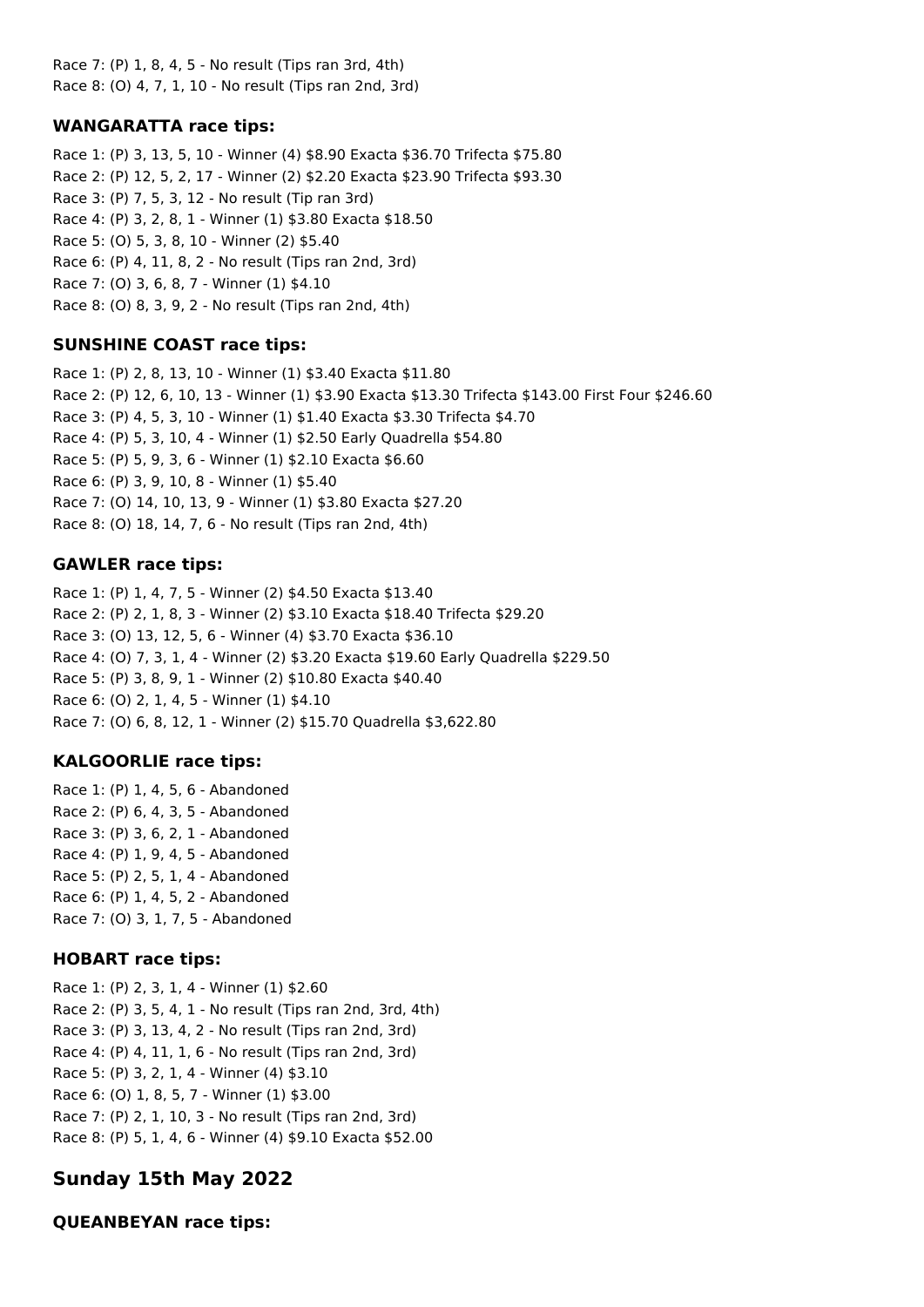Race 1: (P) 12, 2, 7, 1 - Abandoned Race 2: (P) 1, 7, 6, 10 - Abandoned Race 3: (P) 2, 5, 8, 1 - Abandoned Race 4: (P) 6, 3, 1, 2 - Abandoned Race 5: (P) 3, 4, 5, 6 - Abandoned Race 6: (P) 5, 3, 2, 6 - Abandoned Race 7: (P) 8, 1, 4, 9 - Abandoned Race 8: (P) 1, 7, 11, 6 - Abandoned

### **PARKES race tips:**

Race 1: (P) 1, 8, 11, 14 - Abandoned Race 2: (P) 2, 1, 5, 10 - Abandoned Race 3: (P) 1, 5, 8, 10 - Abandoned Race 4: (P) 3, 4, 6, 1 - Abandoned Race 5: (P) 1, 4, 2, 3 - Abandoned Race 6: (P) 8, 4, 7, 1 - Abandoned Race 7: (P) 2, 3, 1, 6 - Abandoned Race 8: (P) 2, 1, 5, 3 - Abandoned Race 9: (P) 10, 14, 3, 1 - Abandoned

### **BENDIGO race tips:**

Race 1: (P) 8, 11, 6, 15 - No result (Tip ran 2nd) Race 2: (P) 10, 3, 8, 9 - No result (Tips ran 2nd, 3rd, 4th) Race 3: (P) 12, 6, 4, 10 - Winner (4) \$5.20 Exacta \$36.80 Trifecta \$135.50 First Four \$188.60 Race 4: (P) 8, 1, 7, 4 - Winner (2) \$4.20 Exacta \$7.30 Trifecta \$22.10 Race 5: (P) 5, 18, 1, 8 - Winner (3) \$3.30 Race 6: (P) 8, 3, 6, 7 - Winner (4) \$7.50 Exacta \$19.00 Trifecta \$51.10 Race 7: (P) 6, 2, 4, 5 - Winner (4) \$5.40 Exacta \$23.70 Race 8: (O) 3, 6, 9, 12 - Winner (1) \$6.00 Exacta \$22.50 Trifecta \$93.10 Quadrella \$707.50

#### **SUNSHINE COAST race tips:**

Race 1: (P) 2, 4, 8, 7 - No result (Tips ran 2nd, 3rd, 4th) Race 2: (P) 2, 4, 12, 14 - No result (Tips ran 2nd, 4th) Race 3: (P) 8, 9, 3, 12 - Winner (1) \$2.90 Race 4: (P) 4, 2, 5, 8 - Winner (2) \$1.80 Exacta \$3.30 Race 5: (P) 4, 9, 3, 6 - Winner (2) \$3.60 Exacta \$17.00 Trifecta \$51.50 Race 6: (P) 10, 4, 7, 11 - Winner (3) \$9.40 Early Quadrella \$191.60 Race 7: (P) 5, 12, 6, 2 - Winner (3) \$2.80 Exacta \$10.10 Trifecta \$95.30 Race 8: (P) 3, 14, 2, 6 - Winner (3) \$1.60 Exacta \$6.40 Trifecta \$18.70 Race 9: (P) 8, 2, 9, 4 - Winner (1) \$2.40 Exacta \$8.30 Trifecta \$20.80 First Four \$39.60 Race 10: (O) 7, 1, 6, 8 - No result (Tips ran 2nd, 3rd, 4th)

#### **STRATHALBYN race tips:**

Race 1: (P) 4, 7, 2, 3 - Winner (3) \$4.90 Exacta \$14.80 Trifecta \$58.60 First Four \$201.30 Race 2: (P) 5, 3, 6, 4 - No result (Tips ran 2nd, 4th) Race 3: (P) 3, 8, 2, 7 - Winner (1) \$1.80 Race 4: (P) 7, 5, 13, 8 - Winner (3) \$3.00 Exacta \$16.90 Trifecta \$93.20 Race 5: (P) 1, 4, 8, 7 - Winner (1) \$3.30 Race 6: (O) 5, 4, 9, 7 - Winner (4) \$5.90 Race 7: (P) 2, 7, 1, 10 - Winner (2) \$6.10 Exacta \$49.70 Trifecta \$213.20 Quadrella \$524.60

## **ALBANY race tips:**

Race 1: (O) 7, 6, 9, 3 - Winner (2) \$4.60 Exacta \$27.20 Trifecta \$78.80 Race 2: (P) 9, 3, 1, 2 - Winner (1) \$2.90 Exacta \$22.30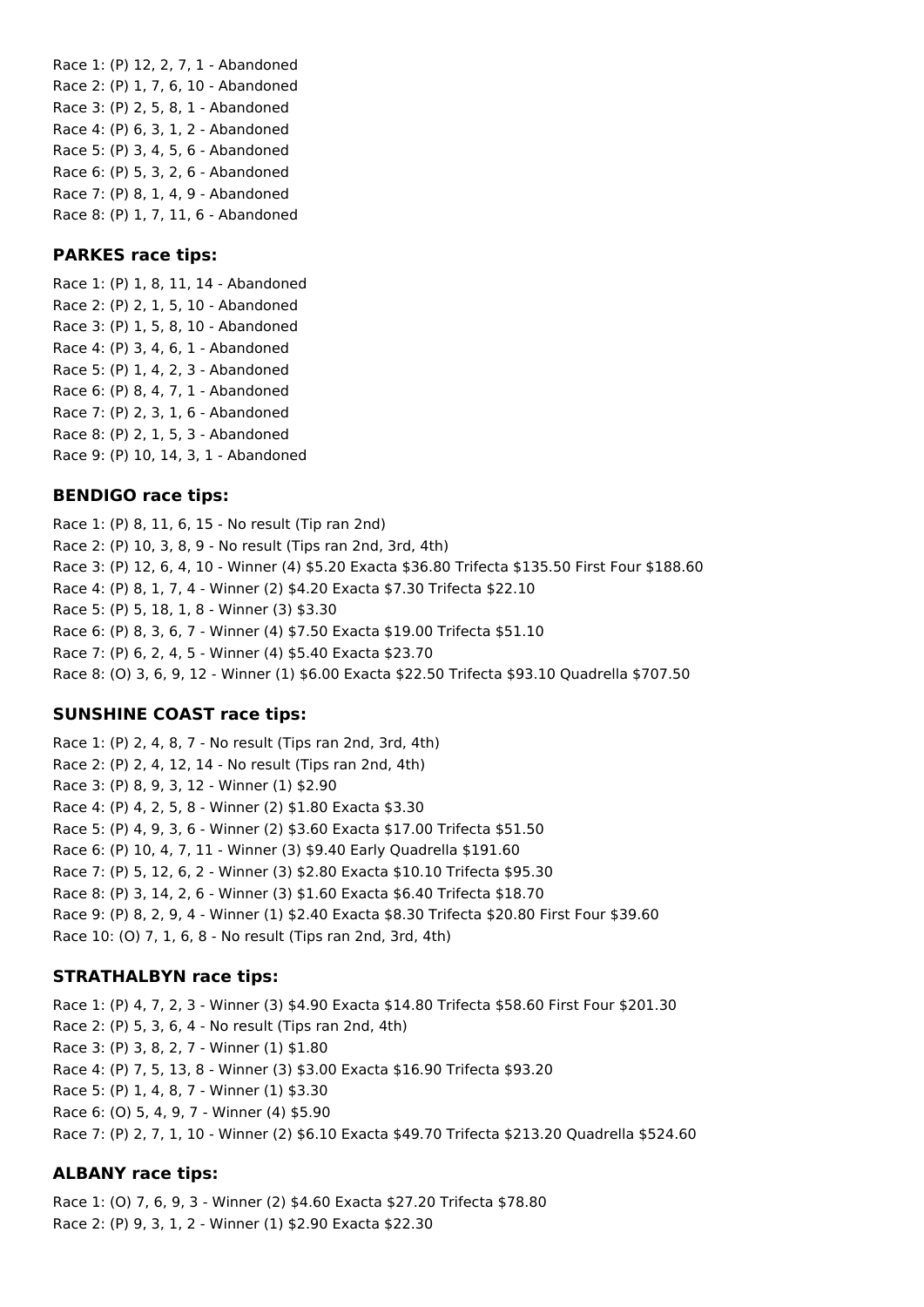Race 3: (P) 1, 6, 3, 2 - Winner (2) \$2.50 Race 4: (P) 5, 3, 8, 4 - Winner (2) \$4.60 Exacta \$14.40 Early Quadrella \$244.20 Race 5: (P) 2, 6, 4, 1 - Winner (2) \$6.30 Exacta \$28.80 Trifecta \$116.60 First Four \$438.80 Race 6: (P) 1, 6, 3, 8 - No result (Tips ran 2nd, 4th) Race 7: (O) 3, 1, 6, 4 - Winner (2) \$9.00 Exacta \$27.00 Trifecta \$168.90 Race 8: (O) 4, 3, 9, 5 - Winner (1) \$7.30 Exacta \$44.80

#### **DEVONPORT race tips:**

Race 1: (P) 3, 5, 1, 2 - Winner (1) \$1.60 Exacta \$5.80 Race 2: (P) 8, 12, 11, 7 - No result (Tip ran 2nd) Race 3: (P) 4, 9, 1, 3 - Winner (2) \$7.50 Exacta \$30.00 Trifecta \$175.80 Race 4: (P) 5, 4, 11, 3 - No result (Tips ran 3rd, 4th) Race 5: (P) 4, 10, 8, 7 - No result (Tips ran 3rd, 4th) Race 6: (P) 1, 7, 3, 4 - No result (Tips ran 2nd, 4th) Race 7: (O) 2, 12, 3, 1 - No result (Tip ran 2nd) Race 8: (P) 5, 2, 1, 10 - Winner (2) \$10.10 Race 9: (\*) 2, 3, 6, 4 - Winner (1) \$2.00 Exacta \$10.70 Trifecta \$21.70

## **CASTERTON race tips:**

Race 1: (P) 5, 7, 3, 9 - Winner (1) \$3.20 Exacta \$9.80 Race 2: (P) 9, 1, 2, 10 - Winner (4) \$8.80 Exacta \$37.60 Race 3: (P) 4, 6, 7, 2 - Winner (1) \$5.20 Exacta \$30.10 Race 4: (P) 2, 1, 5, 4 - Winner (1) \$1.70 Exacta \$11.00 Trifecta \$30.50 Race 5: (P) 5, 3, 7, 1 - Winner (4) \$4.00 Exacta \$13.10 Trifecta \$36.90 Early Quadrella \$880.20 Race 6: (P) 6, 3, 9, 5 - Winner (2) \$3.60 Race 7: (P) 7, 4, 2, 10 - Winner (4) \$8.50 Exacta \$25.10 Trifecta \$91.40 Race 8: (P) 5, 2, 12, 1 - Winner (2) \$2.20 Race 9: (O) 3, 6, 7, 2 - No result (Tips ran 3rd, 4th)

## **GILGANDRA race tips:**

Race 1: (P) 1, 14, 5, 12 - Winner (2) \$3.80 Exacta \$33.20 Trifecta \$75.60 Race 2: (P) 2, 1, 12, 10 - No result (Tips ran 2nd, 3rd, 4th) Race 3: (P) 1, 5, 4, 11 - Winner (1) \$1.80 Race 4: (P) 4, 9, 13, 2 - Winner (4) \$14.80 Race 5: (P) 5, 2, 9, 4 - Winner (3) \$3.60 Exacta \$19.40 Race 6: (O) 4, 3, 1, 8 - Winner (2) \$4.40 Exacta \$16.20 Race 7: (P) 1, 5, 6, 7 - Winner (4) \$4.00 Exacta \$16.40 Race 8: (P) 5, 3, 7, 9 - Winner (1) \$2.90 Exacta \$10.10 Trifecta \$27.70 Race 9: (O) 10, 1, 8, 6 - No result (Tip ran 4th)

# **Sunday 8th May 2022**

## **MUDGEE race tips:**

Race 1: (P) 6, 11, 10, 8 - Winner (1) \$1.80 Exacta \$5.50 Trifecta \$24.50 Race 2: (P) 2, 3, 1, 5 - No result (Tips ran 2nd, 4th) Race 3: (P) 13, 1, 7, 6 - Winner (1) \$2.00 Race 4: (P) 13, 8, 7, 5 - Winner (1) \$1.80 Race 5: (P) 14, 13, 9, 7 - Winner (3) \$4.60 Exacta \$23.40 Trifecta \$47.90 First Four \$208.00 Race 6: (\*) 6, 5, 8, 9 - No result (Tips ran 2nd, 3rd) Race 7: (P) 2, 5, 9, 7 - No result (Tips ran 2nd, 3rd, 4th)

## **NOWRA race tips:**

Race 1: (P) 1, 2, 3, 5 - No result (Tips ran 2nd, 3rd) Race 2: (P) 3, 5, 1, 2 - No result (Tips ran 3rd, 4th)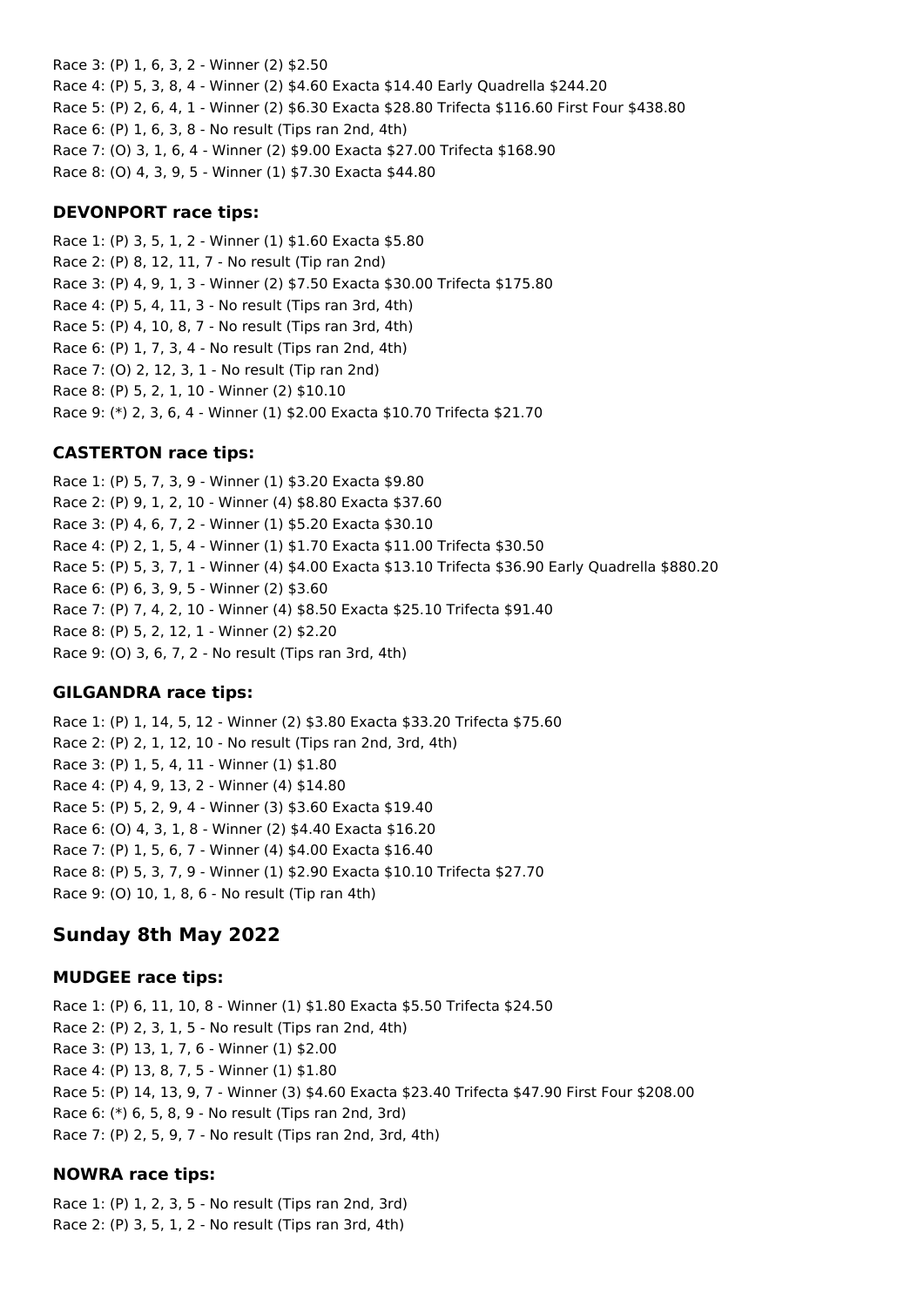Race 3: (P) 3, 1, 7, 5 - No result (Tip ran 4th) Race 4: (P) 5, 2, 7, 6 - Winner (3) \$6.90 Exacta \$22.60 Trifecta \$54.20 First Four \$88.30 Race 5: (P) 8, 10, 11, 2 - Winner (1) \$2.70 Exacta \$16.60 Trifecta \$26.70 First Four \$55.40 Race 6: (P) 2, 4, 1, 8 - Winner (4) \$3.40 Exacta \$9.30 Race 7: (P) 6, 9, 10, 14 - No result (Tips ran 2nd, 4th)

#### **BALLARAT race tips:**

Race 1: (P) 1, 6, 2, 5 - Winner (3) \$4.40 Exacta \$12.90 Trifecta \$31.90 First Four \$57.20 Race 2: (O) 10, 13, 7, 9 - No result (Tip ran 3rd) Race 3: (P) 2, 1, 6, 8 - Winner (1) \$2.30 Exacta \$5.80 Race 4: (P) 8, 5, 4, 3 - Winner (2) \$4.90 Exacta \$8.30 Race 5: (P) 4, 3, 8, 5 - No result (Tips ran 2nd, 3rd) Race 6: (P) 5, 14, 6, 3 - Winner (1) \$2.20 Exacta \$6.60 Race 7: (O) 6, 3, 2, 12 - No result Race 8: (P) 14, 12, 4, 2 - No result (Tip ran 2nd)

### **SUNSHINE COAST race tips:**

Race 1: (P) 5, 4, 7, 9 - No result (Tips ran 2nd, 4th) Race 2: (O) 10, 14, 12, 19 - Winner (2) \$5.60 Race 3: (P) 5, 3, 8, 9 - Winner (3) \$6.80 Exacta \$27.50 Race 4: (P) 4, 7, 5, 17 - Winner (2) \$10.00 Exacta \$143.40 Race 5: (P) 6, 4, 3, 9 - No result Race 6: (P) 6, 5, 4, 7 - Winner (1) \$7.30 Race 7: (P) 7, 1, 9, 2 - No result (Tips ran 3rd, 4th) Race 8: (O) 13, 1, 6, 16 - Winner (2) \$7.40 Exacta \$39.80

## **NARACOORTE race tips:**

Race 1: (P) 2, 4, 6, 5 - No result (Tips ran 2nd, 4th) Race 2: (O) 1, 8, 13, 3 - No result (Tip ran 4th) Race 3: (O) 5, 2, 8, 6 - Winner (2) \$6.50 Race 4: (P) 9, 3, 6, 1 - Winner (3) \$6.10 Exacta \$17.20 Trifecta \$76.20 Race 5: (O) 5, 12, 7, 4 - No result (Tips ran 2nd, 4th) Race 6: (O) 10, 11, 5, 4 - No result (Tip ran 2nd) Race 7: (P) 1, 4, 9, 7 - Winner (2) \$7.80

#### **KALGOORLIE race tips:**

Race 1: (P) 3, 5, 4, 1 - Winner (1) \$2.50 Race 2: (P) 1, 4, 3, 2 - Winner (2) \$3.10 Exacta \$7.70 Trifecta \$20.30 Race 3: (P) 2, 5, 7, 4 - Winner (3) \$11.50 Race 4: (P) 1, 7, 3, 2 - Winner (2) \$6.30 Exacta \$13.40 Early Quadrella \$1,854.20 Race 5: (O) 4, 6, 5, 2 - Winner (3) \$6.80 Exacta \$44.90 Trifecta \$158.40 Race 6: (O) 6, 7, 5, 2 - Winner (2) \$3.40 Exacta \$28.10 Trifecta \$139.40 Race 7: (P) 4, 9, 1, 2 - No result (Tip ran 4th)

#### **HOBART race tips:**

Race 1: (O) 6, 9, 2, 8 - No result (Tips ran 2nd, 3rd, 4th) Race 2: (P) 4, 14, 13, 2 - Winner (3) \$4.30 Race 3: (P) 2, 3, 5, 6 - No result (Tips ran 2nd, 3rd, 4th) Race 4: (P) 1, 7, 2, 3 - Winner (4) \$8.10 Exacta \$50.30 Race 5: (P) 7, 1, 11, 10 - Winner (1) \$2.70 Race 6: (\*) 1, 7, 8, 9 - No result (Tips ran 2nd, 4th) Race 7: (\*) 5, 4, 3, 7 - No result (Tips ran 2nd, 4th) Race 8: (O) 10, 3, 9, 12 - Winner (1) \$4.50 Race 9: (O) 4, 5, 7, 6 - Winner (1) \$2.50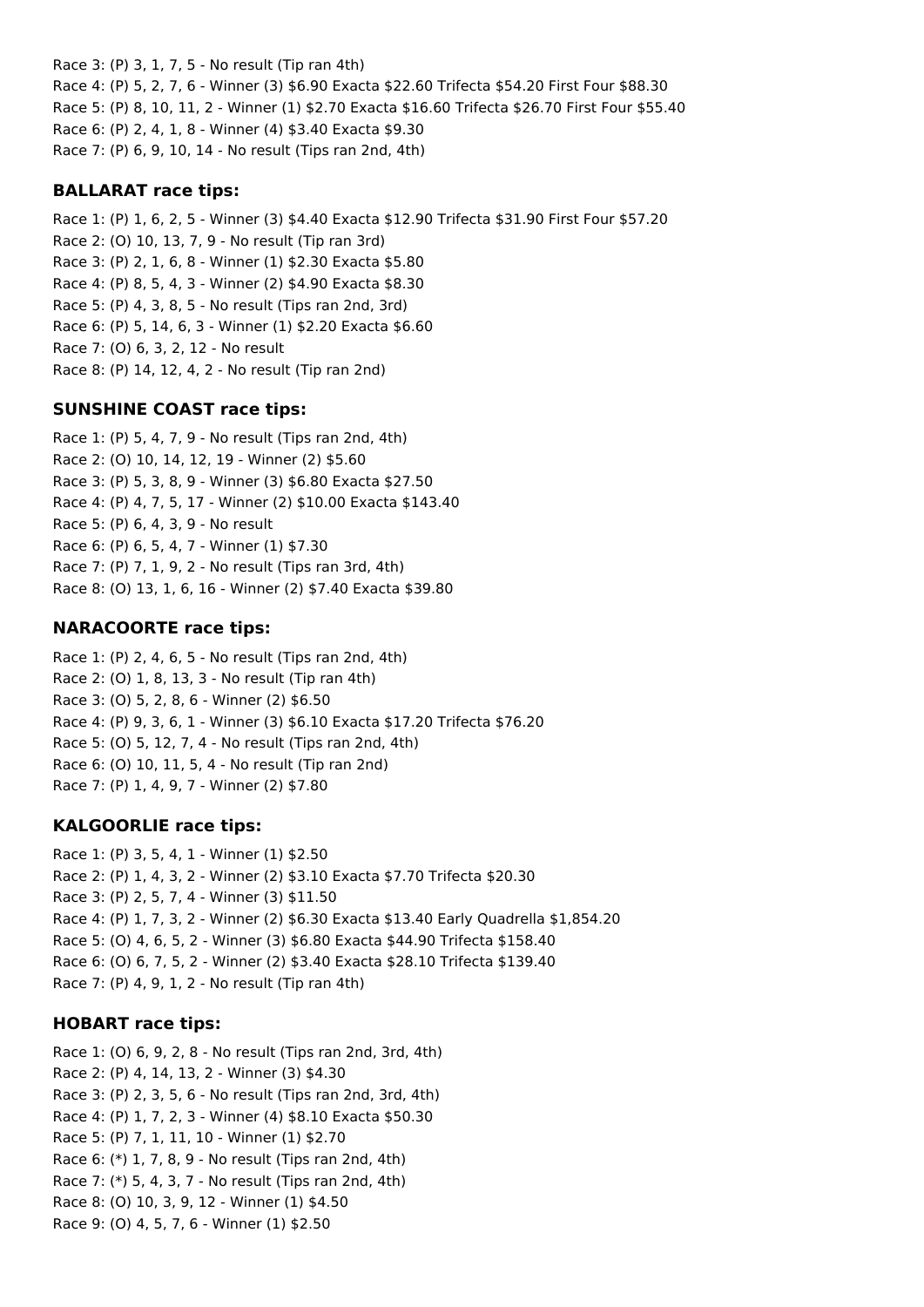## **Sunday 1st May 2022**

## **SAPPHIRE COAST race tips:**

Race 1: (P) 1, 4, 11, 5 - No result (Tip ran 3rd) Race 2: (P) 4, 5, 1, 7 - Winner (3) \$2.80 Exacta \$12.10 Trifecta \$45.20 First Four \$121.30 Race 3: (O) 2, 6, 3, 9 - Winner (4) \$10.10 Exacta \$78.20 Trifecta \$385.10 Race 4: (O) 1, 6, 2, 7 - Winner (2) \$4.00 Exacta \$14.80 Race 5: (P) 5, 1, 3, 10 - No result (Tips ran 2nd, 3rd, 4th) Race 6: (O) 7, 2, 12, 3 - No result (Tips ran 2nd, 4th) Race 7: (O) 10, 7, 14, 4 - Winner (1) \$2.10

## **BATHURST race tips:**

Race 1: (P) 1, 3, 2, 6 - Abandoned Race 2: (P) 1, 2, 3, 7 - Abandoned Race 3: (P) 1, 2, 3, 4 - Abandoned Race 4: (P) 1, 2, 3, 4 - Abandoned Race 5: (P) 2, 4, 3, 1 - Abandoned Race 6: (P) 1, 2, 3, 4 - Abandoned Race 7: (P) 1, 2, 6, 7 - Abandoned

## **BENDIGO race tips:**

Race 1: (P) 6, 2, 3, 4 - Winner (1) \$4.10 Race 2: (P) 9, 1, 7, 11 - Winner (1) \$1.30 Exacta \$6.20 Trifecta \$26.80 Race 3: (P) 6, 3, 9, 11 - Winner (3) \$5.50 Exacta \$20.30 Trifecta \$72.80 Race 4: (P) 5, 3, 10, 2 - Winner (2) \$7.30 Early Quadrella \$316.70 Race 5: (O) 4, 10, 5, 7 - Winner (2) \$6.30 Exacta \$66.80 Race 6: (P) 7, 4, 3, 5 - No result (Tips ran 2nd, 3rd) Race 7: (P) 10, 5, 2, 6 - Winner (1) \$3.10 Race 8: (P) 3, 11, 1, 9 - Winner (3) \$10.90 Exacta \$22.80 Trifecta \$121.90

## **KILCOY race tips:**

Race 1: (P) 1, 2, 4, 5 - Winner (1) \$2.20 Exacta \$5.70 Trifecta \$13.00 Race 2: (P) 1, 3, 4, 5 - No result (Tips ran 3rd, 4th) Race 3: (P) 4, 5, 6, 3 - Winner (1) \$1.40 Exacta \$6.30 Trifecta \$13.30 First Four \$51.50 Race 4: (P) 2, 7, 13, 9 - Winner (3) \$1.80 Race 5: (O) 5, 2, 13, 8 - Winner (1) \$5.10 Race 6: (P) 4, 3, 1, 7 - Winner (3) \$4.80 Exacta \$22.10 Race 7: (P) 10, 5, 3, 6 - Winner (2) \$3.40 Race 8: (O) 1, 5, 4, 7 - No result (Tips ran 3rd, 4th)

## **PORT AUGUSTA race tips:**

Race 1: (P) 2, 3, 8, 4 - Winner (2) \$4.70 Exacta \$24.90 Race 2: (P) 8, 7, 4, 10 - Winner (2) \$2.90 Exacta \$10.10 Trifecta \$29.90 Race 3: (P) 3, 2, 6, 1 - Winner (1) \$3.90 Exacta \$11.00 Trifecta \$55.90 First Four \$189.50 Race 4: (P) 2, 3, 4, 9 - Winner (2) \$5.10 Early Quadrella \$284.90 Race 5: (P) 3, 7, 2, 9 - No result (Tip ran 3rd) Race 6: (O) 1, 3, 11, 7 - No result (Tips ran 2nd, 4th) Race 7: (O) 3, 11, 8, 5 - No result (Tips ran 3rd, 4th)

## **NORTHAM race tips:**

Race 1: (P) 4, 5, 2, 3 - Winner (2) \$2.80 Exacta \$4.90 Trifecta \$8.50 First Four \$8.90 Race 2: (P) 4, 5, 6, 1 - No result (Tips ran 2nd, 3rd) Race 3: (P) 1, 3, 7, 4 - Winner (3) \$5.30 Exacta \$45.20 Trifecta \$152.80 Race 4: (P) 2, 1, 5, 3 - Winner (1) \$1.90 Exacta \$2.70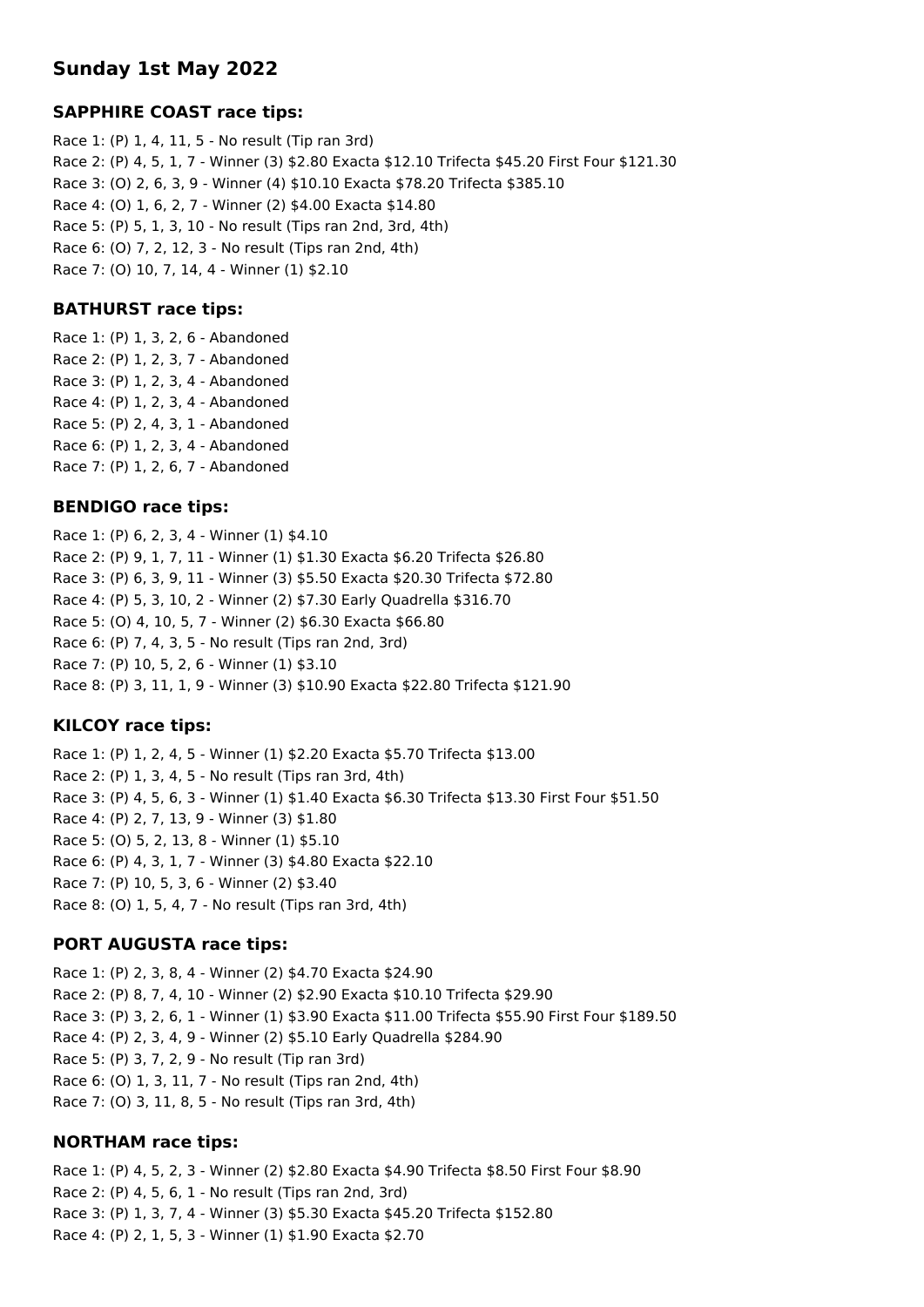Race 5: (P) 2, 5, 3, 1 - Winner (4) \$4.00 Race 6: (P) 9, 1, 2, 6 - No result (Tips ran 2nd, 3rd) Race 7: (P) 1, 7, 4, 3 - Winner (1) \$3.60 Exacta \$33.00 Race 8: (O) 4, 9, 1, 7 - Winner (3) \$2.50 Exacta \$9.40

## **DEVONPORT race tips:**

Race 1: (P) 1, 4, 2, 7 - No result (Tips ran 2nd, 4th) Race 2: (P) 1, 6, 10, 13 - No result (Tips ran 2nd, 3rd, 4th) Race 3: (O) 2, 10, 1, 9 - No result (Tips ran 2nd, 3rd) Race 4: (P) 1, 6, 9, 2 - No result (Tip ran 2nd) Race 5: (P) 3, 5, 9, 4 - No result (Tips ran 3rd, 4th) Race 6: (P) 5, 2, 3, 8 - Winner (1) \$1.60 Exacta \$3.00 Race 7: (O) 5, 2, 7, 13 - No result (Tip ran 3rd) Race 8: (P) 4, 5, 2, 8 - No result (Tips ran 2nd, 3rd, 4th)

## **BAIRNSDALE race tips:**

Race 1: (P) 4, 9, 8, 5 - Winner (1) \$1.20 Exacta \$7.00 Trifecta \$23.60 Race 2: (P) 7, 4, 8, 3 - Winner (3) \$4.90 Exacta \$8.20 Trifecta \$21.70 First Four \$65.60 Race 3: (P) 6, 5, 3, 2 - Winner (3) \$2.50 Exacta \$11.60 Trifecta \$32.30 Race 4: (P) 3, 6, 4, 9 - No result (Tips ran 2nd, 4th) Race 5: (P) 7, 2, 8, 5 - Winner (4) \$7.30 Exacta \$34.30 Race 6: (O) 7, 6, 2, 8 - Winner (4) \$10.10 Race 7: (O) 4, 1, 7, 3 - No result (Tip ran 4th)

## **ALICE SPRINGS race tips:**

Race 1: (P) 2, 3, 4, 5 - Winner (1) \$1.80 Race 2: (O) 6, 1, 3, 5 - No result (Tips ran 2nd, 3rd) Race 3: (O) 2, 1, 9, 4 - Winner (2) \$3.60 Race 4: (P) 5, 2, 1, 7 - No result (Tips ran 2nd, 4th) Race 5: (P) 1, 2, 6, 5 - Winner (4) \$3.30 Race 6: (P) 2, 4, 1, 8 - No result (Tip ran 3rd) Race 7: (P) 6, 1, 2, 11 - No result (Tip ran 4th) Race 8: (O) 13, 10, 12, 5 - No result (Tips ran 3rd, 4th) Race 9: (P) 5, 1, 3, 4 - No result (Tips ran 2nd, 3rd)

# **Sunday 24th April 2022**

## **PORT MACQUARIE race tips:**

Race 1: (P) 9, 10, 8, 4 - Winner (3) \$5.70 Race 2: (P) 2, 3, 6, 1 - Winner (3) \$5.40 Exacta \$14.10 Trifecta \$30.20 Race 3: (P) 1, 5, 3, 7 - Winner (1) \$2.50 Exacta \$15.80 Race 4: (P) 6, 7, 11, 3 - Winner (2) \$3.70 Exacta \$22.10 Early Quadrella \$233.70 Race 5: (P) 2, 1, 5, 4 - Winner (3) \$7.10 Exacta \$36.80 Race 6: (O) 3, 11, 13, 2 - No result (Tip ran 3rd) Race 7: (O) 3, 2, 5, 4 - No result (Tips ran 2nd, 4th) Race 8: (O) 7, 9, 12, 4 - Winner (1) \$3.30

## **WAGGA race tips:**

Race 1: (P) 3, 4, 1, 10 - No result (Tips ran 2nd, 3rd) Race 2: (O) 1, 6, 7, 8 - No result (Tips ran 2nd, 3rd, 4th) Race 3: (P) 15, 14, 1, 3 - Winner (3) \$6.40 Exacta \$28.70 Race 4: (O) 4, 6, 8, 11 - Winner (1) \$4.10 Race 5: (O) 10, 4, 6, 13 - Winner (3) \$10.20 Exacta \$44.50 Race 6: (O) 5, 15, 13, 1 - Winner (3) \$9.80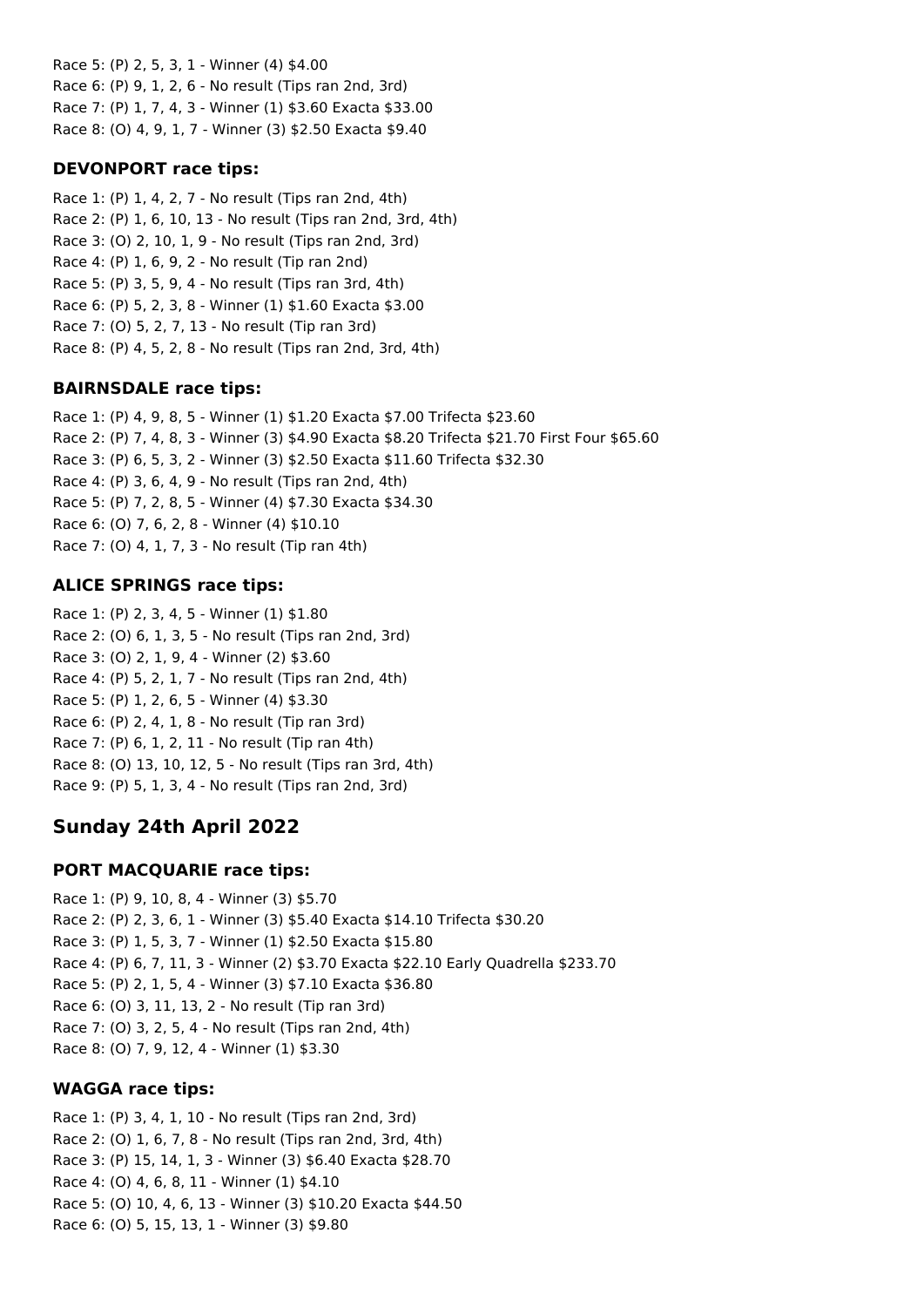Race 7: (P) 7, 5, 6, 14 - No result (Tip ran 3rd) Race 8: (O) 14, 12, 15, 16 - Winner (3) \$7.70

### **BALLARAT race tips:**

Race 1: (O) 8, 2, 6, 5 - No result (Tips ran 2nd, 3rd) Race 2: (P) 5, 4, 8, 2 - Winner (1) \$3.80 Exacta \$15.50 Race 3: (P) 2, 11, 4, 5 - Winner (1) \$1.80 Race 4: (O) 4, 10, 13, 12 - Winner (3) \$4.60 Race 5: (P) 4, 5, 2, 9 - No result (Tip ran 3rd) Race 6: (O) 18, 8, 12, 1 - No result (Tip ran 2nd) Race 7: (O) 13, 7, 16, 5 - No result (Tip ran 2nd) Race 8: (O) 11, 12, 9, 4 - No result (Tip ran 4th)

### **SUNSHINE COAST race tips:**

Race 1: (O) 10, 19, 13, 5 - Winner (1) \$2.90 Race 2: (P) 3, 6, 8, 2 - Winner (2) \$2.80 Exacta \$12.00 Race 3: (P) 8, 13, 16, 10 - Winner (1) \$2.90 Exacta \$14.00 Race 4: (\*) 1, 8, 7, 4 - Winner (1) \$1.80 Race 5: (O) 16, 4, 2, 5 - Winner (1) \$3.60 Early Quadrella \$61.50 Race 6: (P) 6, 3, 14, 9 - Winner (1) \$3.00 Race 7: (P) 2, 4, 5, 8 - Winner (2) \$2.30 Race 8: (O) 10, 1, 5, 3 - Winner (2) \$5.00 Exacta \$39.50 Race 9: (O) 1, 5, 6, 7 - No result (Tip ran 2nd)

#### **ALBANY race tips:**

Race 1: (P) 1, 8, 7, 5 - Winner (2) \$2.50 Exacta \$12.10 Race 2: (P) 9, 4, 3, 10 - No result (Tips ran 2nd, 4th) Race 3: (P) 3, 2, 4, 1 - Winner (3) \$12.50 Exacta \$79.20 Trifecta \$251.40 First Four \$300.60 Race 4: (P) 7, 1, 5, 2 - Winner (3) \$7.20 Race 5: (O) 1, 10, 2, 6 - No result (Tips ran 2nd, 3rd) Race 6: (P) 2, 7, 5, 3 - No result (Tips ran 3rd, 4th) Race 7: (O) 2, 4, 1, 8 - No result (Tips ran 2nd, 3rd)

#### **HOBART race tips:**

Race 1: (P) 7, 3, 5, 6 - Winner (2) \$7.90 Race 2: (O) 6, 16, 9, 5 - Winner (2) \$4.50 Race 3: (P) 1, 5, 6, 7 - Winner (1) \$5.80 Exacta \$57.60 Race 4: (P) 7, 9, 4, 6 - Winner (3) \$12.10 Exacta \$17.20 Race 5: (P) 4, 6, 3, 2 - Winner (3) \$3.90 Exacta \$11.20 Early Quadrella \$928.50 Race 6: (P) 5, 6, 4, 8 - Winner (1) \$3.10 Race 7: (P) 6, 5, 3, 1 - Winner (4) \$2.50 Exacta \$4.00 Race 8: (P) 6, 4, 5, 3 - Winner (2) \$5.20 Exacta \$38.10 Race 9: (P) 2, 6, 8, 7 - Winner (1) \$3.50 Quadrella \$141.10

## **Sunday 17th April 2022**

#### **DUBBO race tips:**

Race 1: (P) 2, 8, 1, 5 - Winner (1) \$3.10 Exacta \$19.40 Trifecta \$70.20 Race 2: (P) 14, 6, 13, 3 - No result (Tips ran 2nd, 3rd) Race 3: (O) 6, 11, 4, 14 - Winner (3) \$3.90 Race 4: (O) 6, 3, 9, 14 - Winner (3) \$7.30 Exacta \$28.70 Race 5: (P) 3, 5, 4, 7 - Winner (4) \$3.50 Race 6: (P) 6, 1, 9, 7 - Winner (2) \$7.20 Exacta \$20.90 Trifecta \$47.60 First Four \$367.70 Race 7: (O) 1, 3, 11, 4 - Winner (4) \$3.70 Exacta \$8.30 Trifecta \$19.90 First Four \$143.80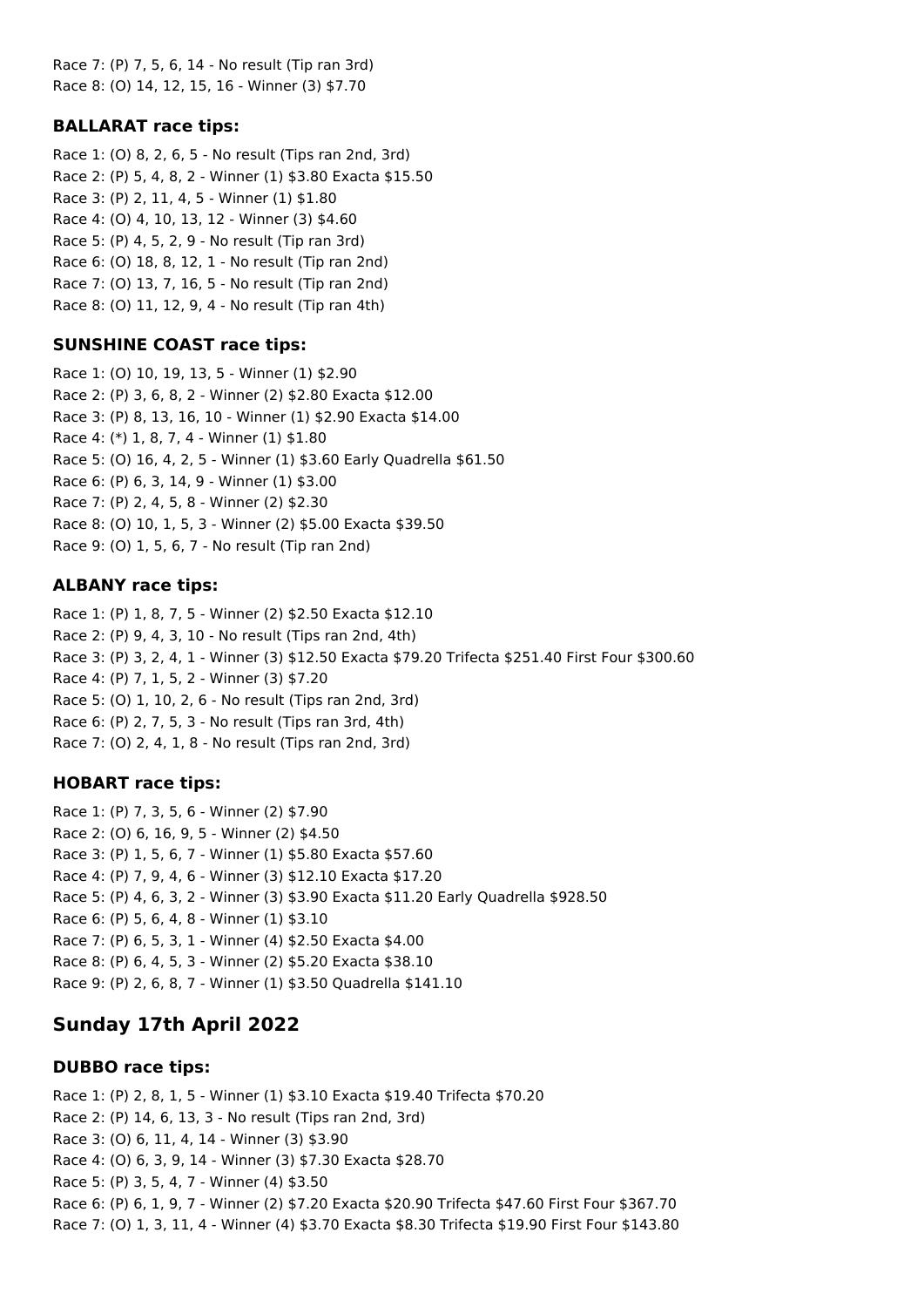Race 8: (O) 4, 5, 8, 7 - No result (Tip ran 3rd) Race 9: (P) 3, 1, 4, 15 - Winner (1) \$3.80 Exacta \$15.70

#### **NOWRA race tips:**

Race 1: (P) 11, 5, 4, 8 - Winner (3) \$7.00 Race 2: (P) 2, 6, 8, 3 - Winner (4) \$5.40 Exacta \$37.60 Trifecta \$77.20 First Four \$156.50 Race 3: (P) 7, 3, 4, 9 - Winner (2) \$2.90 Exacta \$12.00 Trifecta \$13.60 First Four \$21.20 Race 4: (P) 4, 5, 6, 7 - No result (Tip ran 2nd) Race 5: (P) 3, 9, 8, 5 - Winner (2) \$6.10 Race 6: (P) 2, 7, 4, 6 - Winner (2) \$3.40 Exacta \$11.50

### **MORNINGTON race tips:**

Race 1: (P) 8, 11, 5, 7 - Winner (4) \$8.90 Exacta \$34.70 Trifecta \$140.30 Race 2: (P) 9, 10, 12, 4 - No result (Tips ran 2nd, 3rd, 4th) Race 3: (P) 10, 2, 8, 1 - Winner (1) \$3.80 Exacta \$19.30 Race 4: (P) 2, 8, 6, 1 - Winner (1) \$3.20 Exacta \$12.40 Trifecta \$27.60 Race 5: (P) 14, 7, 4, 13 - No result (Tip ran 2nd) Race 6: (P) 3, 2, 6, 8 - Winner (3) \$6.40 Exacta \$39.70 Trifecta \$170.60 Race 7: (P) 6, 4, 7, 8 - Winner (3) \$5.00

## **SUNSHINE COAST race tips:**

Race 1: (P) 2, 10, 5, 3 - Winner (2) \$11.90 Exacta \$41.10 Race 2: (P) 4, 1, 2, 6 - Winner (4) \$5.10 Exacta \$17.50 Trifecta \$52.50 Race 3: (P) 7, 2, 1, 6 - Winner (1) \$2.80 Exacta \$8.60 Trifecta \$21.80 Race 4: (O) 10, 16, 14, 4 - Winner (1) \$2.80 Exacta \$31.00 Trifecta \$97.50 Early Quadrella \$1,066.40 Race 5: (P) 2, 7, 3, 6 - Winner (3) \$5.00 Race 6: (P) 4, 8, 1, 6 - Winner (4) \$3.90 Exacta \$19.00 Race 7: (P) 14, 12, 3, 8 - No result (Tip ran 3rd) Race 8: (O) 10, 12, 2, 4 - No result (Tips ran 2nd, 3rd, 4th)

## **PENOLA race tips:**

Race 1: (P) 1, 3, 8, 5 - No result (Tips ran 2nd, 3rd) Race 2: (P) 3, 5, 2, 6 - Winner (1) \$1.90 Race 3: (P) 7, 6, 3, 11 - Winner (3) \$4.00 Exacta \$9.50 Race 4: (P) 7, 5, 6, 1 - Winner (1) \$2.50 Exacta \$7.70 Race 5: (P) 4, 5, 6, 3 - No result (Tips ran 2nd, 3rd) Race 6: (P) 6, 8, 10, 4 - Winner (1) \$1.80 Exacta \$11.10 Trifecta \$45.90 Race 7: (O) 8, 7, 2, 5 - Winner (3) \$4.30 Race 8: (P) 1, 5, 3, 2 - Winner (3) \$3.30 Exacta \$13.60 Trifecta \$20.80 Race 9: (P) 6, 2, 8, 10 - Winner (1) \$3.40 Exacta \$18.70 Quadrella \$146.40

## **ALBANY race tips:**

Race 1: (P) 5, 6, 7, 1 - No result (Tips ran 2nd, 3rd, 4th) Race 2: (P) 9, 7, 3, 1 - Winner (4) \$3.70 Exacta \$22.70 Race 3: (P) 2, 1, 3, 6 - Winner (1) \$1.60 Race 4: (O) 5, 1, 4, 2 - Winner (2) \$4.90 Race 5: (O) 5, 3, 2, 6 - No result (Tips ran 2nd, 4th) Race 6: (O) 4, 7, 6, 5 - No result (Tip ran 3rd) Race 7: (P) 3, 7, 6, 1 - No result (Tips ran 3rd, 4th) Race 8: (O) 3, 4, 8, 1 - Winner (1) \$3.10 Race 9: (O) 1, 10, 4, 5 - No result (Tips ran 2nd, 3rd)

## **STAWELL race tips:**

Race 1: (P) 8, 9, 7, 2 - Winner (3) \$4.80 Exacta \$26.10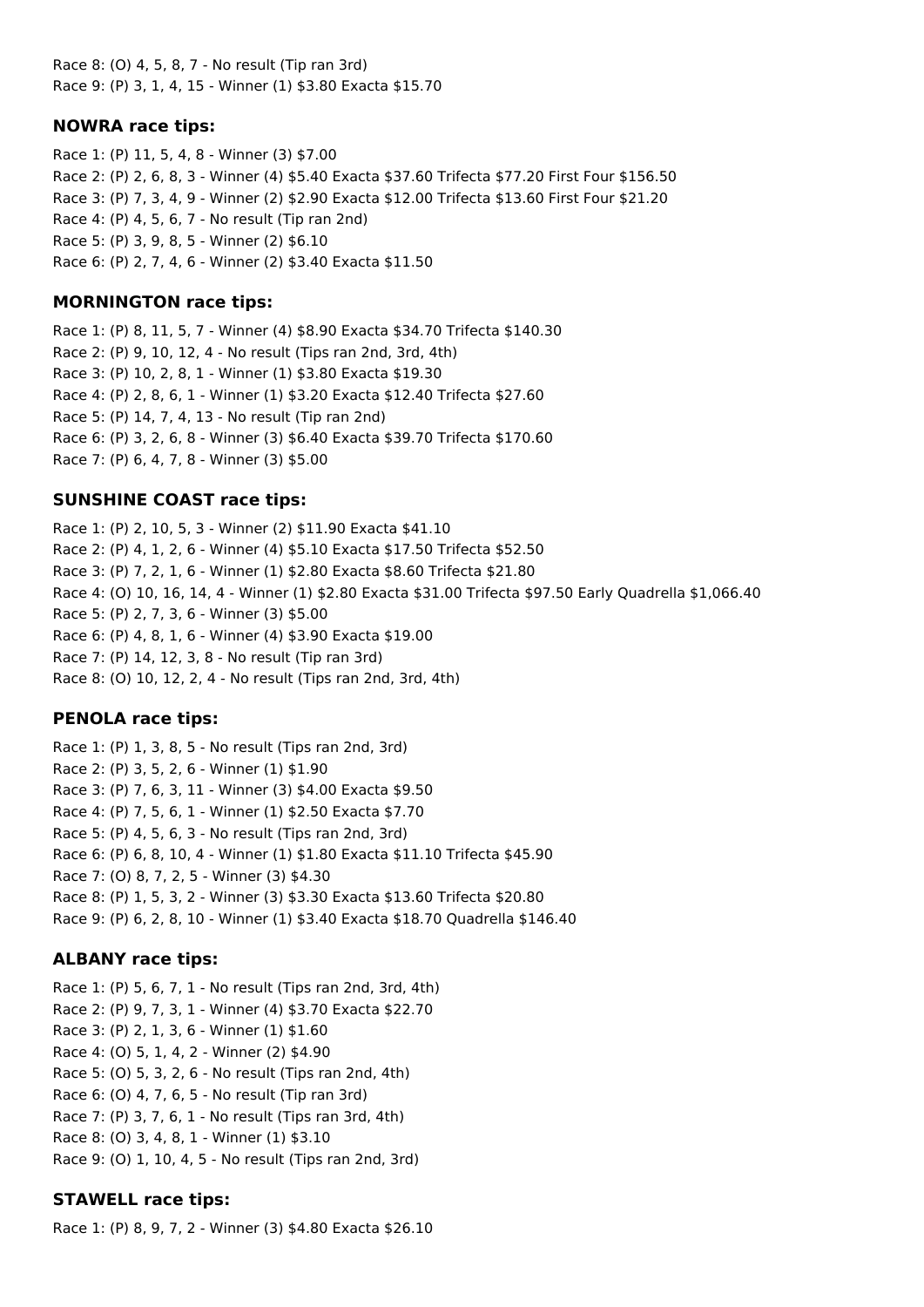Race 2: (\*) 7, 8, 2, 10 - No result (Tips ran 2nd, 3rd) Race 3: (P) 3, 7, 9, 10 - Winner (3) \$5.50 Race 4: (\*) 2, 5, 3, 7 - Winner (2) \$3.00 Exacta \$6.30 Trifecta \$23.50 First Four \$75.10 Race 5: (O) 8, 2, 7, 11 - No result (Tips ran 3rd, 4th) Race 6: (O) 8, 6, 9, 11 - Winner (3) \$8.20 Race 7: (P) 6, 2, 5, 9 - No result (Tip ran 4th) Race 8: (O) 3, 2, 8, 10 - Winner (2) \$3.70

# **Sunday 10th April 2022**

## **PORT MACQUARIE race tips:**

Race 1: (P) 4, 5, 1, 7 - Winner (1) \$2.20 Exacta \$6.20 Trifecta \$37.30 First Four \$123.50 Race 2: (P) 10, 11, 2, 12 - Winner (3) \$2.50 Exacta \$6.30 Trifecta \$15.90 Race 3: (P) 8, 6, 7, 5 - Winner (2) \$5.40 Exacta \$32.80 Race 4: (P) 4, 12, 9, 2 - No result (Tips ran 2nd, 3rd, 4th) Race 5: (O) 5, 1, 4, 6 - Winner (2) \$6.60 Exacta \$19.70 Race 6: (P) 9, 2, 10, 4 - Winner (2) \$3.40 Exacta \$26.50 Race 7: (O) 7, 4, 12, 10 - No result (Tips ran 2nd, 3rd, 4th)

## **ECHUCA race tips:**

Race 1: (P) 3, 8, 1, 6 - Winner (1) \$2.00 Exacta \$7.30 Trifecta \$12.50 Race 2: (P) 8, 3, 2, 6 - Winner (1) \$1.80 Race 3: (P) 7, 4, 2, 10 - Winner (1) \$2.00 Exacta \$11.50 Trifecta \$56.90 First Four \$144.40 Race 4: (P) 3, 11, 7, 1 - No result (Tips ran 2nd, 3rd, 4th) Race 5: (P) 6, 5, 3, 2 - Winner (1) \$1.70 Exacta \$3.80 Trifecta \$8.50 Race 6: (P) 2, 4, 11, 1 - Winner (3) \$5.70 Exacta \$17.80 Race 7: (P) 7, 6, 2, 1 - Winner (1) \$3.80

## **SUNSHINE COAST race tips:**

Race 1: (P) 4, 5, 1, 6 - Winner (4) \$9.50 Exacta \$19.50 Trifecta \$52.20 First Four \$61.60 Race 2: (P) 10, 2, 8, 6 - Winner (1) \$1.90 Exacta \$6.30 Trifecta \$24.00 Race 3: (P) 5, 6, 7, 1 - Winner (2) \$5.00 Exacta \$65.50 Race 4: (O) 2, 1, 3, 9 - No result (Tip ran 2nd) Race 5: (O) 11, 2, 4, 6 - Winner (3) \$1.50 Exacta \$3.80 Trifecta \$46.50 Race 6: (O) 4, 3, 10, 7 - Winner (1) \$13.90 Race 7: (O) 2, 4, 5, 15 - Winner (1) \$3.40 Race 8: (O) 3, 7, 9, 18 - No result (Tip ran 2nd)

## **GAWLER race tips:**

Race 1: (P) 1, 5, 3, 4 - Winner (1) \$1.70 Exacta \$2.70 Trifecta \$3.50 First Four \$2.50 Race 2: (P) 4, 3, 8, 6 - Winner (1) \$2.80 Race 3: (O) 1, 10, 5, 3 - Winner (3) \$8.90 Race 4: (O) 7, 5, 11, 3 - Winner (3) \$4.70 Early Quadrella \$1,093.80 Race 5: (O) 9, 1, 11, 7 - No result (Tips ran 2nd, 3rd, 4th) Race 6: (P) 1, 10, 5, 4 - No result (Tip ran 4th) Race 7: (P) 4, 11, 6, 9 - Winner (1) \$2.70 Exacta \$17.10 Trifecta \$63.70

## **GERALDTON race tips:**

Race 1: (P) 4, 1, 6, 3 - Winner (2) \$8.60 Exacta \$119.00 Trifecta \$220.30 Race 2: (O) 7, 8, 3, 6 - Winner (1) \$1.90 Race 3: (P) 2, 1, 3, 5 - Winner (2) \$3.50 Exacta \$5.00 Trifecta \$42.30 Race 4: (P) 3, 5, 1, 6 - No result (Tips ran 2nd, 3rd, 4th) Race 5: (P) 4, 6, 2, 7 - Winner (2) \$9.80 Exacta \$52.90 Trifecta \$172.50 Race 6: (O) 6, 10, 9, 3 - Winner (4) \$6.40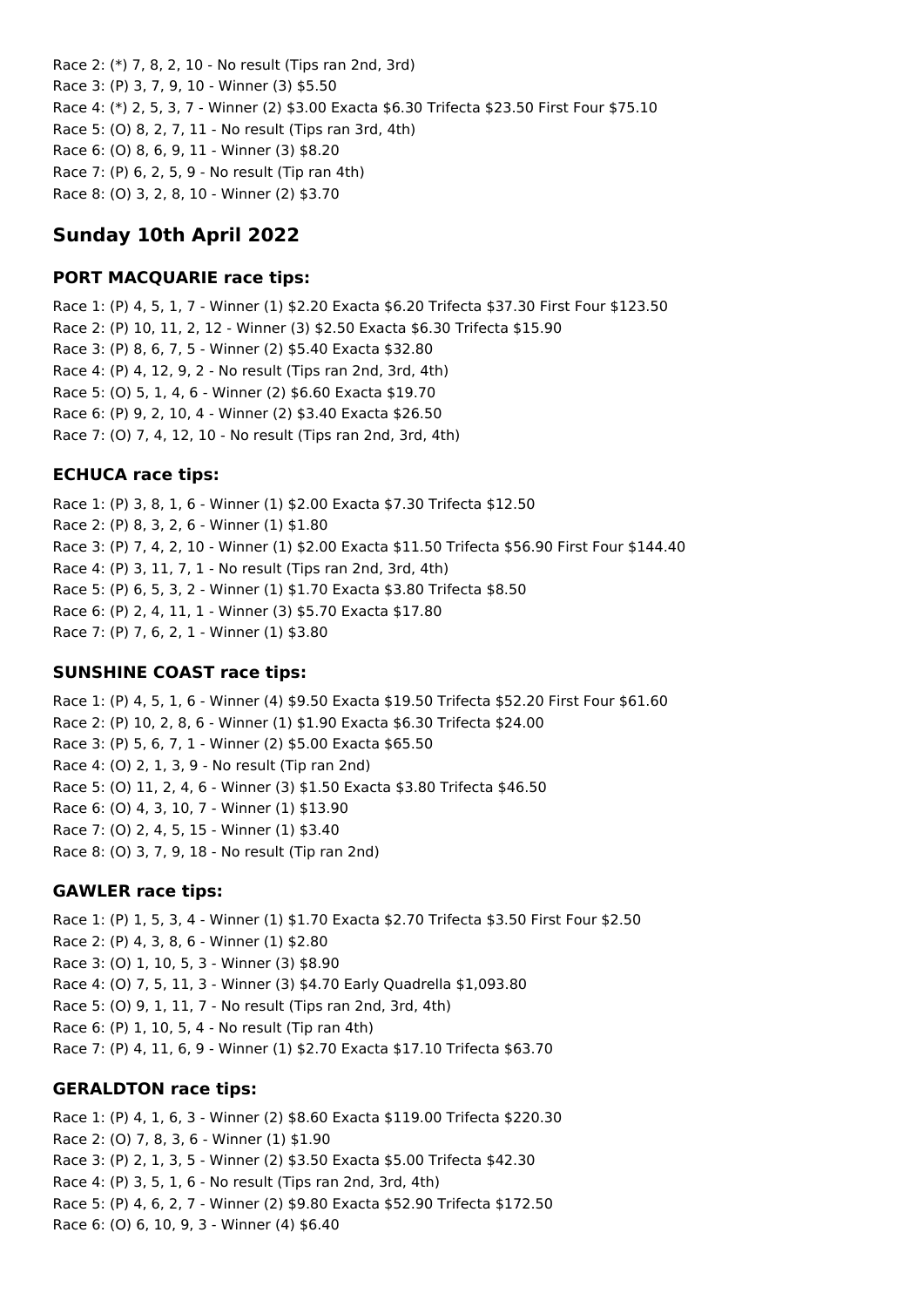Race 7: (P) 3, 1, 9, 5 - No result (Tip ran 2nd) Race 8: (O) 1, 2, 4, 9 - Winner (2) \$6.80

### **HOBART race tips:**

Race 1: (P) 4, 5, 2, 1 - No result (Tips ran 2nd, 3rd, 4th) Race 2: (P) 3, 5, 10, 4 - Winner (2) \$1.40 Exacta \$20.70 Race 3: (O) 8, 4, 7, 9 - No result (Tips ran 2nd, 3rd, 4th) Race 4: (P) 2, 3, 4, 5 - No result (Tips ran 2nd, 3rd, 4th) Race 5: (P) 3, 2, 5, 4 - No result (Tips ran 2nd, 3rd) Race 6: (P) 2, 1, 4, 3 - Winner (3) \$3.60 Exacta \$13.00 Trifecta \$26.20 Race 7: (P) 2, 1, 5, 4 - Winner (2) \$2.30 Exacta \$6.60 Trifecta \$19.10 First Four \$24.40

## **TERANG race tips:**

Race 1: (P) 2, 10, 4, 6 - Winner (2) \$5.90 Exacta \$21.20 Trifecta \$134.70 First Four \$477.20 Race 2: (O) 9, 6, 5, 8 - Winner (2) \$5.40 Exacta \$17.30 Trifecta \$61.80 Race 3: (P) 7, 11, 1, 14 - No result (Tip ran 2nd) Race 4: (O) 11, 7, 9, 8 - Winner (1) \$5.00 Exacta \$20.60 Trifecta \$116.70 Race 5: (P) 8, 13, 1, 6 - Winner (1) \$3.80 Race 6: (P) 3, 5, 11, 10 - Winner (3) \$3.20 Race 7: (O) 8, 10, 6, 1 - Winner (1) \$3.60 Exacta \$13.20 Race 8: (P) 4, 5, 2, 1 - Winner (1) \$3.80 Exacta \$14.10 Trifecta \$101.40 Quadrella \$186.80

### **BIRDSVILLE race tips:**

Race 1: (P) 7, 4, 5, 8 - No result (Tips ran 2nd, 3rd, 4th) Race 2: (P) 3, 2, 4, 6 - Winner (2) \$2.40 Exacta \$19.70 Trifecta \$29.80 First Four \$51.60 Race 3: (P) 3, 1, 5, 4 - Winner (1) \$1.20 Exacta \$2.30 Trifecta \$4.70 Race 4: (P) 4, 1, 2, 3 - Winner (4) \$3.60 Exacta \$8.60 Trifecta \$26.80 First Four \$51.90 Race 5: (P) 4, 7, 3, 5 - Winner (1) \$5.20 Exacta \$13.50 Race 6: (P) 1, 3, 6, 4 - Winner (1) \$1.60 Exacta \$2.80 Trifecta \$19.10 Quadrella \$147.00

## **WAGGA race tips:**

Race 1: (P) 5, 6, 11, 12 - Winner (1) \$3.20 Exacta \$19.30 Race 2: (P) 9, 3, 5, 11 - No result (Tips ran 2nd, 3rd, 4th) Race 3: (P) 12, 10, 4, 3 - Winner (1) \$1.50 Exacta \$3.30 Trifecta \$12.00 Race 4: (O) 7, 6, 3, 9 - Winner (4) \$6.70 Race 5: (P) 8, 3, 6, 4 - No result (Tip ran 2nd) Race 6: (O) 2, 5, 14, 9 - Winner (4) \$4.60 Exacta \$26.50 Race 7: (P) 10, 11, 4, 1 - Winner (1) \$2.30 Exacta \$12.40 Trifecta \$27.70

# **Sunday 3rd April 2022**

#### **MUDGEE race tips:**

Race 1: (P) 5, 6, 3, 10 - Winner (4) \$9.70 Race 2: (P) 5, 3, 1, 6 - No result (Tips ran 3rd, 4th) Race 3: (P) 1, 8, 5, 6 - Winner (2) \$2.80 Exacta \$8.00 Race 4: (O) 15, 14, 4, 12 - No result (Tip ran 2nd) Race 5: (P) 12, 6, 11, 2 - Winner (4) \$10.90 Exacta \$27.10 Trifecta \$96.00 Race 6: (O) 3, 9, 6, 7 - Winner (2) \$5.60 Race 7: (P) 6, 5, 2, 8 - Winner (2) \$5.30 Exacta \$21.50 Trifecta \$108.70 First Four \$378.90 Race 8: (O) 5, 6, 9, 13 - Winner (1) \$3.80 Quadrella \$1,565.70

## **HAMILTON race tips:**

Race 1: (P) 1, 3, 8, 2 - Winner (1) \$1.50 Race 2: (P) 2, 5, 3, 4 - Winner (2) \$7.30 Exacta \$52.20 Trifecta \$84.50 First Four \$175.10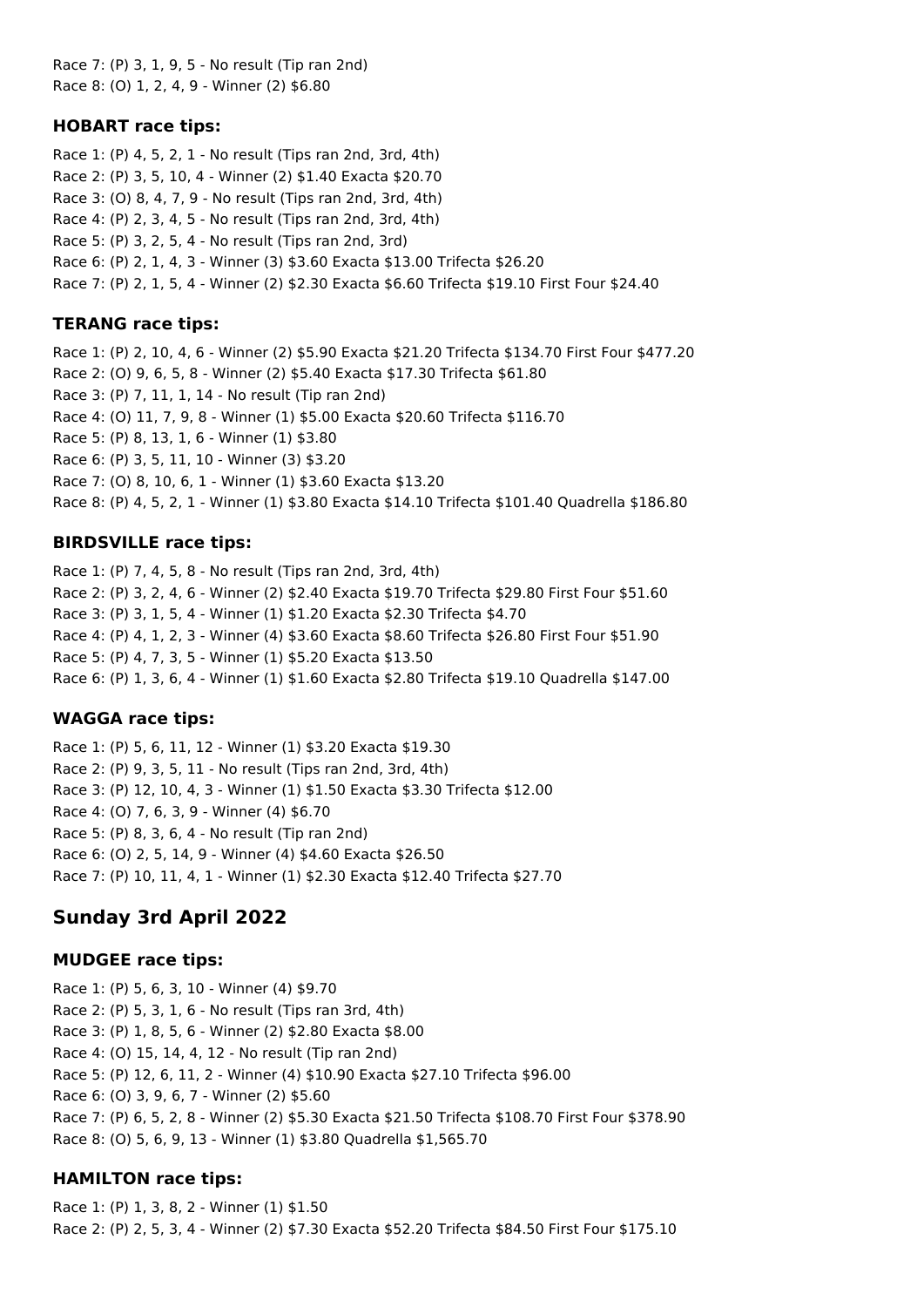Race 3: (P) 2, 3, 5, 1 - Winner (1) \$2.80 Race 4: (P) 5, 1, 2, 8 - Winner (1) \$2.20 Exacta \$6.30 Trifecta \$65.30 Early Quadrella \$144.20 Race 5: (P) 8, 6, 7, 3 - No result (Tips ran 3rd, 4th) Race 6: (P) 4, 2, 5, 8 - Winner (2) \$3.80 Exacta \$9.50 Race 7: (P) 3, 1, 5, 4 - No result (Tips ran 2nd, 4th) Race 8: (O) 3, 5, 2, 6 - Winner (4) \$7.90 Exacta \$32.40 Trifecta \$173.60

### **SALE race tips:**

Race 1: (P) 2, 3, 6, 8 - Abandoned Race 2: (P) 5, 4, 1, 9 - Abandoned Race 3: (P) 5, 6, 3, 8 - Abandoned Race 4: (P) 2, 1, 4, 3 - Abandoned Race 5: (P) 8, 6, 3, 1 - Abandoned Race 6: (P) 1, 2, 3, 6 - Abandoned Race 7: (P) 3, 1, 4, 7 - Abandoned Race 8: (P) 2, 5, 7, 8 - Abandoned

### **SUNSHINE COAST race tips:**

Race 1: (\*) 1, 6, 4, 3 - Winner (2) \$6.10 Exacta \$82.90 Trifecta \$73.10 Race 2: (P) 5, 4, 6, 7 - Winner (3) \$4.30 Race 3: (P) 9, 1, 10, 4 - Winner (2) \$1.80 Exacta \$6.10 Trifecta \$9.90 First Four \$7.70 Race 4: (P) 7, 6, 2, 5 - No result (Tip ran 2nd) Race 5: (P) 4, 13, 2, 1 - Winner (4) \$4.60 Exacta \$46.70 Trifecta \$202.20 Race 6: (P) 1, 4, 2, 3 - No result (Tips ran 2nd, 3rd, 4th)

### **GAWLER race tips:**

Race 1: (P) 8, 5, 2, 7 - Winner (1) \$1.30 Exacta \$12.30 Race 2: (P) 7, 1, 9, 5 - Winner (4) \$2.90 Exacta \$12.80 Race 3: (P) 4, 6, 5, 8 - No result (Tips ran 2nd, 4th) Race 4: (P) 3, 13, 2, 6 - Winner (1) \$1.20 Exacta \$4.20 Trifecta \$8.70 Race 5: (P) 5, 7, 11, 4 - Winner (1) \$2.60 Race 6: (O) 15, 7, 3, 9 - Winner (3) \$3.50 Exacta \$28.90 Race 7: (O) 8, 16, 3, 7 - Winner (1) \$3.00 Race 8: (O) 6, 4, 7, 2 - Winner (4) \$3.20 Exacta \$24.80 Quadrella \$138.30

## **PINJARRA race tips:**

Race 1: (P) 2, 3, 6, 8 - Winner (1) \$1.50 Exacta \$2.50 Trifecta \$10.60 Race 2: (O) 1, 4, 9, 10 - Winner (4) \$3.50 Exacta \$5.70 Race 3: (P) 9, 8, 7, 1 - Winner (2) \$2.60 Exacta \$14.80 Race 4: (P) 9, 6, 1, 5 - Winner (2) \$2.50 Exacta \$9.70 Race 5: (P) 1, 5, 8, 7 - Winner (1) \$2.90 Exacta \$8.20 Trifecta \$56.60 First Four \$159.80 Early Quadrella \$90.00 Race 6: (P) 3, 1, 2, 4 - Winner (2) \$4.90 Exacta \$20.30 Race 7: (O) 3, 13, 6, 7 - Winner (1) \$2.40 Race 8: (O) 3, 1, 2, 11 - No result (Tip ran 2nd) Race 9: (O) 12, 2, 5, 8 - Winner (3) \$4.60 Exacta \$21.20

## **GUNDAGAI race tips:**

Race 1: (P) 11, 1, 6, 7 - No result (Tips ran 3rd, 4th) Race 2: (P) 6, 1, 10, 8 - Winner (1) \$4.30 Exacta \$34.20 Race 3: (O) 4, 9, 12, 7 - No result Race 4: (O) 2, 1, 5, 10 - Winner (1) \$2.30 Exacta \$19.10 Trifecta \$153.80 Race 5: (P) 2, 7, 13, 6 - Winner (1) \$3.20 Race 6: (P) 1, 6, 3, 5 - No result (Tips ran 2nd, 3rd, 4th) Race 7: (O) 1, 7, 9, 3 - Winner (4) \$2.80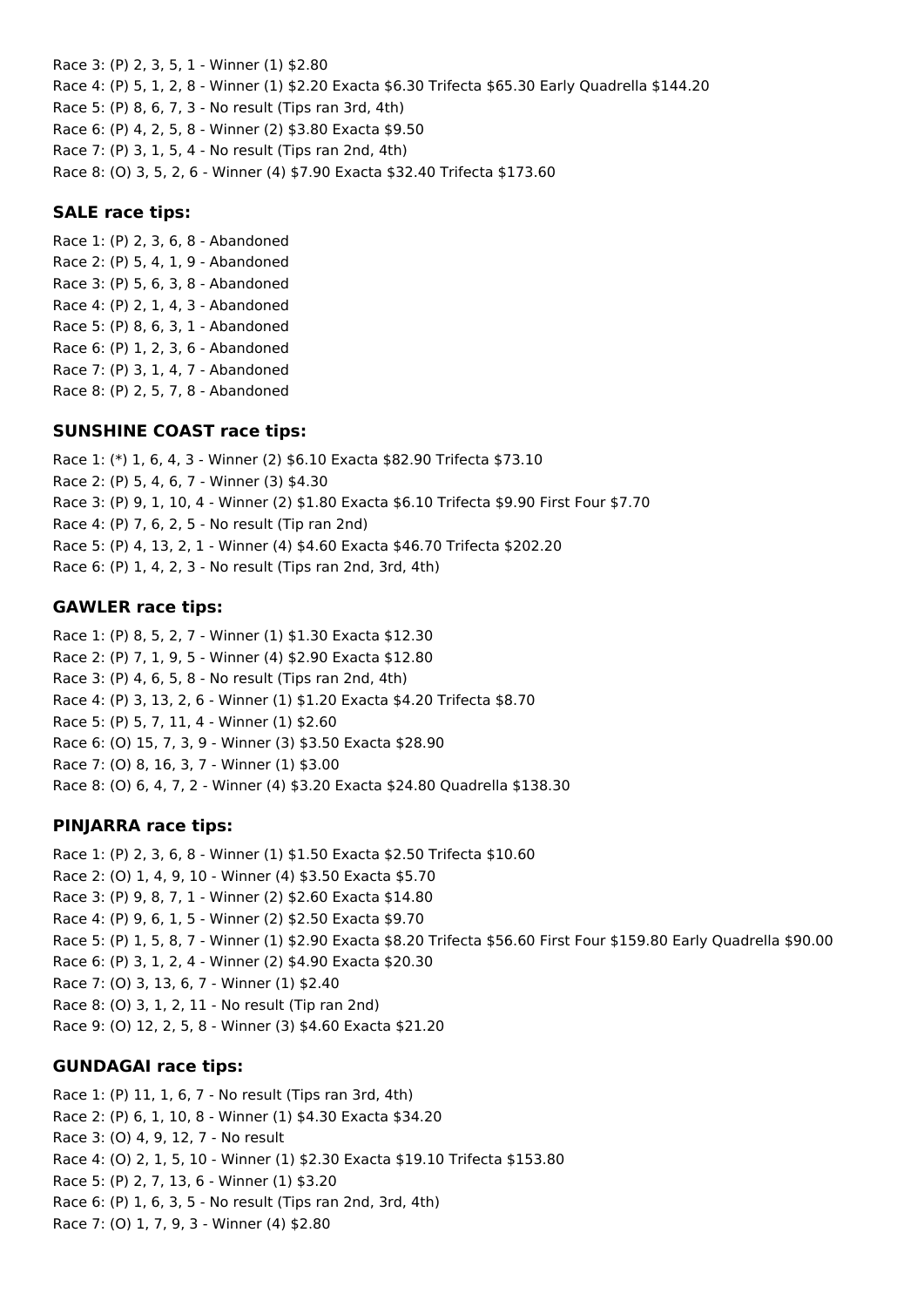## **Sunday 27th March 2022**

#### **GRAFTON race tips:**

Race 1: (P) 1, 3, 5, 8 - Winner (3) \$5.40 Exacta \$32.50 Race 2: (P) 11, 8, 7, 5 - Winner (1) \$1.90 Exacta \$4.90 Race 3: (P) 9, 7, 11, 6 - Winner (3) \$3.80 Exacta \$17.40 Race 4: (P) 6, 9, 10, 3 - Winner (2) \$8.70 Early Quadrella \$756.70 Race 5: (P) 2, 9, 10, 8 - Winner (1) \$3.90 Exacta \$25.40 Race 6: (O) 1, 6, 3, 5 - Winner (1) \$3.00 Race 7: (P) 10, 3, 4, 5 - Winner (1) \$3.30 Exacta \$17.70 Quadrella \$696.90

#### **WELLINGTON race tips:**

Race 1: (P) 7, 3, 9, 8 - Abandoned Race 2: (P) 5, 6, 2, 8 - Abandoned Race 3: (P) 7, 11, 12, 4 - Abandoned Race 4: (P) 3, 5, 1, 7 - Abandoned Race 5: (P) 1, 12, 8, 4 - Abandoned Race 6: (O) 5, 6, 1, 8 - Abandoned Race 7: (O) 13, 9, 5, 2 - Abandoned Race 8: (O) 4, 5, 12, 9 - Abandoned

#### **BALLARAT race tips:**

Race 1: (P) 4, 8, 2, 5 - No result (Tips ran 2nd, 3rd, 4th) Race 2: (P) 8, 12, 10, 13 - Winner (2) \$3.10 Race 3: (O) 6, 8, 3, 7 - Winner (1) \$2.50 Exacta \$20.10 Race 4: (P) 5, 2, 13, 1 - No result (Tips ran 2nd, 3rd, 4th) Race 5: (P) 4, 5, 6, 7 - No result (Tips ran 2nd, 3rd, 4th) Race 6: (O) 2, 11, 10, 7 - Winner (4) \$8.00 Exacta \$118.10 Trifecta \$464.10 First Four \$994.60 Race 7: (P) 2, 5, 3, 6 - Winner (1) \$4.40 Exacta \$17.50 Trifecta \$49.30 Race 8: (P) 2, 7, 9, 14 - Winner (3) \$5.80

#### **SUNSHINE COAST race tips:**

Race 1: (P) 3, 6, 1, 11 - Winner (3) \$5.50 Exacta \$10.80 Race 2: (P) 2, 1, 7, 4 - Winner (4) \$5.00 Race 3: (P) 5, 7, 8, 2 - Winner (1) \$1.80 Exacta \$13.40 Race 4: (O) 6, 13, 3, 5 - No result (Tips ran 2nd, 3rd, 4th) Race 5: (P) 11, 6, 1, 9 - Winner (4) \$6.60 Exacta \$35.90 Trifecta \$108.40 Race 6: (P) 12, 3, 10, 6 - Winner (1) \$1.60 Exacta \$9.20 Race 7: (O) 5, 6, 7, 8 - Winner (1) \$2.60 Race 8: (P) 4, 12, 11, 7 - No result (Tips ran 2nd, 3rd)

#### **MURRAY BRIDGE race tips:**

Race 1: (P) 14, 2, 13, 3 - No result (Tip ran 2nd) Race 2: (O) 3, 5, 8, 9 - Winner (2) \$3.30 Race 3: (O) 11, 13, 5, 1 - Winner (1) \$1.70 Race 4: (P) 4, 5, 6, 9 - Winner (1) \$4.80 Race 5: (O) 8, 7, 4, 11 - Winner (1) \$2.00 Exacta \$8.30 Trifecta \$45.70 Race 6: (O) 14, 11, 7, 15 - Winner (1) \$11.00 Race 7: (O) 6, 14, 2, 5 - Winner (1) \$7.70 Quadrella \$2,397.90

#### **GERALDTON race tips:**

Race 1: (P) 2, 8, 6, 9 - Winner (1) \$3.40 Exacta \$11.90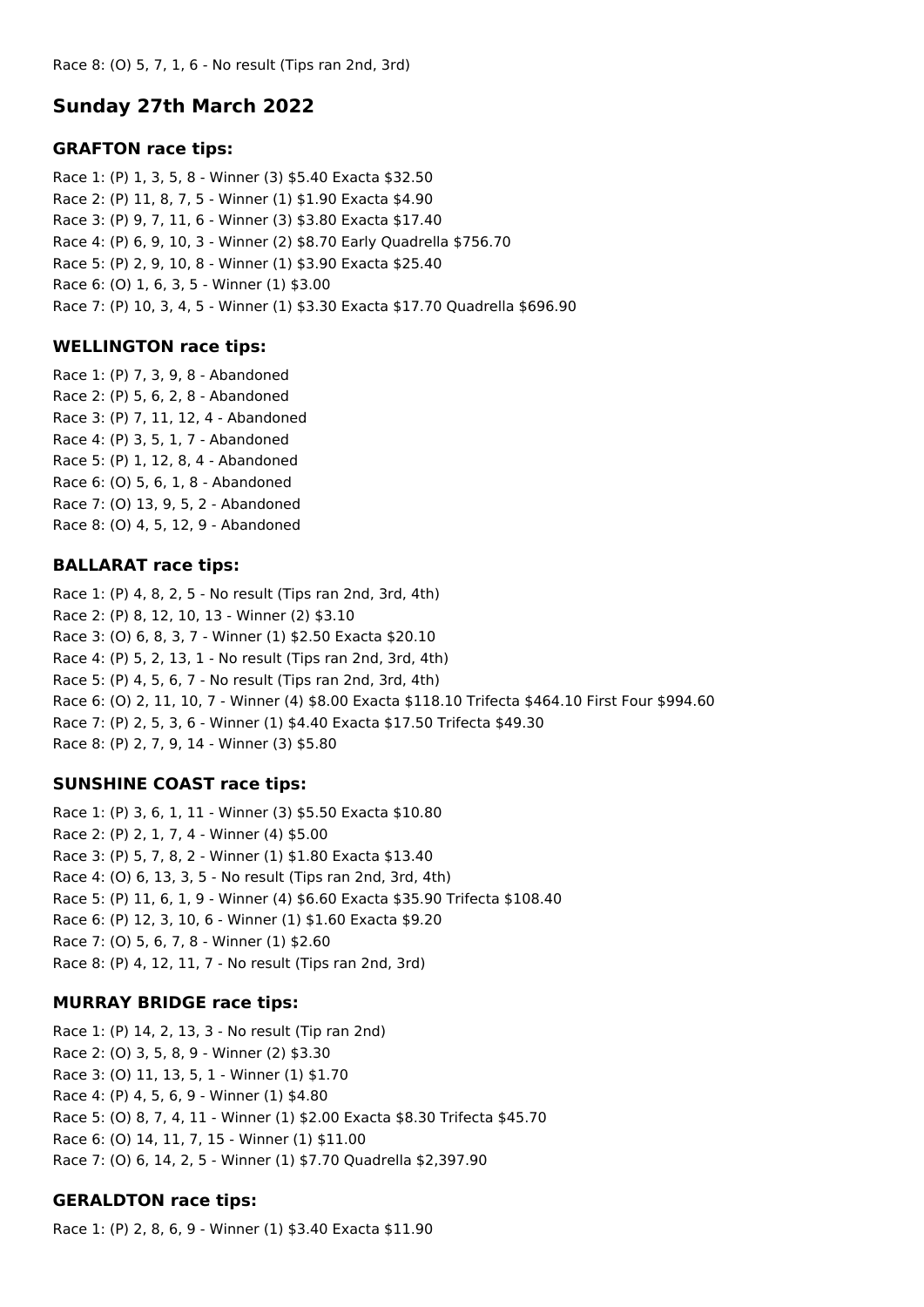Race 2: (P) 11, 3, 2, 8 - No result (Tips ran 2nd, 3rd) Race 3: (O) 7, 5, 2, 6 - No result (Tips ran 2nd, 4th) Race 4: (O) 6, 4, 3, 11 - No result (Tips ran 3rd, 4th) Race 5: (O) 1, 7, 8, 2 - Abandoned Race 6: (P) 3, 5, 1, 9 - Abandoned Race 7: (P) 6, 9, 5, 10 - Abandoned

### **HOBART race tips:**

Race 1: (P) 5, 1, 3, 2 - Winner (1) \$2.40 Exacta \$6.30 Trifecta \$7.70 First Four \$10.30 Race 2: (P) 8, 9, 3, 6 - Winner (1) \$4.70 Race 3: (P) 8, 4, 5, 3 - No result (Tips ran 2nd, 3rd) Race 4: (P) 6, 4, 8, 1 - No result (Tip ran 2nd) Race 5: (O) 3, 2, 8, 6 - Winner (1) \$4.40 Race 6: (P) 2, 1, 7, 6 - Winner (2) \$2.10 Exacta \$8.40 Race 7: (O) 4, 6, 2, 8 - Winner (3) \$8.10 Race 8: (P) 3, 1, 9, 8 - No result (Tips ran 2nd, 3rd, 4th)

## **BAIRNSDALE race tips:**

Race 1: (P) 8, 2, 7, 4 - No result (Tips ran 2nd, 4th) Race 2: (P) 8, 2, 4, 1 - Winner (1) \$1.70 Race 3: (P) 11, 4, 2, 14 - Winner (1) \$1.60 Exacta \$6.50 Race 4: (O) 5, 3, 14, 2 - No result (Tip ran 4th) Race 5: (P) 2, 3, 7, 1 - Winner (2) \$4.90 Race 6: (O) 3, 6, 11, 5 - Winner (3) \$7.60 Exacta \$38.30 Trifecta \$131.20 Race 7: (P) 1, 2, 8, 3 - Winner (3) \$4.80 Exacta \$22.70 Trifecta \$91.80 Race 8: (O) 9, 6, 3, 4 - No result (Tip ran 3rd)

## **Sunday 20th March 2022**

#### **SCONE race tips:**

Race 1: (P) 8, 9, 10, 5 - Winner (4) \$5.80 Exacta \$33.50 Race 2: (P) 1, 2, 7, 9 - Winner (1) \$1.80 Exacta \$9.30 Trifecta \$75.20 Race 3: (O) 8, 10, 12, 3 - No result (Tips ran 2nd, 4th) Race 4: (\*) 6, 7, 2, 4 - No result (Tips ran 2nd, 4th) Race 5: (\*) 3, 1, 2, 7 - Winner (3) \$4.00 Exacta \$26.30 Race 6: (O) 9, 6, 4, 10 - Winner (1) \$3.90 Race 7: (P) 9, 4, 5, 7 - Winner (3) \$8.30 Exacta \$29.50 Trifecta \$110.90 Race 8: (P) 1, 6, 4, 5 - Winner (2) \$3.10 Exacta \$12.00 Trifecta \$30.30 Quadrella \$350.50

#### **ORANGE race tips:**

Race 1: (P) 1, 8, 4, 3 - Winner (1) \$1.04 Race 2: (P) 4, 1, 3, 2 - Winner (3) \$4.20 Exacta \$9.90 Trifecta \$21.20 First Four \$26.30 Race 3: (P) 2, 9, 15, 17 - No result (Tip ran 2nd) Race 4: (P) 2, 4, 8, 3 - Winner (1) \$2.10 Exacta \$11.30 Trifecta \$76.40 Race 5: (P) 14, 7, 4, 10 - Winner (1) \$2.30 Exacta \$3.80 Race 6: (P) 1, 3, 10, 9 - No result (Tips ran 2nd, 3rd) Race 7: (O) 4, 2, 9, 5 - Winner (4) \$5.10

#### **SWAN HILL race tips:**

Race 1: (P) 14, 1, 7, 12 - Winner (3) \$19.40 Exacta \$135.80 Race 2: (O) 9, 7, 11, 4 - No result Race 3: (O) 13, 2, 9, 10 - Winner (4) \$2.40 Race 4: (P) 7, 3, 6, 1 - Winner (3) \$7.00 Exacta \$42.20 Race 5: (O) 5, 3, 6, 8 - Winner (1) \$4.00 Exacta \$13.70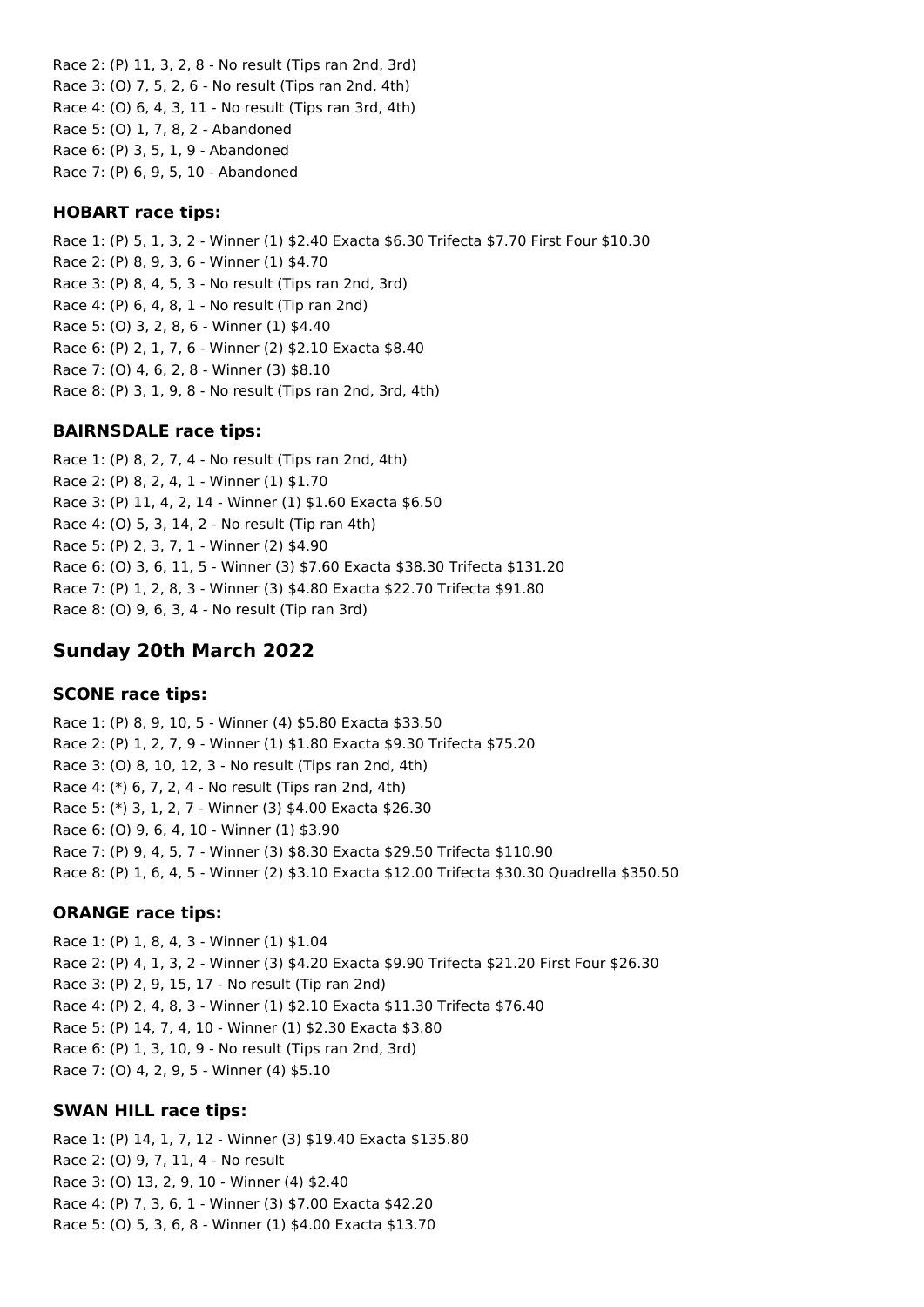Race 6: (O) 3, 4, 5, 1 - No result (Tip ran 2nd) Race 7: (\*) 4, 5, 6, 3 - No result (Tip ran 3rd)

#### **YARRA VALLEY race tips:**

Race 1: (P) 12, 10, 5, 8 - Winner (1) \$3.30 Exacta \$11.20 Race 2: (P) 11, 9, 5, 10 - Winner (3) \$3.50 Exacta \$32.70 Race 3: (P) 6, 12, 5, 7 - No result (Tips ran 2nd, 3rd, 4th) Race 4: (P) 5, 7, 1, 4 - Winner (2) \$4.00 Exacta \$10.40 Race 5: (P) 1, 5, 2, 3 - Winner (1) \$1.60 Exacta \$7.00 Trifecta \$42.70 Race 6: (P) 6, 8, 10, 9 - Winner (3) \$6.00 Exacta \$37.60 Race 7: (P) 1, 7, 6, 2 - Winner (2) \$2.30 Exacta \$5.50 Trifecta \$20.10 Race 8: (P) 10, 1, 9, 7 - No result (Tips ran 2nd, 3rd)

### **SUNSHINE COAST race tips:**

Race 1: (P) 15, 16, 17, 10 - Winner (1) \$1.60 Exacta \$8.90 Race 2: (P) 5, 9, 2, 11 - No result (Tips ran 2nd, 3rd) Race 3: (P) 2, 5, 1, 6 - Winner (3) \$2.40 Exacta \$17.20 Race 4: (P) 10, 3, 12, 7 - Winner (4) \$9.80 Exacta \$30.70 Race 5: (P) 15, 9, 10, 11 - Winner (1) \$7.20 Exacta \$11.10 Trifecta \$96.00 Race 6: (P) 1, 9, 2, 10 - Winner (3) \$3.60 Exacta \$14.60 Trifecta \$125.10 Race 7: (P) 1, 5, 10, 7 - No result (Tips ran 2nd, 3rd, 4th)

#### **PORT LINCOLN race tips:**

Race 1: (P) 7, 5, 2, 6 - Winner (4) \$8.90 Race 2: (P) 3, 2, 7, 5 - Winner (2) \$2.80 Exacta \$10.90 Trifecta \$61.30 First Four \$241.30 Race 3: (O) 4, 2, 9, 1 - No result (Tips ran 3rd, 4th) Race 4: (O) 7, 1, 10, 8 - No result (Tip ran 3rd) Race 5: (O) 5, 2, 10, 8 - Abandoned Race 6: (O) 8, 2, 3, 4 - Abandoned Race 7: (P) 2, 4, 5, 1 - Abandoned Race 8: (O) 2, 10, 6, 9 - Abandoned

#### **PINJARRA race tips:**

Race 1: (P) 8, 1, 3, 5 - Winner (2) \$2.80 Exacta \$11.60 Trifecta \$39.10 First Four \$144.20 Race 2: (P) 1, 8, 5, 3 - Winner (2) \$5.30 Exacta \$12.20 Race 3: (P) 10, 7, 9, 5 - No result (Tips ran 2nd, 3rd) Race 4: (P) 1, 4, 5, 9 - Winner (3) \$3.80 Race 5: (O) 5, 1, 9, 8 - Winner (3) \$5.40 Exacta \$18.40 Race 6: (O) 4, 5, 8, 2 - No result (Tips ran 3rd, 4th) Race 7: (P) 1, 2, 12, 3 - Winner (3) \$3.40 Exacta \$16.60 Race 8: (O) 5, 9, 7, 10 - Winner (4) \$13.60

#### **ALICE SPRINGS race tips:**

Race 1: (O) 1, 5, 3, 2 - No result (Tips ran 2nd, 3rd) Race 2: (P) 1, 6, 4, 2 - Winner (1) \$1.10 Exacta \$3.90 Race 3: (O) 2, 5, 9, 1 - Winner (1) \$1.70 Exacta \$10.30 Race 4: (P) 4, 5, 1, 2 - Winner (1) \$1.60 Race 5: (P) 4, 5, 1, 3 - Winner (4) \$3.10 Exacta \$15.50 Trifecta \$38.90 First Four \$67.20 Race 6: (P) 1, 2, 3, 5 - Winner (4) \$17.70 Exacta \$133.10 Trifecta \$158.60 Quadrella \$215.50

## **Sunday 13th March 2022**

#### **ASCOT race tips:**

Race 1: (O) 6, 4, 2, 5 - No result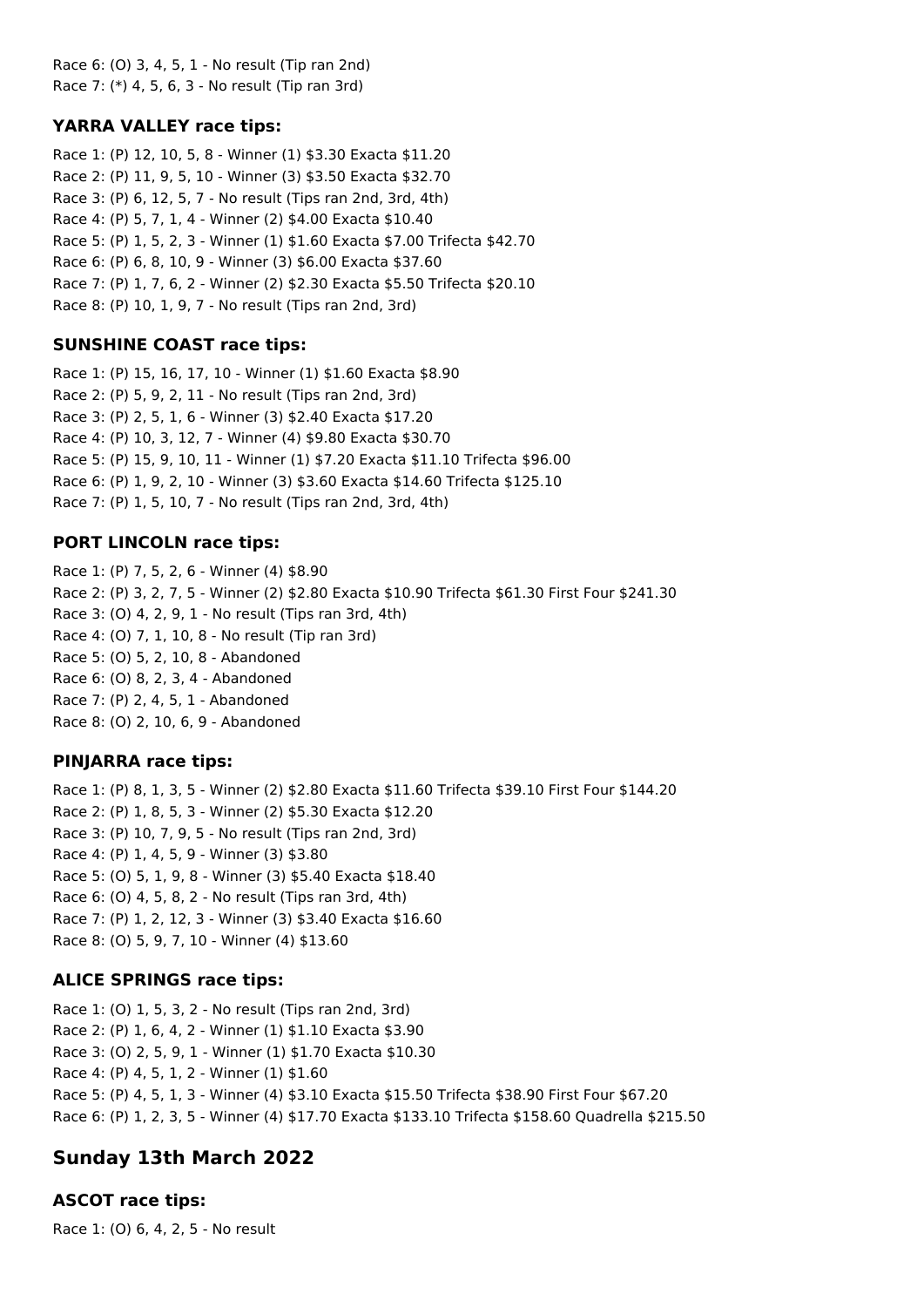Race 2: (P) 7, 3, 2, 9 - Winner (1) \$2.80 Exacta \$11.90 Race 3: (P) 5, 10, 1, 4 - Winner (3) \$2.40 Exacta \$6.90 Trifecta \$24.30 Race 4: (O) 12, 11, 5, 3 - Winner (1) \$4.60 Exacta \$32.80 Race 5: (P) 6, 2, 10, 8 - Winner (1) \$3.00 Exacta \$11.70 Race 6: (P) 1, 10, 11, 5 - Winner (2) \$10.90 Exacta \$67.80 Trifecta \$102.60 First Four \$487.50 Race 7: (P) 4, 2, 3, 9 - No result (Tip ran 3rd) Race 8: (O) 8, 7, 10, 12 - Winner (3) \$6.90 Exacta \$46.80

#### **COONAMBLE race tips:**

Race 1: (P) 13, 5, 3, 1 - Winner (4) \$6.30 Race 2: (P) 7, 4, 5, 2 - Winner (4) \$5.10 Exacta \$10.90 Trifecta \$41.30 Race 3: (P) 2, 7, 4, 8 - Winner (4) \$6.10 Exacta \$18.50 Trifecta \$23.60 First Four \$94.60 Race 4: (P) 3, 1, 5, 7 - Winner (1) \$2.00 Race 5: (O) 4, 5, 11, 6 - Winner (2) \$2.40 Race 6: (O) 1, 4, 3, 5 - No result (Tips ran 2nd, 4th) Race 7: (O) 2, 5, 11, 8 - Winner (1) \$1.80 Race 8: (P) 2, 1, 14, 10 - No result (Tip ran 2nd) Race 9: (P) 1, 11, 6, 10 - Winner (2) \$3.60 Exacta \$6.40 Trifecta \$76.70 First Four \$260.10 Race 10: (O) 1, 2, 10, 3 - No result (Tip ran 3rd)

## **ECHUCA race tips:**

Race 1: (P) 2, 5, 4, 1 - Winner (1) \$1.40 Exacta \$3.00 Trifecta \$14.00 Race 2: (P) 6, 8, 4, 10 - Winner (2) \$2.30 Race 3: (P) 2, 6, 4, 5 - Winner (1) \$3.70 Exacta \$12.60 Trifecta \$48.50 Race 4: (P) 1, 2, 5, 6 - Winner (2) \$3.00 Exacta \$11.80 Early Quadrella \$73.70 Race 5: (P) 1, 9, 3, 7 - Winner (1) \$2.10 Exacta \$4.80 Trifecta \$18.30 Race 6: (\*) 8, 5, 1, 4 - Winner (1) \$1.80 Exacta \$4.20 Trifecta \$15.90 First Four \$49.30 Race 7: (P) 7, 1, 9, 8 - Winner (1) \$3.00 Exacta \$17.30 Race 8: (P) 6, 12, 10, 3 - Winner (3) \$5.50 Exacta \$35.90 Trifecta \$89.70 Quadrella \$74.30

## **SUNSHINE COAST race tips:**

Race 1: (P) 1, 3, 4, 2 - Winner (2) \$3.80 Exacta \$9.60 Trifecta \$25.50 First Four \$40.10 Race 2: (P) 5, 12, 1, 13 - Winner (3) \$4.60 Exacta \$11.80 Trifecta \$35.40 Race 3: (P) 5, 3, 7, 6 - Winner (1) \$2.00 Race 4: (P) 2, 8, 1, 4 - Winner (3) \$3.90 Exacta \$12.30 Early Quadrella \$243.70 Race 5: (O) 6, 8, 2, 12 - Winner (2) \$2.00 Race 6: (P) 6, 5, 13, 1 - Winner (1) \$2.30 Race 7: (P) 9, 2, 6, 5 - No result (Tips ran 2nd, 4th) Race 8: (O) 6, 3, 8, 7 - No result (Tip ran 3rd)

#### **CANBERRA race tips:**

Race 1: (P) 5, 7, 2, 4 - Winner (4) \$7.10 Race 2: (P) 6, 11, 5, 7 - Winner (2) \$8.50 Exacta \$83.10 Race 3: (O) 4, 11, 9, 12 - Winner (1) \$2.70 Race 4: (P) 11, 3, 9, 12 - Winner (3) \$3.60 Exacta \$20.70 Race 5: (O) 3, 13, 7, 1 - Winner (2) \$3.70 Exacta \$41.50 Early Quadrella \$873.00 Race 6: (O) 7, 2, 3, 1 - No result (Tips ran 3rd, 4th) Race 7: (P) 2, 1, 3, 4 - Winner (4) \$7.80 Exacta \$54.20 Race 8: (P) 4, 10, 16, 8 - Winner (2) \$2.80 Race 9: (O) 3, 4, 12, 2 - Winner (2) \$4.10 Exacta \$42.00

## **STONY CREEK race tips:**

Race 1: (P) 10, 11, 1, 5 - Winner (1) \$1.60 Exacta \$7.40 Race 2: (P) 12, 7, 13, 11 - Winner (4) \$6.50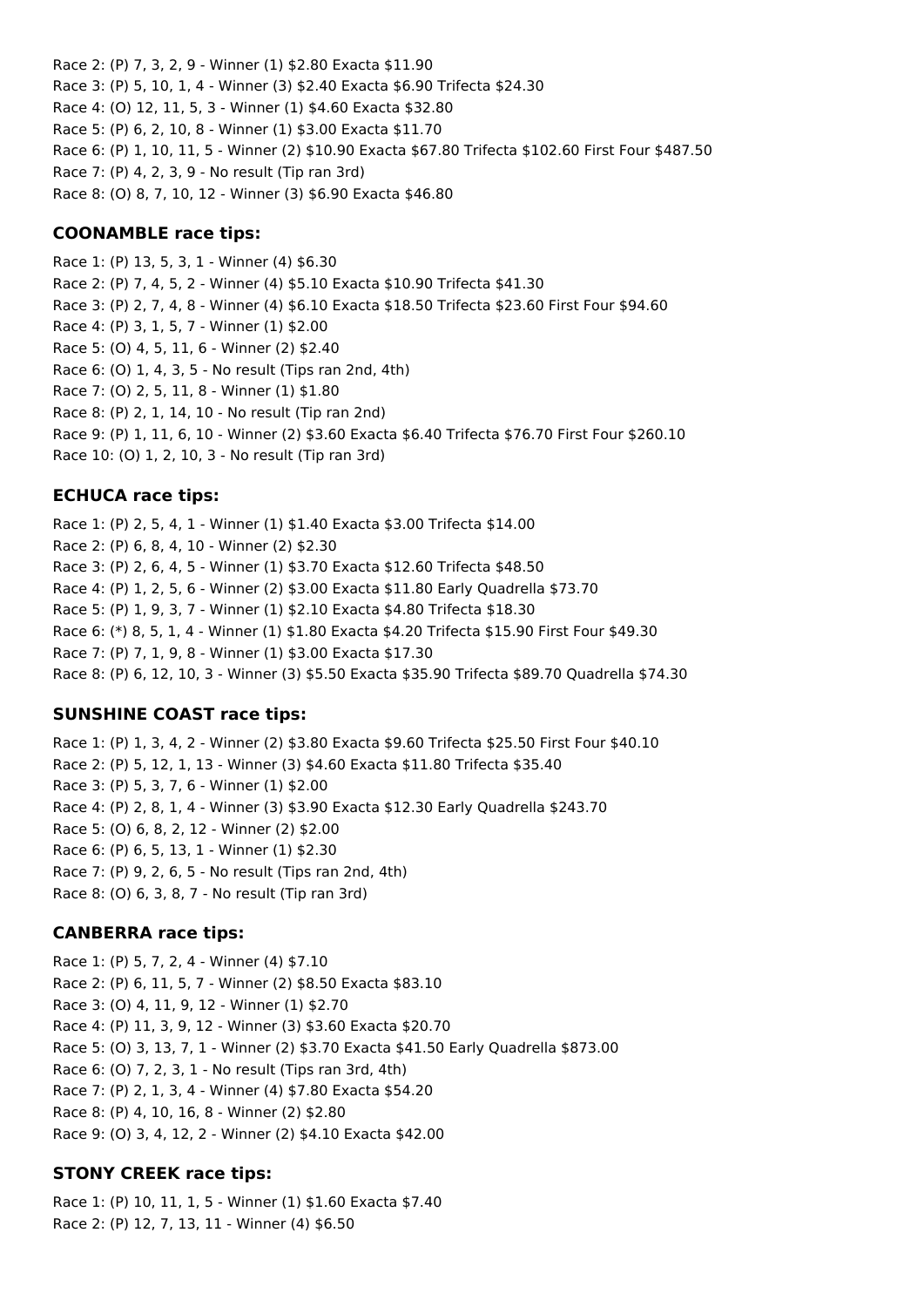Race 3: (P) 6, 8, 7, 5 - No result (Tips ran 2nd, 3rd) Race 4: (P) 2, 5, 4, 7 - No result (Tips ran 2nd, 3rd, 4th) Race 5: (O) 2, 3, 13, 9 - No result (Tip ran 2nd) Race 6: (P) 1, 8, 6, 13 - Winner (3) \$6.70 Race 7: (P) 7, 4, 3, 6 - Winner (4) \$4.20 Exacta \$33.20 Race 8: (O) 6, 3, 2, 1 - No result (Tip ran 4th)

### **CLARE race tips:**

Race 1: (P) 5, 1, 4, 9 - Winner (2) \$3.70 Race 2: (O) 5, 7, 1, 11 - No result (Tip ran 4th) Race 3: (P) 2, 8, 3, 1 - Winner (1) \$3.30 Race 4: (P) 2, 11, 1, 5 - Winner (3) \$10.90 Race 5: (O) 5, 3, 1, 6 - Winner (4) \$7.80 Race 6: (P) 3, 7, 9, 5 - Winner (4) \$9.40 Exacta \$36.60 Trifecta \$284.90 First Four \$783.10 Race 7: (O) 7, 1, 10, 4 - Winner (2) \$3.80 Exacta \$26.30 Quadrella \$7,447.50

### **ESPERANCE race tips:**

Race 1: (P) 4, 5, 3, 2 - Winner (2) \$2.70 Exacta \$11.90 Trifecta \$15.50 First Four \$30.70 Race 2: (P) 1, 6, 5, 3 - Winner (1) \$2.10 Exacta \$11.60 Race 3: (P) 5, 1, 3, 7 - Winner (1) \$2.40 Exacta \$10.30 Trifecta \$19.30 Race 4: (P) 1, 3, 4, 6 - Winner (4) \$3.60 Exacta \$7.90 Trifecta \$29.00 Early Quadrella \$89.70 Race 5: (P) 3, 5, 2, 4 - Winner (1) \$3.00 Exacta \$21.90 Trifecta \$74.60 First Four \$215.80 Race 6: (P) 7, 2, 8, 4 - Winner (3) \$8.70 Exacta \$26.80 Quadrella \$359.20

# **Sunday 6th March 2022**

### **TAMWORTH race tips:**

Race 1: (P) 9, 6, 1, 3 - Winner (2) \$3.00 Exacta \$11.10 Race 2: (P) 6, 1, 5, 12 - No result (Tips ran 3rd, 4th) Race 3: (P) 8, 2, 10, 7 - Winner (1) \$2.20 Race 4: (P) 4, 5, 8, 6 - No result (Tip ran 2nd) Race 5: (P) 18, 11, 16, 12 - Winner (3) \$3.70 Exacta \$8.60 Trifecta \$73.20 Race 6: (O) 1, 6, 12, 4 - No result (Tips ran 2nd, 3rd, 4th) Race 7: (P) 2, 7, 10, 15 - Winner (2) \$8.30 Race 8: (P) 10, 14, 11, 1 - Winner (1) \$1.70

## **QUEANBEYAN race tips:**

Race 1: (P) 8, 10, 7, 3 - No result (Tips ran 2nd, 3rd) Race 2: (P) 4, 12, 2, 10 - Winner (1) \$2.40 Exacta \$2.60 Race 3: (P) 6, 4, 1, 3 - Winner (1) \$1.80 Exacta \$7.20 Race 4: (O) 11, 8, 9, 2 - Winner (1) \$2.00 Exacta \$21.20 Race 5: (P) 11, 14, 4, 16 - Winner (2) \$2.00 Exacta \$13.50 Trifecta \$55.70 Race 6: (P) 1, 2, 7, 5 - Winner (4) \$3.10 Exacta \$11.10 Race 7: (O) 6, 9, 12, 3 - Winner (1) \$6.90 Exacta \$66.20 Quadrella \$103.20

#### **SALE race tips:**

Race 1: (P) 4, 6, 3, 1 - Winner (2) \$2.80 Exacta \$7.40 Trifecta \$28.30 First Four \$63.30 Race 2: (P) 9, 8, 2, 7 - Winner (4) \$8.90 Race 3: (P) 3, 2, 5, 8 - No result (Tip ran 3rd) Race 4: (P) 5, 6, 7, 4 - No result (Tips ran 2nd, 3rd, 4th) Race 5: (P) 1, 2, 6, 9 - Abandoned Race 6: (P) 3, 4, 1, 14 - Abandoned Race 7: (P) 5, 6, 9, 7 - Abandoned Race 8: (P) 6, 13, 5, 7 - Abandoned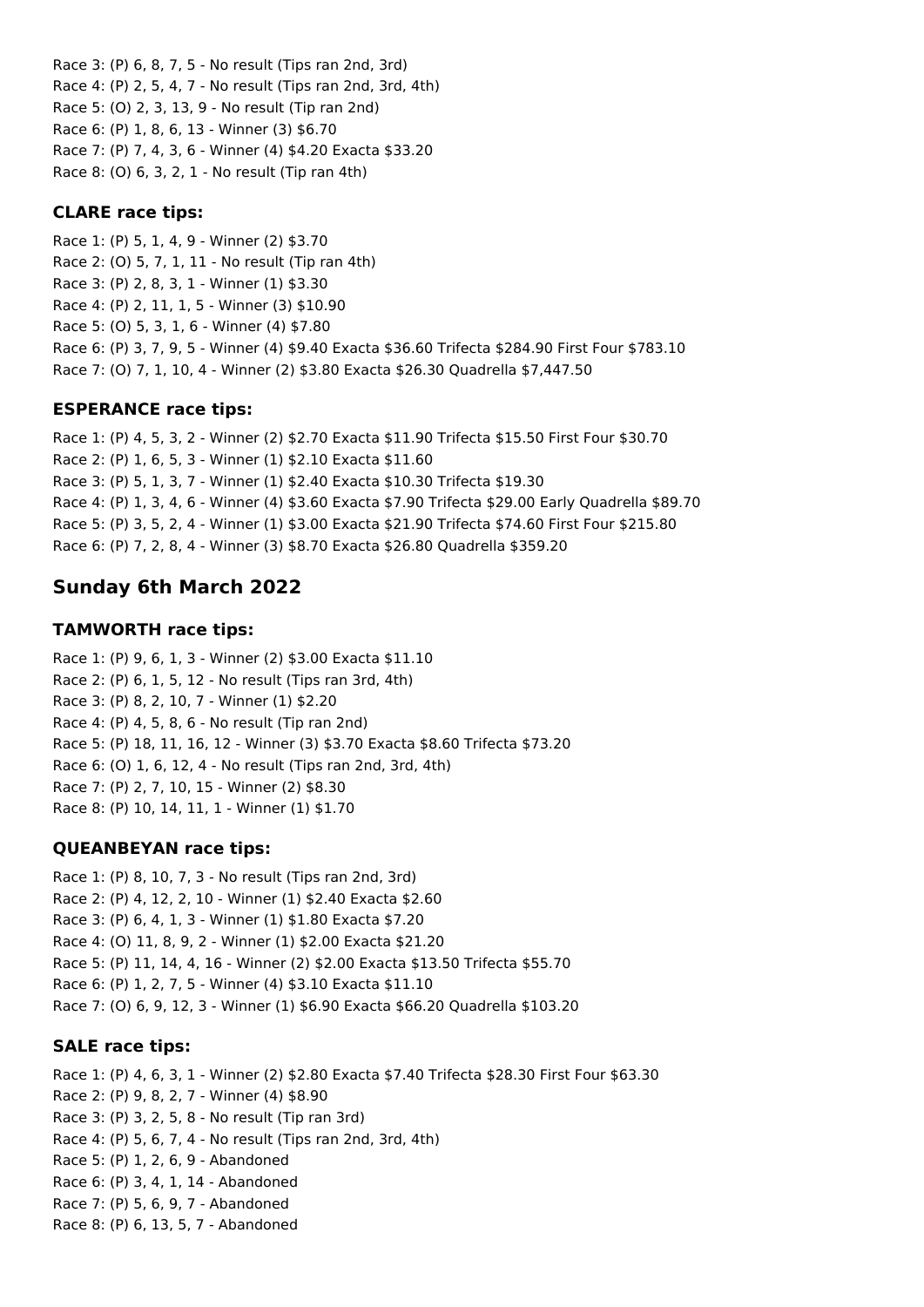#### **SUNSHINE COAST race tips:**

Race 1: (P) 3, 4, 1, 7 - Winner (3) \$3.10 Exacta \$12.60 Race 2: (P) 1, 3, 4, 10 - Winner (1) \$2.50 Exacta \$12.50 Trifecta \$47.40 First Four \$102.40 Race 3: (P) 6, 3, 7, 2 - Winner (1) \$1.60 Exacta \$5.60 Race 4: (O) 6, 11, 9, 4 - No result (Tips ran 2nd, 3rd) Race 5: (O) 10, 13, 16, 12 - No result (Tips ran 2nd, 3rd) Race 6: (\*) 10, 4, 17, 14 - Winner (2) \$11.20 Exacta \$22.00 Trifecta \$87.10 First Four \$654.40 Race 7: (P) 3, 7, 8, 1 - Winner (2) \$7.50 Exacta \$26.20 Trifecta \$90.30 Race 8: (O) 10, 1, 11, 8 - Winner (3) \$20.30 Race 9: (O) 9, 7, 11, 1 - Winner (1) \$1.70 Quadrella \$4,463.70

### **BORDERTOWN race tips:**

Race 1: (P) 6, 4, 7, 8 - Winner (2) \$2.70 Exacta \$29.60 Trifecta \$277.30 Race 2: (P) 1, 6, 7, 3 - Winner (1) \$1.60 Exacta \$8.90 Race 3: (P) 1, 10, 11, 6 - Winner (2) \$2.50 Race 4: (P) 10, 6, 7, 5 - No result (Tips ran 2nd, 3rd) Race 5: (O) 7, 3, 5, 6 - No result (Tips ran 2nd, 4th) Race 6: (P) 8, 4, 1, 6 - No result (Tips ran 2nd, 4th) Race 7: (P) 8, 10, 9, 4 - Winner (3) \$6.30 Race 8: (O) 6, 7, 5, 4 - Winner (1) \$4.20

### **COLAC race tips:**

Race 1: (P) 9, 1, 7, 8 - No result (Tips ran 2nd, 3rd, 4th) Race 2: (P) 1, 7, 2, 3 - Winner (3) \$6.00 Exacta \$18.40 Trifecta \$31.80 First Four \$79.50 Race 3: (P) 5, 9, 1, 2 - Winner (4) \$2.90 Exacta \$13.50 Trifecta \$49.60 First Four \$132.10 Race 4: (P) 6, 7, 1, 5 - Winner (2) \$2.60 Exacta \$7.70 Race 5: (P) 4, 5, 8, 6 - Winner (1) \$1.80 Exacta \$8.60 Trifecta \$20.40 Race 6: (P) 1, 3, 2, 4 - Winner (1) \$1.70 Race 7: (P) 1, 3, 10, 6 - Winner (1) \$2.60 Exacta \$3.40 Quadrella \$32.40

#### **ESPERANCE race tips:**

Race 1: (O) 10, 1, 7, 6 - Winner (1) \$1.60 Race 2: (O) 10, 2, 11, 1 - No result (Tips ran 2nd, 3rd, 4th) Race 3: (P) 3, 4, 2, 6 - Winner (3) \$5.10 Exacta \$14.70 Trifecta \$48.70 First Four \$70.10 Race 4: (O) 10, 1, 8, 3 - Winner (3) \$3.20 Exacta \$31.40 Race 5: (O) 3, 8, 1, 2 - Winner (1) \$2.70 Race 6: (O) 4, 1, 11, 2 - Winner (3) \$11.50 Exacta \$25.20 Trifecta \$146.80 Race 7: (O) 8, 1, 13, 16 - Winner (1) \$3.80 Race 8: (O) 1, 4, 5, 3 - Winner (1) \$2.30 Quadrella \$498.00

# **Sunday 27th February 2022**

#### **MUDGEE race tips:**

Race 1: (P) 2, 6, 1, 10 - No result (Tips ran 2nd, 4th) Race 2: (P) 9, 7, 5, 10 - No result (Tips ran 2nd, 3rd, 4th) Race 3: (P) 7, 9, 8, 12 - Winner (4) \$9.40 Race 4: (O) 11, 12, 15, 3 - Winner (2) \$2.80 Race 5: (P) 4, 5, 9, 6 - Winner (1) \$2.40 Race 6: (P) 5, 7, 9, 10 - Winner (3) \$5.50 Exacta \$21.20 Race 7: (O) 11, 6, 3, 7 - Winner (1) \$2.80 Exacta \$11.70 Race 8: (O) 1, 13, 9, 5 - Winner (1) \$3.00 Exacta \$36.10 Trifecta \$207.20 Quadrella \$190.30

## **ALBURY race tips:**

Race 1: (P) 1, 10, 15, 4 - Winner (1) \$2.10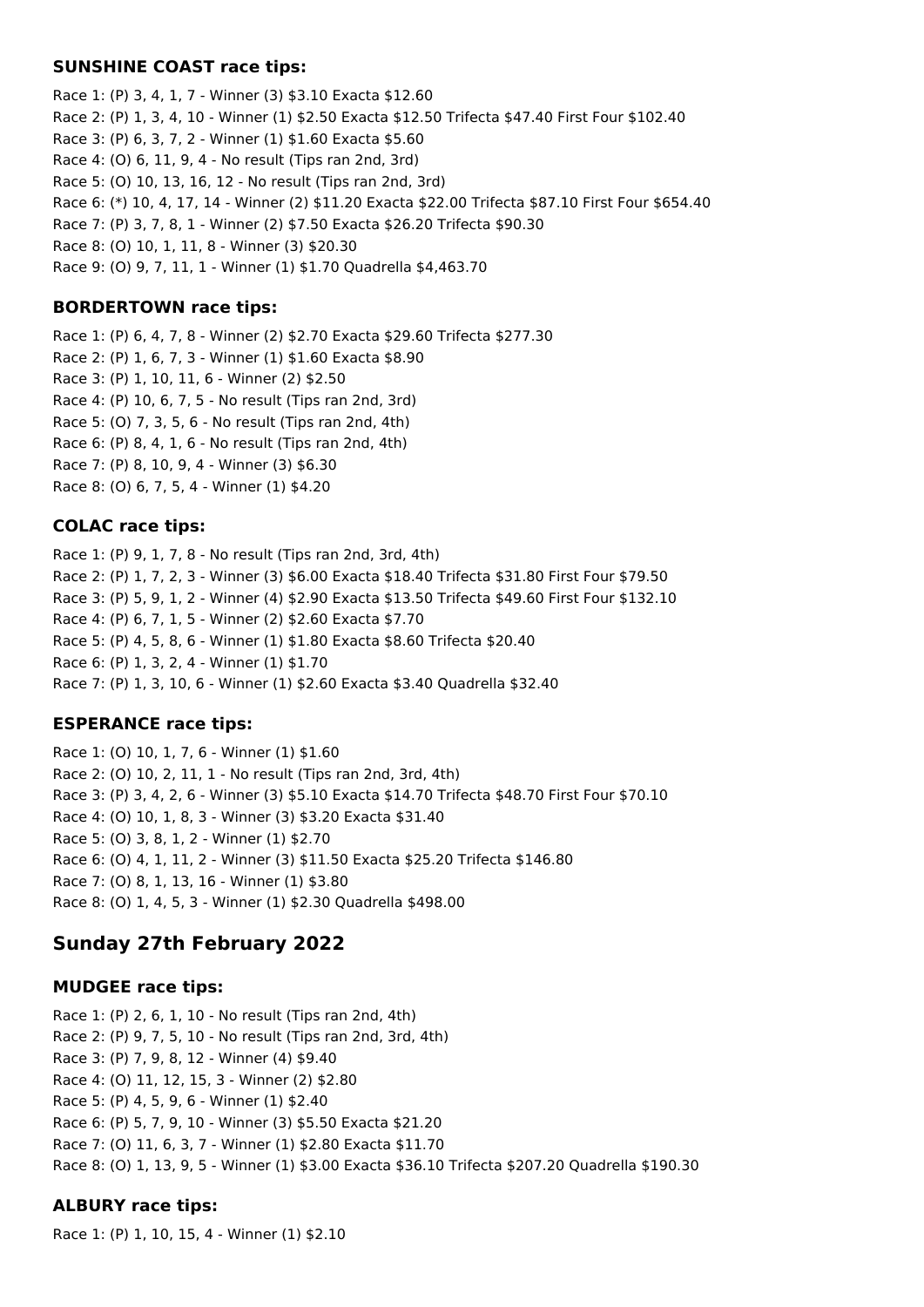Race 2: (P) 3, 4, 1, 6 - Winner (1) \$4.30 Race 3: (O) 4, 11, 6, 8 - Winner (4) \$3.30 Exacta \$12.60 Trifecta \$55.10 Race 4: (O) 4, 6, 13, 5 - No result (Tip ran 2nd) Race 5: (P) 3, 1, 12, 6 - Winner (1) \$1.90 Exacta \$3.10 Trifecta \$28.20 Race 6: (O) 9, 3, 12, 11 - No result (Tips ran 2nd, 4th) Race 7: (O) 7, 12, 17, 2 - Winner (3) \$14.10 Exacta \$63.80

## **BALLARAT race tips:**

Race 1: (P) 2, 6, 4, 1 - Winner (2) \$1.50 Exacta \$3.20 Race 2: (P) 9, 11, 8, 1 - No result (Tips ran 2nd, 4th) Race 3: (P) 11, 10, 8, 7 - Winner (4) \$5.60 Exacta \$23.20 Race 4: (P) 9, 6, 5, 14 - Winner (1) \$2.10 Exacta \$15.60 Race 5: (P) 3, 2, 4, 8 - Winner (1) \$2.20 Exacta \$4.60 Race 6: (P) 7, 10, 6, 1 - Winner (1) \$3.10 Race 7: (P) 6, 12, 1, 11 - No result (Tip ran 3rd) Race 8: (O) 1, 8, 2, 12 - No result (Tips ran 2nd, 3rd)

## **SUNSHINE COAST race tips:**

Race 1: (P) 6, 7, 8, 1 - Abandoned Race 2: (P) 2, 3, 6, 5 - Abandoned Race 3: (P) 1, 3, 5, 6 - Abandoned Race 4: (P) 1, 8, 9, 4 - Abandoned Race 5: (P) 9, 1, 2, 6 - Abandoned Race 6: (O) 7, 10, 5, 4 - Abandoned Race 7: (P) 11, 1, 7, 10 - Abandoned Race 8: (P) 8, 2, 3, 14 - Abandoned

### **MOUNT BARKER race tips:**

Race 1: (P) 3, 5, 9, 7 - Winner (2) \$4.80 Race 2: (P) 1, 3, 2, 5 - No result (Tips ran 2nd, 3rd, 4th) Race 3: (P) 4, 3, 5, 7 - Winner (2) \$2.40 Exacta \$7.20 Trifecta \$42.70 Race 4: (O) 1, 3, 8, 2 - Winner (4) \$9.00 Race 5: (O) 4, 12, 1, 6 - Winner (2) \$7.50 Race 6: (P) 4, 7, 10, 1 - Winner (1) \$1.60 Exacta \$5.00 Race 7: (O) 7, 2, 5, 4 - Winner (3) \$2.30 Race 8: (P) 12, 3, 1, 8 - Winner (2) \$3.90 Exacta \$15.80 Trifecta \$85.40 First Four \$221.60 Quadrella \$153.90

# **Sunday 20th February 2022**

## **TAREE race tips:**

Race 1: (\*) 5, 1, 4, 8 - Winner (4) \$5.40 Exacta \$16.60 Trifecta \$57.80 First Four \$132.80 Race 2: (P) 4, 1, 5, 6 - Winner (4) \$5.80 Race 3: (P) 9, 7, 5, 3 - Winner (2) \$2.50 Race 4: (P) 3, 1, 14, 12 - Winner (2) \$4.10 Exacta \$36.20 Early Quadrella \$482.10 Race 5: (P) 5, 8, 4, 11 - No result (Tip ran 2nd) Race 6: (O) 6, 12, 3, 1 - No result (Tips ran 3rd, 4th) Race 7: (P) 10, 9, 3, 6 - No result Race 8: (O) 5, 2, 10, 6 - No result (Tips ran 2nd, 3rd, 4th)

## **QUEANBEYAN race tips:**

Race 1: (P) 4, 5, 6, 7 - Winner (1) \$2.90 Exacta \$14.00 Trifecta \$30.90 Race 2: (P) 3, 6, 4, 5 - No result (Tips ran 2nd, 3rd) Race 3: (P) 5, 4, 2, 7 - Winner (4) \$3.40 Race 4: (O) 8, 1, 10, 2 - No result (Tip ran 3rd)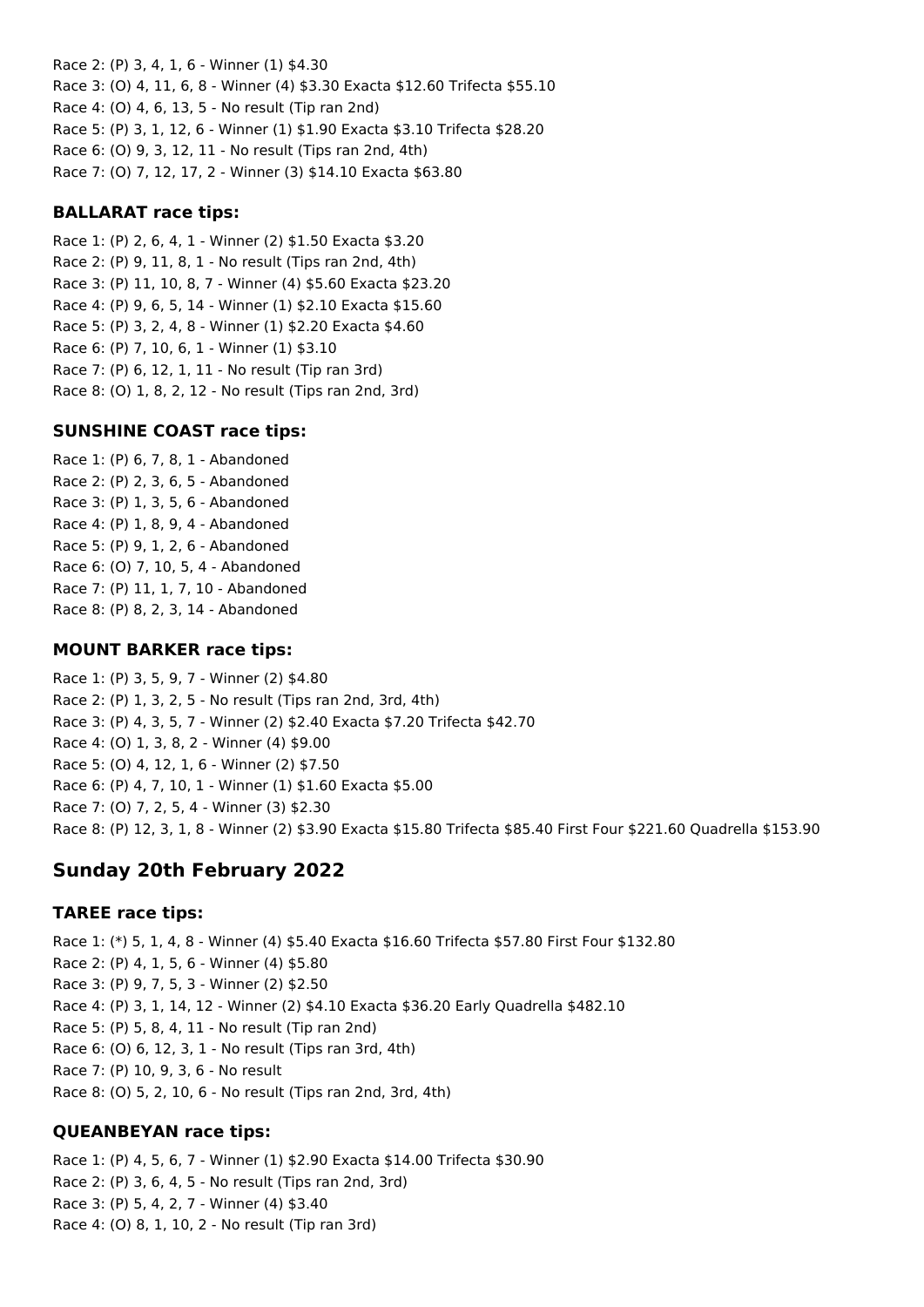Race 5: (P) 3, 2, 11, 8 - Winner (1) \$2.10 Exacta \$4.90 Race 6: (P) 11, 12, 2, 6 - Winner (1) \$2.70 Exacta \$7.70 Race 7: (P) 6, 2, 8, 1 - Winner (3) \$4.40 Exacta \$18.70

## **BALLARAT race tips:**

Race 1: (\*) 1, 10, 2, 11 - Winner (1) \$1.80 Exacta \$4.10 Trifecta \$12.60 Race 2: (O) 9, 4, 3, 11 - No result (Tip ran 2nd) Race 3: (O) 3, 4, 10, 2 - Winner (4) \$6.20 Exacta \$32.60 Trifecta \$76.90 Race 4: (P) 7, 4, 9, 6 - No result (Tips ran 2nd, 3rd) Race 5: (P) 8, 4, 7, 2 - Winner (1) \$3.10 Exacta \$8.20 Race 6: (P) 6, 7, 3, 8 - Winner (4) \$7.40 Race 7: (P) 12, 8, 13, 6 - Winner (4) \$5.40 Exacta \$41.30 Race 8: (P) 1, 10, 11, 4 - Winner (4) \$5.40 Quadrella \$753.30

## **MOE race tips:**

Race 1: (P) 2, 7, 6, 5 - No result (Tips ran 2nd, 3rd) Race 2: (P) 10, 8, 4, 2 - Winner (1) \$3.10 Exacta \$10.70 Trifecta \$28.90 First Four \$55.80 Race 3: (P) 11, 3, 10, 4 - Winner (4) \$4.00 Exacta \$18.80 Race 4: (P) 2, 4, 6, 5 - Winner (2) \$3.10 Exacta \$34.60 Race 5: (O) 7, 9, 5, 4 - No result (Tips ran 3rd, 4th) Race 6: (P) 4, 6, 3, 1 - Winner (4) \$3.90 Race 7: (P) 6, 2, 4, 3 - Winner (3) \$2.30 Exacta \$24.20 Trifecta \$85.70 First Four \$193.60

## **IPSWICH race tips:**

Race 1: (P) 6, 5, 8, 10 - Winner (1) \$3.80 Exacta \$11.20 Race 2: (P) 1, 10, 2, 12 - Winner (2) \$2.80 Exacta \$11.20 Race 3: (P) 7, 1, 4, 6 - Winner (3) \$4.40 Exacta \$28.60 Trifecta \$70.70 First Four \$167.50 Race 4: (P) 2, 9, 7, 6 - Winner (4) \$8.30 Exacta \$28.90 Early Quadrella \$622.80 Race 5: (P) 2, 6, 5, 1 - Winner (1) \$2.20 Exacta \$7.10 Race 6: (P) 9, 2, 6, 3 - Winner (2) \$3.40 Exacta \$14.20 Quadrella \$607.30

## **PORT LINCOLN race tips:**

Race 1: (P) 1, 7, 6, 3 - Winner (3) \$4.10 Exacta \$34.00 Race 2: (P) 9, 8, 1, 11 - Winner (4) \$2.30 Exacta \$17.40 Trifecta \$43.40 Race 3: (P) 4, 1, 3, 8 - No result (Tips ran 2nd, 3rd) Race 4: (O) 5, 11, 9, 8 - Winner (4) \$40.80 Exacta \$1,004.30 Trifecta \$3,804.20 Race 5: (P) 2, 4, 8, 7 - No result (Tip ran 2nd) Race 6: (O) 1, 6, 2, 8 - Winner (1) \$5.80 Exacta \$26.20 Race 7: (P) 3, 1, 8, 6 - No result (Tip ran 2nd) Race 8: (O) 2, 10, 8, 1 - Winner (4) \$9.50

## **PINJARRA race tips:**

Race 1: (P) 1, 2, 8, 4 - Winner (4) \$2.60 Race 2: (O) 2, 9, 13, 3 - No result (Tip ran 3rd) Race 3: (P) 8, 9, 4, 6 - Winner (4) \$10.90 Exacta \$71.50 Race 4: (O) 4, 11, 3, 1 - Winner (2) \$5.30 Exacta \$24.40 Race 5: (P) 1, 3, 5, 8 - Winner (4) \$6.00 Exacta \$24.80 Trifecta \$200.90 Race 6: (P) 3, 11, 8, 4 - No result (Tip ran 2nd) Race 7: (P) 3, 1, 2, 9 - Winner (2) \$4.40 Race 8: (O) 15, 9, 1, 2 - Winner (2) \$3.60 Race 9: (P) 1, 4, 2, 7 - No result (Tips ran 3rd, 4th) Race 10: (P) 10, 2, 7, 1 - No result (Tips ran 3rd, 4th)

## **LAUNCESTON race tips:**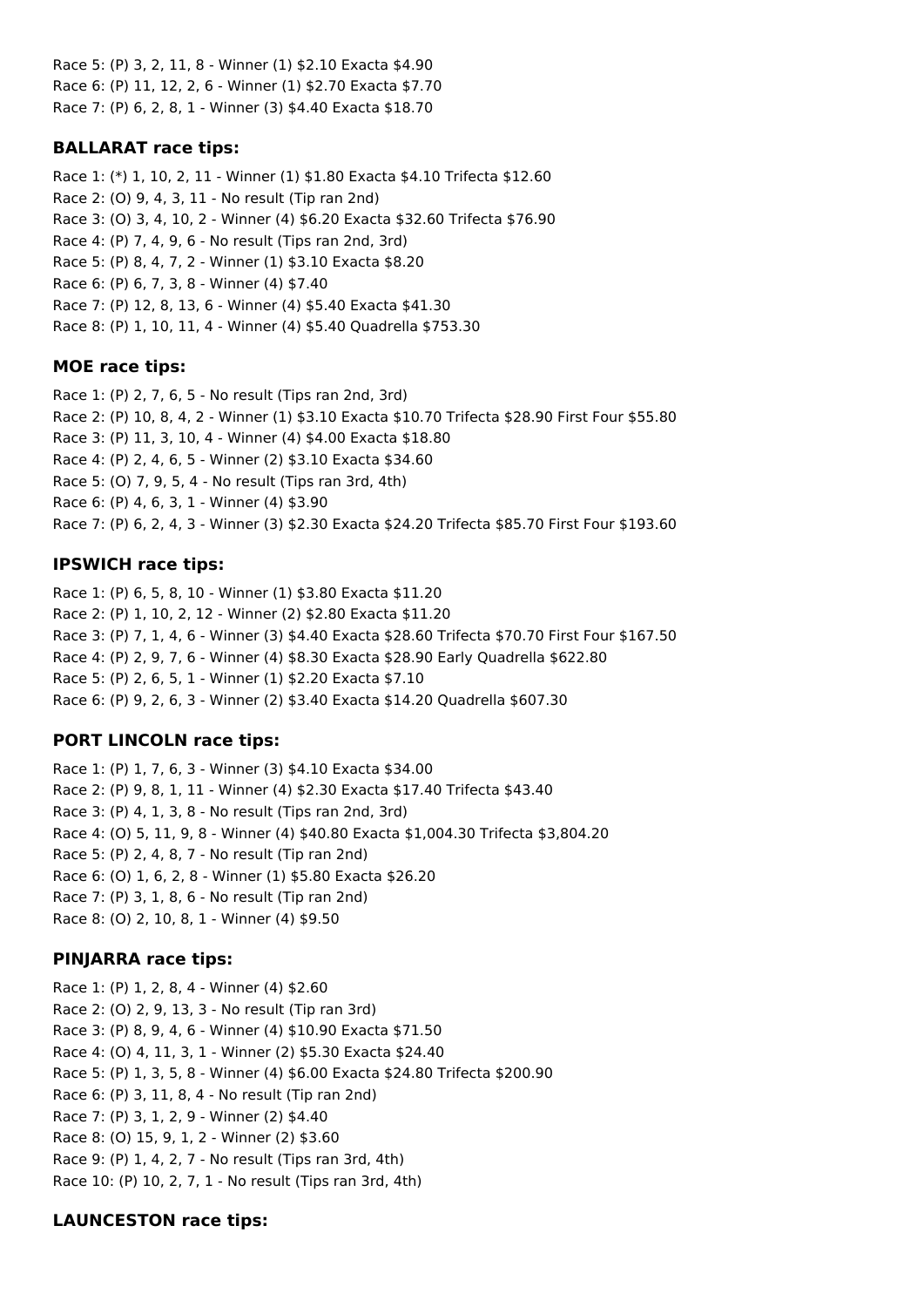Race 1: (O) 3, 6, 11, 7 - No result (Tips ran 2nd, 3rd, 4th) Race 2: (P) 2, 8, 1, 4 - Winner (4) \$8.80 Exacta \$34.10 Trifecta \$208.80 Race 3: (P) 6, 5, 7, 1 - Winner (2) \$12.40 Exacta \$45.80 Race 4: (P) 3, 5, 7, 8 - Winner (2) \$1.00 Exacta \$3.60 Race 5: (P) 2, 6, 3, 1 - Winner (3) \$4.90 Exacta \$51.40 Trifecta \$94.00 Race 6: (P) 2, 7, 1, 3 - Winner (1) \$1.30 Exacta \$3.70 Trifecta \$7.20 Race 7: (P) 1, 5, 7, 4 - Winner (2) \$3.70 Exacta \$15.70 Race 8: (P) 6, 2, 8, 5 - Winner (2) \$4.90 Exacta \$15.90 Quadrella \$223.30

# **Sunday 13th February 2022**

### **HOBART race tips:**

Race 1: (P) 2, 3, 1, 4 - Winner (1) \$2.40 Race 2: (P) 6, 7, 10, 8 - Winner (2) \$6.40 Exacta \$14.80 Race 3: (P) 8, 1, 7, 4 - Winner (4) \$7.40 Exacta \$20.70 Race 4: (P) 7, 6, 5, 13 - Winner (3) \$4.00 Exacta \$14.40 Trifecta \$33.90 Race 5: (P) 4, 9, 7, 3 - Winner (2) \$4.50 Race 6: (P) 4, 5, 1, 6 - Winner (3) \$5.60 Early Quadrella \$678.00 Race 7: (O) 3, 7, 4, 11 - Winner (3) \$6.90 Race 8: (P) 8, 2, 3, 9 - No result (Tip ran 3rd) Race 9: (O) 4, 1, 5, 2 - Winner (2) \$5.60 Exacta \$15.80 Trifecta \$121.50 Race 10: (O) 1, 4, 5, 3 - No result (Tip ran 2nd)

## **NOWRA race tips:**

Race 1: (P) 3, 4, 5, 2 - Winner (1) \$1.80 Exacta \$8.70 Race 2: (P) 3, 5, 2, 10 - Winner (1) \$3.10 Exacta \$12.70 Trifecta \$39.10 Race 3: (P) 3, 2, 8, 4 - No result (Tips ran 2nd, 3rd) Race 4: (P) 10, 6, 12, 9 - No result (Tips ran 2nd, 3rd, 4th) Race 5: (P) 5, 4, 6, 3 - Winner (1) \$4.20 Exacta \$7.40 Trifecta \$71.80 First Four \$187.20 Race 6: (P) 6, 5, 13, 4 - Winner (4) \$2.00 Race 7: (P) 2, 7, 5, 4 - Winner (1) \$6.40 Race 8: (O) 17, 14, 5, 2 - No result (Tips ran 2nd, 4th)

## **DUBBO race tips:**

Race 1: (P) 4, 1, 5, 7 - Winner (2) \$2.10 Exacta \$4.80 Race 2: (P) 1, 2, 6, 11 - Winner (2) \$4.80 Exacta \$24.90 Trifecta \$109.20 Race 3: (O) 10, 2, 12, 15 - Winner (2) \$3.20 Exacta \$27.60 Trifecta \$91.20 Race 4: (P) 3, 6, 2, 10 - Winner (4) \$3.30 Exacta \$25.50 Trifecta \$96.50 Early Quadrella \$251.50 Race 5: (P) 6, 5, 9, 3 - Winner (2) \$4.20 Race 6: (O) 3, 9, 5, 8 - Winner (2) \$4.10 Race 7: (O) 11, 6, 12, 4 - Winner (1) \$2.90 Race 8: (P) 10, 6, 2, 4 - No result (Tip ran 2nd)

## **SUNSHINE COAST race tips:**

Race 1: (P) 3, 6, 1, 7 - Winner (1) \$3.00 Exacta \$6.90 Trifecta \$14.80 Race 2: (P) 4, 5, 1, 3 - Winner (4) \$2.50 Exacta \$6.80 Trifecta \$14.10 First Four \$22.50 Race 3: (P) 5, 1, 2, 6 - No result (Tips ran 2nd, 3rd) Race 4: (O) 1, 3, 4, 2 - Winner (1) \$4.10 Exacta \$9.70 Race 5: (P) 2, 3, 1, 9 - No result (Tips ran 2nd, 4th) Race 6: (P) 3, 4, 2, 6 - Winner (1) \$3.40 Race 7: (P) 2, 5, 4, 12 - No result (Tips ran 3rd, 4th)

## **SALE race tips:**

Race 1: (P) 5, 1, 4, 2 - Winner (1) \$1.30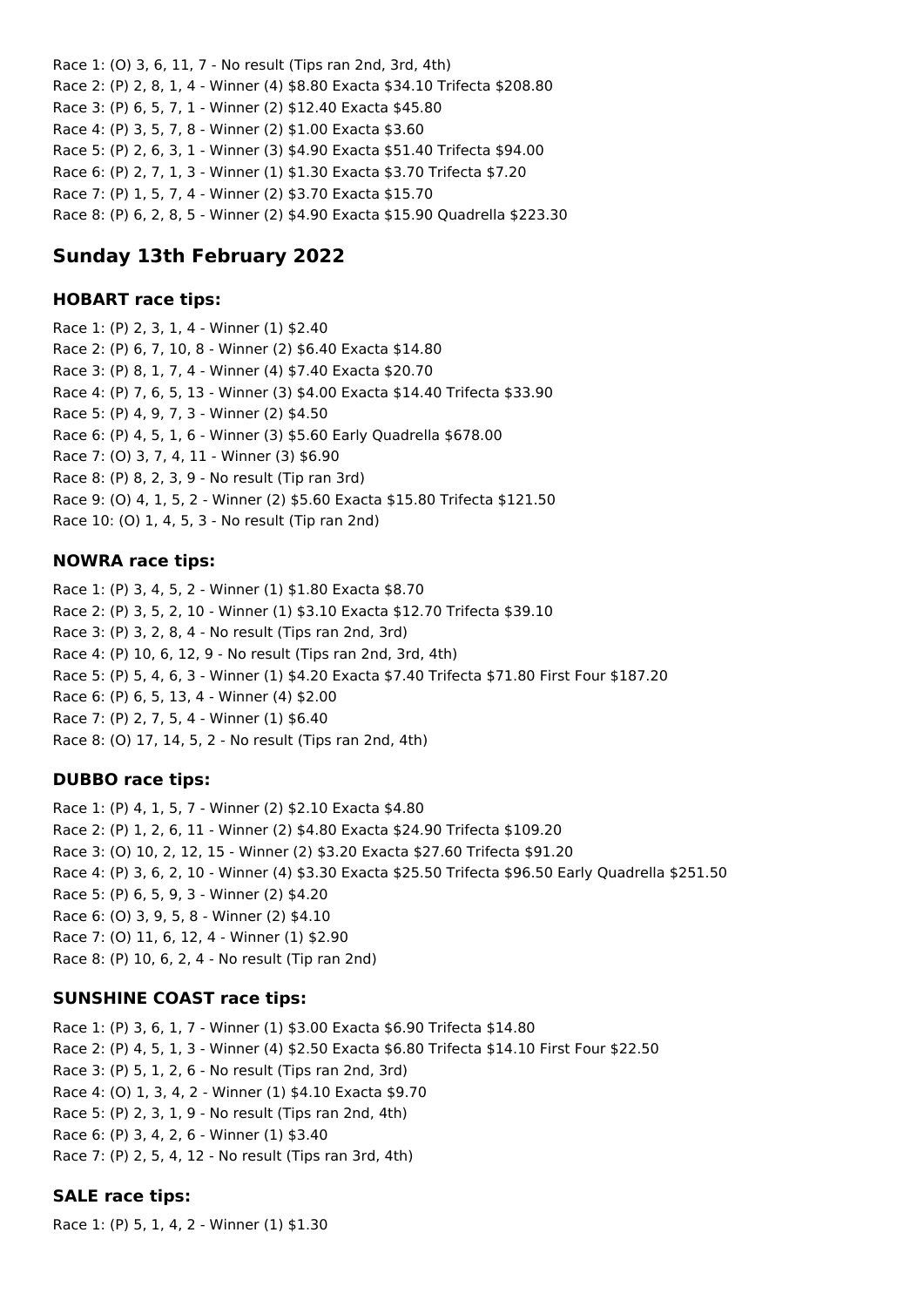Race 2: (P) 5, 8, 3, 2 - Winner (1) \$3.30 Exacta \$6.30 Race 3: (P) 2, 6, 5, 1 - Winner (2) \$2.60 Exacta \$12.60 Trifecta \$28.40 First Four \$51.00 Race 4: (P) 3, 4, 7, 5 - Winner (2) \$3.60 Exacta \$7.20 Early Quadrella \$58.00 Race 5: (P) 1, 3, 6, 4 - Winner (1) \$2.80 Exacta \$20.60 Trifecta \$21.10 First Four \$67.80 Race 6: (P) 4, 8, 2, 7 - Winner (1) \$3.30 Exacta \$5.30 Race 7: (O) 8, 3, 6, 7 - No result (Tips ran 2nd, 3rd, 4th) Race 8: (P) 1, 8, 4, 6 - Winner (1) \$2.80

### **WERRIBEE race tips:**

Race 1: (P) 2, 8, 6, 3 - Winner (2) \$1.90 Exacta \$4.00 Trifecta \$5.20 First Four \$5.80 Race 2: (P) 11, 4, 9, 7 - Winner (1) \$2.90 Exacta \$9.60 Trifecta \$34.30 Race 3: (P) 12, 8, 7, 1 - Winner (3) \$8.40 Race 4: (O) 8, 11, 6, 13 - Winner (1) \$4.40 Early Quadrella \$248.80 Race 5: (P) 1, 4, 7, 2 - Winner (1) \$2.80 Exacta \$40.30 Race 6: (O) 8, 6, 1, 3 - No result (Tip ran 2nd) Race 7: (O) 7, 13, 6, 8 - Winner (4) \$8.90

### **BALAKLAVA race tips:**

Race 1: (P) 6, 1, 4, 7 - Winner (2) \$2.00 Exacta \$3.50 Trifecta \$13.30 Race 2: (P) 3, 4, 9, 10 - No result (Tips ran 3rd, 4th) Race 3: (O) 1, 10, 2, 6 - Winner (4) \$3.60 Exacta \$25.00 Trifecta \$114.00 Race 4: (P) 9, 14, 1, 7 - Winner (2) \$2.20 Exacta \$3.90 Trifecta \$50.80 Race 5: (P) 3, 4, 1, 5 - Winner (1) \$2.10 Exacta \$7.60 Race 6: (O) 2, 6, 3, 4 - Winner (3) \$9.60 Exacta \$35.10 Race 7: (O) 9, 3, 5, 16 - No result (Tips ran 2nd, 4th)

### **GERALDTON race tips:**

Race 1: (P) 3, 11, 5, 7 - Winner (1) \$2.70 Exacta \$11.10 Trifecta \$41.00 Race 2: (P) 10, 5, 3, 2 - No result (Tips ran 2nd, 4th) Race 3: (P) 1, 5, 8, 3 - Winner (1) \$2.00 Exacta \$4.80 Trifecta \$9.60 Race 4: (O) 3, 7, 1, 5 - Winner (4) \$2.90 Exacta \$21.40 Trifecta \$182.70 First Four \$511.20 Race 5: (O) 3, 4, 5, 8 - No result (Tips ran 2nd, 4th) Race 6: (P) 6, 5, 8, 4 - No result (Tips ran 2nd, 3rd) Race 7: (P) 10, 5, 11, 1 - Winner (3) \$5.50 Exacta \$14.80 Race 8: (O) 7, 4, 2, 6 - Winner (4) \$4.90 Exacta \$24.70 Trifecta \$59.00 Race 9: (O) 1, 12, 11, 6 - Winner (2) \$4.30

## **Sunday 6th February 2022**

#### **PINJARRA race tips:**

Race 1: (P) 3, 10, 5, 7 - Winner (4) \$6.20 Exacta \$20.20 Trifecta \$71.00 First Four \$485.10 Race 2: (O) 13, 9, 3, 10 - Winner (3) \$5.00 Race 3: (P) 5, 9, 1, 4 - Winner (1) \$4.50 Race 4: (O) 9, 4, 7, 3 - No result (Tip ran 3rd) Race 5: (\*) 8, 14, 2, 1 - Winner (3) \$14.10 Exacta \$45.40 Race 6: (O) 12, 6, 10, 2 - No result (Tip ran 3rd) Race 7: (\*) 1, 2, 9, 3 - Winner (3) \$10.90 Race 8: (P) 8, 3, 2, 9 - Winner (1) \$3.10 Exacta \$19.60 Trifecta \$45.70 Race 9: (O) 3, 6, 7, 10 - No result (Tips ran 2nd, 3rd) Race 10: (O) 2, 7, 11, 1 - Winner (4) \$4.40 Exacta \$25.20

## **PORT MACQUARIE race tips:**

Race 1: (P) 5, 4, 12, 8 - Winner (1) \$1.80 Exacta \$9.50 Race 2: (P) 3, 4, 5, 1 - Winner (3) \$6.20 Exacta \$14.30 Trifecta \$73.80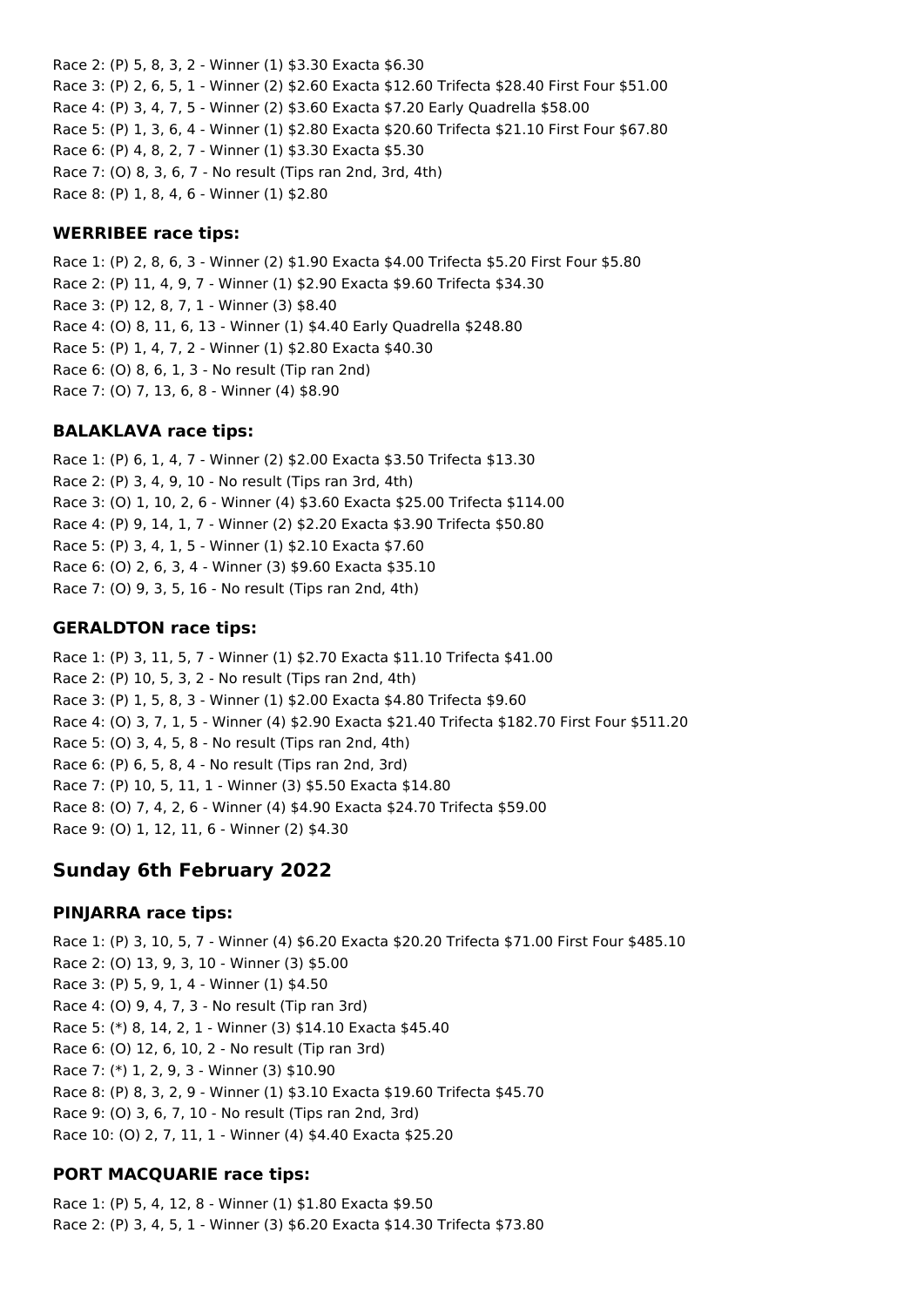Race 3: (P) 5, 4, 8, 3 - Winner (1) \$5.40 Exacta \$23.80 Trifecta \$95.20 Race 4: (P) 4, 7, 6, 8 - Winner (1) \$1.70 Early Quadrella \$119.00 Race 5: (P) 6, 2, 7, 10 - No result (Tip ran 2nd) Race 6: (P) 5, 3, 10, 9 - Winner (2) \$4.10 Race 7: (P) 2, 11, 4, 6 - No result (Tips ran 2nd, 3rd)

### **GOULBURN race tips:**

Race 1: (P) 1, 2, 3, 5 - Winner (3) \$4.60 Exacta \$12.20 Race 2: (P) 6, 5, 1, 3 - Winner (3) \$3.20 Exacta \$12.80 Trifecta \$55.10 First Four \$125.50 Race 3: (P) 13, 4, 8, 7 - Winner (3) \$3.20 Race 4: (P) 11, 7, 10, 9 - Winner (2) \$5.00 Exacta \$18.00 Early Quadrella \$282.30 Race 5: (P) 12, 6, 7, 14 - Winner (1) \$2.40 Race 6: (P) 3, 2, 5, 10 - No result (Tips ran 3rd, 4th) Race 7: (P) 13, 8, 1, 5 - No result (Tips ran 2nd, 3rd)

### **BENDIGO race tips:**

Race 1: (P) 4, 10, 3, 6 - Winner (1) \$1.60 Exacta \$10.00 Trifecta \$17.70 Race 2: (\*) 13, 4, 8, 11 - Winner (1) \$2.80 Race 3: (P) 7, 8, 9, 10 - No result (Tip ran 2nd) Race 4: (P) 7, 1, 9, 2 - No result (Tips ran 2nd, 4th) Race 5: (O) 1, 5, 9, 3 - Winner (1) \$6.00 Exacta \$20.20 Race 6: (P) 2, 8, 7, 1 - No result (Tips ran 2nd, 3rd) Race 7: (O) 13, 3, 11, 2 - No result (Tip ran 4th) Race 8: (\*) 10, 3, 13, 7 - Winner (3) \$4.20

## **ARARAT race tips:**

Race 1: (O) 5, 4, 6, 8 - Winner (1) \$1.70 Race 2: (P) 5, 12, 13, 14 - Winner (1) \$2.60 Exacta \$19.30 Race 3: (P) 13, 6, 8, 4 - Winner (2) \$5.40 Race 4: (P) 6, 1, 4, 7 - Winner (3) \$6.50 Exacta \$24.80 Trifecta \$94.70 First Four \$227.00 Early Quadrella \$261.30 Race 5: (O) 8, 6, 2, 4 - Winner (1) \$5.70 Exacta \$25.30 Race 6: (P) 4, 7, 6, 3 - Winner (2) \$3.40 Exacta \$13.80 Race 7: (P) 2, 6, 5, 3 - Winner (4) \$4.80 Exacta \$23.40 Quadrella \$793.00

## **SUNSHINE COAST race tips:**

Race 1: (O) 1, 4, 7, 2 - No result (Tips ran 2nd, 3rd) Race 2: (P) 7, 9, 1, 11 - No result (Tips ran 2nd, 3rd) Race 3: (P) 5, 7, 2, 3 - Winner (1) \$2.10 Exacta \$15.00 Race 4: (P) 11, 21, 14, 15 - Winner (1) \$2.50 Exacta \$12.00 Trifecta \$34.20 First Four \$144.10 Race 5: (P) 6, 3, 4, 7 - No result (Tips ran 2nd, 3rd) Race 6: (O) 6, 5, 7, 9 - Winner (2) \$6.10 Race 7: (O) 5, 9, 6, 4 - Winner (4) \$8.40

#### **NARACOORTE race tips:**

Race 1: (P) 2, 5, 6, 1 - No result (Tips ran 2nd, 4th) Race 2: (P) 12, 5, 11, 8 - Winner (1) \$2.30 Exacta \$9.50 Race 3: (P) 5, 8, 2, 4 - Winner (4) \$3.20 Exacta \$11.40 Trifecta \$72.40 Race 4: (O) 1, 2, 6, 7 - No result (Tips ran 2nd, 3rd) Race 5: (P) 3, 1, 4, 7 - Winner (1) \$2.80 Exacta \$5.90 Race 6: (O) 3, 6, 1, 10 - Winner (1) \$4.20 Exacta \$18.00 Trifecta \$439.70 Race 7: (O) 5, 7, 1, 4 - Winner (4) \$3.80 Race 8: (O) 6, 8, 1, 15 - No result (Tips ran 3rd, 4th)

## **LAUNCESTON race tips:**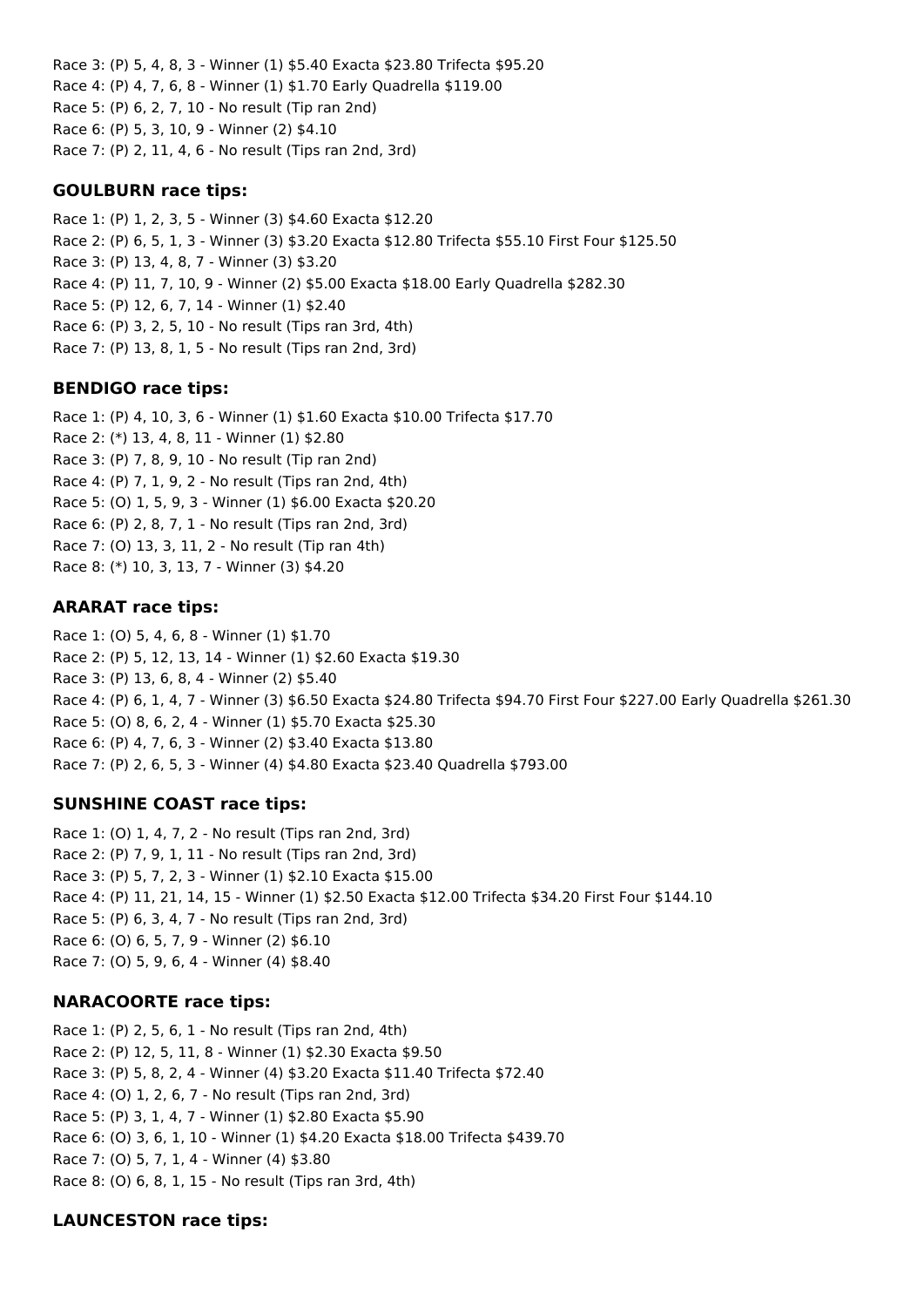Race 1: (P) 16, 14, 6, 9 - No result (Tip ran 2nd) Race 2: (O) 1, 5, 7, 2 - Winner (1) \$6.20 Exacta \$29.30 Trifecta \$64.60 Race 3: (O) 4, 3, 2, 10 - No result (Tips ran 2nd, 3rd) Race 4: (P) 9, 8, 2, 5 - No result (Tips ran 2nd, 3rd, 4th) Race 5: (P) 1, 7, 2, 4 - Winner (1) \$2.00 Race 6: (P) 8, 5, 1, 6 - Winner (3) \$1.60 Exacta \$31.70 Race 7: (O) 8, 9, 6, 5 - No result (Tips ran 3rd, 4th) Race 8: (P) 4, 3, 7, 8 - Winner (1) \$2.50 Race 9: (O) 9, 8, 10, 6 - Winner (2) \$16.00

# **Sunday 30th January 2022**

### **SAPPHIRE COAST race tips:**

Race 1: (P) 4, 1, 6, 9 - Winner (2) \$3.80 Exacta \$10.20 Race 2: (P) 2, 1, 11, 4 - Winner (2) \$3.80 Race 3: (P) 7, 1, 3, 8 - Winner (3) \$6.20 Exacta \$28.00 Trifecta \$97.80 Race 4: (O) 3, 5, 8, 6 - Winner (2) \$6.80 Exacta \$32.00 Early Quadrella \$544.70 Race 5: (P) 3, 4, 14, 1 - Winner (1) \$3.70 Exacta \$9.90 Trifecta \$60.80 Race 6: (O) 1, 2, 4, 7 - Winner (4) \$11.10 Exacta \$32.20 Trifecta \$188.40 Race 7: (O) 5, 13, 3, 7 - Winner (1) \$4.50 Exacta \$22.10 Trifecta \$158.70 Race 8: (O) 12, 5, 10, 13 - No result (Tip ran 2nd)

#### **MURWILLUMBAH race tips:**

Race 1: (P) 2, 1, 3, 4 - Abandoned Race 2: (P) 1, 2, 3, 4 - Abandoned Race 3: (P) 4, 5, 1, 3 - Abandoned Race 4: (P) 1, 4, 2, 3 - Abandoned Race 5: (P) 9, 1, 2, 3 - Abandoned Race 6: (P) 2, 4, 1, 3 - Abandoned Race 7: (P) 2, 3, 11, 1 - Abandoned

#### **SALE race tips:**

Race 1: (P) 1, 2, 7, 14 - Abandoned Race 2: (P) 12, 5, 9, 17 - Abandoned Race 3: (P) 14, 12, 10, 3 - Abandoned Race 4: (P) 4, 1, 14, 13 - Abandoned Race 5: (P) 8, 9, 4, 10 - Abandoned Race 6: (P) 14, 2, 9, 8 - Abandoned Race 7: (P) 4, 5, 6, 7 - Abandoned Race 8: (O) 8, 2, 10, 6 - Abandoned

#### **STRATHALBYN race tips:**

Race 1: (P) 8, 9, 10, 6 - No result (Tips ran 3rd, 4th) Race 2: (P) 7, 12, 1, 4 - Winner (3) \$4.00 Exacta \$10.10 Race 3: (P) 2, 1, 8, 3 - Winner (2) \$7.60 Exacta \$18.00 Trifecta \$86.70 Race 4: (P) 7, 2, 1, 3 - No result (Tips ran 2nd, 3rd, 4th) Race 5: (P) 3, 6, 4, 7 - Winner (1) \$2.10 Race 6: (O) 5, 9, 3, 2 - No result (Tip ran 3rd) Race 7: (P) 5, 6, 1, 10 - Winner (2) \$3.00 Exacta \$23.30 Race 8: (O) 10, 9, 1, 14 - Winner (1) \$3.10 Exacta \$18.60

## **PINJARRA race tips:**

Race 1: (P) 3, 2, 6, 8 - No result (Tip ran 4th) Race 2: (P) 5, 8, 3, 6 - Winner (2) \$4.80 Exacta \$17.70 Trifecta \$40.80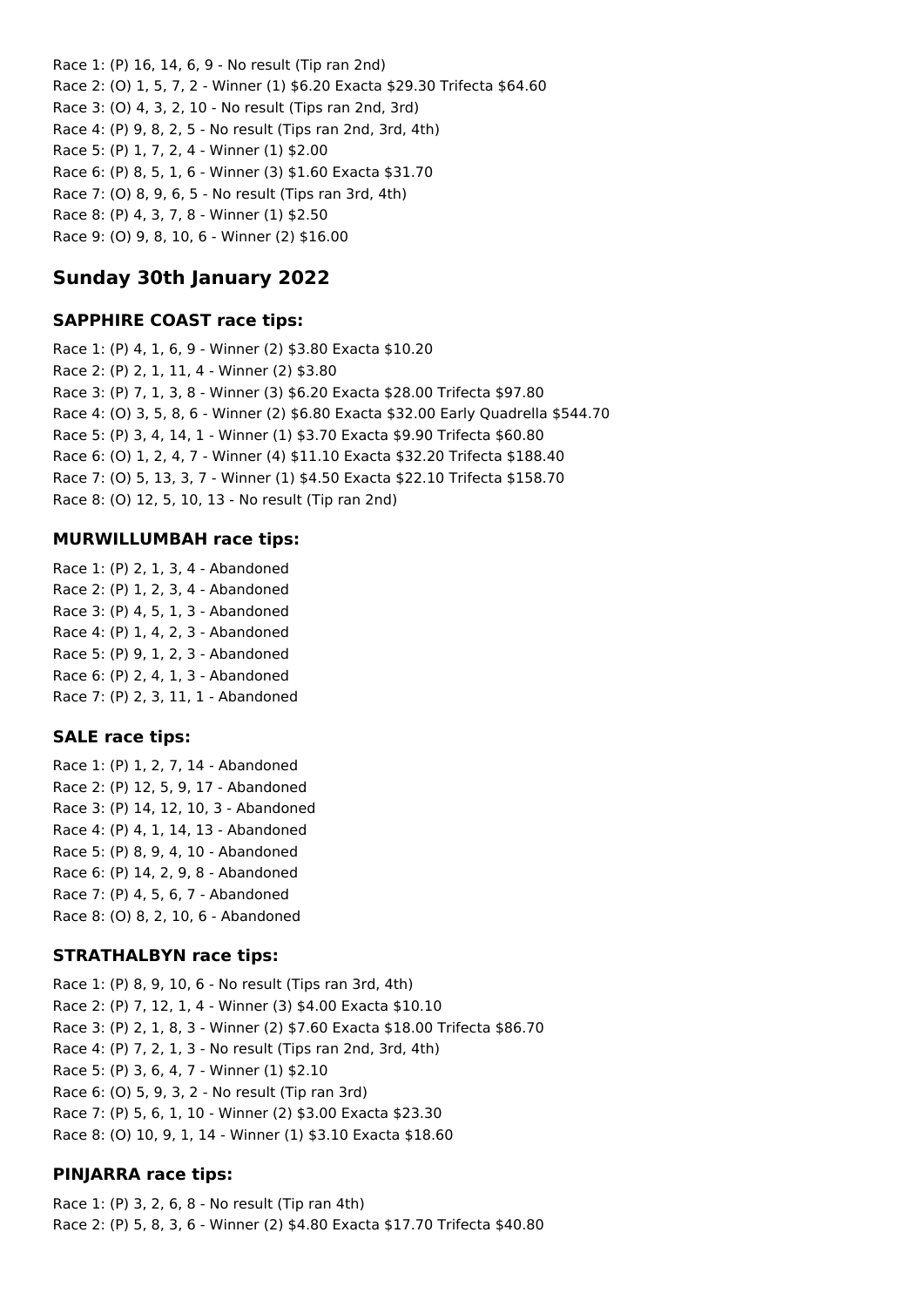Race 3: (P) 2, 7, 11, 9 - Winner (4) \$3.10 Race 4: (P) 12, 1, 8, 9 - Winner (1) \$1.70 Exacta \$6.50 Trifecta \$34.60 Race 5: (P) 1, 8, 6, 5 - Winner (3) \$5.40 Exacta \$65.80 Race 6: (P) 1, 4, 5, 2 - Winner (1) \$1.10 Exacta \$2.90 Trifecta \$4.20 First Four \$4.70 Race 7: (P) 7, 1, 5, 3 - Winner (3) \$9.10 Race 8: (P) 1, 4, 9, 5 - No result (Tips ran 2nd, 3rd)

### **DONALD race tips:**

Race 1: (O) 5, 1, 13, 3 - Winner (1) \$3.60 Race 2: (P) 1, 2, 11, 8 - No result (Tips ran 3rd, 4th) Race 3: (P) 7, 6, 10, 5 - Winner (1) \$1.70 Exacta \$5.20 Trifecta \$19.20 First Four \$64.40 Race 4: (O) 4, 11, 10, 9 - Winner (1) \$2.20 Exacta \$8.00 Trifecta \$84.60 Race 5: (P) 1, 8, 2, 3 - Winner (3) \$5.50 Exacta \$23.80 Trifecta \$75.60 Race 6: (O) 3, 10, 1, 8 - Winner (2) \$4.70 Race 7: (O) 3, 4, 13, 10 - Winner (2) \$6.30 Quadrella \$680.80

# **Sunday 23rd January 2022**

### **WYONG race tips:**

Race 1: (P) 3, 5, 7, 4 - Winner (1) \$1.40 Race 2: (P) 1, 5, 11, 9 - Winner (1) \$3.50 Exacta \$7.60 Trifecta \$50.80 Race 3: (P) 10, 7, 1, 5 - Winner (2) \$11.20 Exacta \$32.60 Trifecta \$79.00 Race 4: (P) 1, 2, 12, 4 - Winner (4) \$9.10 Exacta \$48.80 Trifecta \$150.20 Early Quadrella \$437.10 Race 5: (P) 3, 7, 1, 8 - Winner (2) \$2.80 Race 6: (P) 1, 3, 8, 7 - No result (Tips ran 3rd, 4th) Race 7: (P) 2, 1, 10, 8 - No result (Tips ran 3rd, 4th)

### **GRAFTON race tips:**

Race 1: (P) 12, 1, 10, 3 - Winner (3) \$6.40 Exacta \$17.50 Trifecta \$83.30 Race 2: (P) 1, 4, 5, 3 - Winner (3) \$6.00 Exacta \$24.60 Race 3: (P) 2, 3, 8, 4 - No result Race 4: (P) 5, 11, 2, 6 - Winner (1) \$2.70 Race 5: (O) 9, 14, 12, 11 - No result (Tips ran 2nd, 3rd, 4th) Race 6: (P) 1, 6, 2, 8 - Winner (2) \$3.30 Exacta \$7.90 Race 7: (P) 3, 4, 2, 6 - Winner (1) \$1.80 Exacta \$4.60 Race 8: (P) 9, 6, 11, 4 - Winner (3) \$9.90 Exacta \$38.50 Trifecta \$79.40

## **GEELONG race tips:**

Race 1: (P) 5, 8, 7, 9 - No result (Tips ran 2nd, 3rd) Race 2: (P) 13, 14, 8, 2 - Winner (3) \$3.40 Exacta \$11.10 Trifecta \$68.90 Race 3: (O) 2, 5, 11, 3 - No result (Tips ran 3rd, 4th) Race 4: (P) 4, 9, 8, 1 - Winner (1) \$1.30 Exacta \$8.70 Trifecta \$20.80 First Four \$40.90 Race 5: (P) 7, 8, 3, 5 - Winner (2) \$2.60 Exacta \$8.30 Race 6: (P) 9, 1, 7, 5 - Winner (4) \$8.80 Race 7: (O) 1, 5, 7, 10 - Winner (4) \$10.70 Race 8: (P) 2, 1, 3, 6 - No result (Tips ran 2nd, 3rd)

## **SUNSHINE COAST race tips:**

Race 1: (\*) 5, 3, 1, 7 - Winner (2) \$4.80 Exacta \$14.80 Trifecta \$27.50 Race 2: (\*) 10, 4, 6, 9 - No result (Tips ran 2nd, 4th) Race 3: (O) 1, 10, 11, 9 - No result (Tips ran 2nd, 3rd, 4th) Race 4: (\*) 1, 4, 8, 3 - Winner (2) \$4.20 Exacta \$17.10 Race 5: (P) 4, 5, 7, 12 - No result (Tips ran 2nd, 3rd, 4th) Race 6: (P) 4, 6, 10, 2 - Winner (2) \$3.10 Exacta \$5.80 Trifecta \$27.80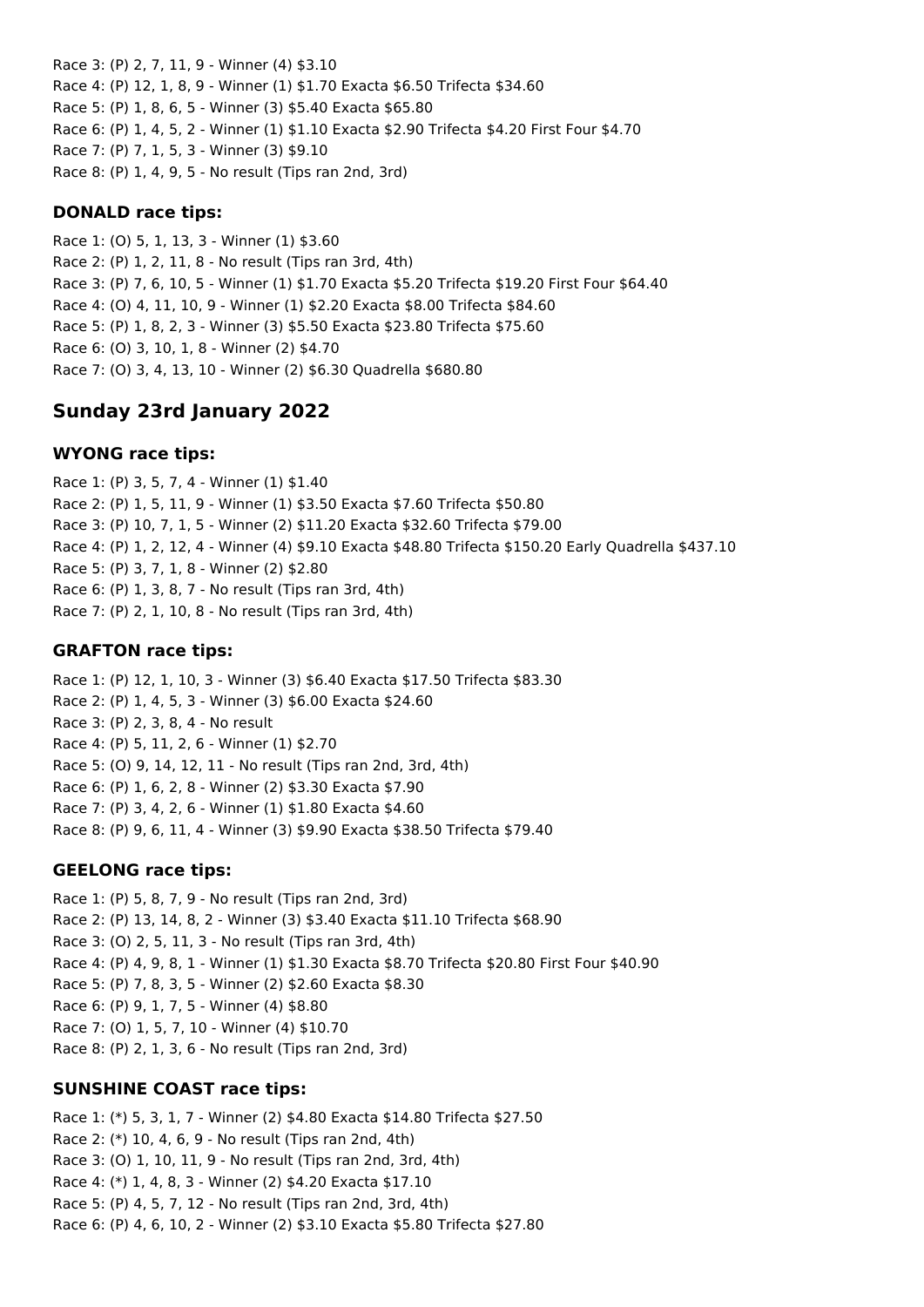#### **PENOLA race tips:**

Race 1: (P) 3, 1, 2, 6 - No result (Tip ran 2nd) Race 2: (P) 6, 9, 3, 7 - No result (Tips ran 2nd, 4th) Race 3: (P) 1, 8, 9, 7 - Winner (4) \$7.40 Exacta \$34.70 Race 4: (P) 5, 3, 2, 8 - Winner (1) \$4.50 Race 5: (P) 1, 3, 7, 2 - Winner (4) \$1.90 Exacta \$4.50 Race 6: (O) 5, 3, 13, 1 - No result (Tip ran 4th) Race 7: (O) 11, 6, 8, 5 - No result (Tip ran 2nd)

#### **HOBART race tips:**

Race 1: (P) 1, 3, 4, 5 - Winner (1) \$2.10 Exacta \$8.30 Trifecta \$26.40 First Four \$59.40 Race 2: (O) 7, 9, 5, 8 - Winner (2) \$5.40 Race 3: (O) 7, 3, 4, 6 - No result (Tips ran 2nd, 3rd) Race 4: (P) 6, 9, 2, 8 - Winner (3) \$9.40 Exacta \$38.50 Race 5: (P) 2, 6, 1, 8 - Winner (1) \$2.20 Race 6: (P) 1, 7, 5, 14 - Winner (4) \$7.10 Exacta \$36.10 Trifecta \$159.50 Race 7: (P) 6, 1, 3, 9 - No result (Tips ran 2nd, 3rd, 4th) Race 8: (O) 10, 7, 6, 9 - No result (Tip ran 4th) Race 9: (P) 5, 2, 4, 1 - Winner (1) \$4.10 Exacta \$25.00

### **GREAT WESTERN race tips:**

Race 1: (P) 4, 7, 6, 2 - Winner (1) \$1.60 Race 2: (P) 5, 3, 8, 4 - Abandoned Race 3: (P) 6, 7, 3, 1 - Abandoned Race 4: (P) 8, 7, 1, 6 - Abandoned Race 5: (P) 6, 1, 5, 3 - Abandoned Race 6: (P) 3, 2, 4, 5 - Abandoned Race 7: (P) 7, 3, 1, 8 - Abandoned Race 8: (P) 2, 1, 5, 3 - Abandoned

#### **MOUNT BARKER race tips:**

Race 1: (P) 2, 9, 8, 5 - Winner (2) \$5.30 Exacta \$12.60 Trifecta \$73.60 Race 2: (O) 4, 8, 6, 3 - Winner (3) \$24.90 Exacta \$98.60 Trifecta \$593.60 First Four \$2,432.40 Race 3: (P) 4, 1, 6, 8 - Winner (2) \$3.20 Exacta \$8.80 Trifecta \$40.40 First Four \$146.40 Race 4: (P) 3, 8, 2, 1 - Winner (3) \$2.10 Exacta \$5.30 Trifecta \$16.00 Race 5: (P) 2, 5, 6, 9 - No result (Tip ran 3rd) Race 6: (P) 2, 6, 3, 1 - Winner (1) \$1.80 Race 7: (P) 4, 2, 1, 7 - Winner (2) \$3.10 Exacta \$7.50 Race 8: (O) 2, 7, 4, 13 - No result (Tips ran 2nd, 4th) Race 9: (O) 2, 4, 8, 3 - No result (Tips ran 2nd, 4th)

# **Sunday 16th January 2022**

#### **LISMORE race tips:**

Race 1: (P) 5, 1, 7, 4 - Winner (2) \$6.50 Exacta \$7.80 Trifecta \$32.50 Race 2: (P) 7, 1, 12, 5 - Winner (4) \$31.20 Exacta \$114.50 Trifecta \$311.20 Race 3: (O) 3, 7, 6, 4 - Winner (2) \$3.40 Exacta \$19.60 Trifecta \$52.10 Race 4: (P) 8, 9, 4, 3 - Winner (3) \$17.10 Exacta \$49.70 Trifecta \$281.10 Early Quadrella \$10,451.50 Race 5: (O) 6, 11, 5, 7 - No result (Tips ran 2nd, 3rd, 4th) Race 6: (P) 5, 12, 11, 1 - Winner (4) \$7.50 Race 7: (O) 4, 9, 15, 14 - Winner (1) \$3.30 Exacta \$19.00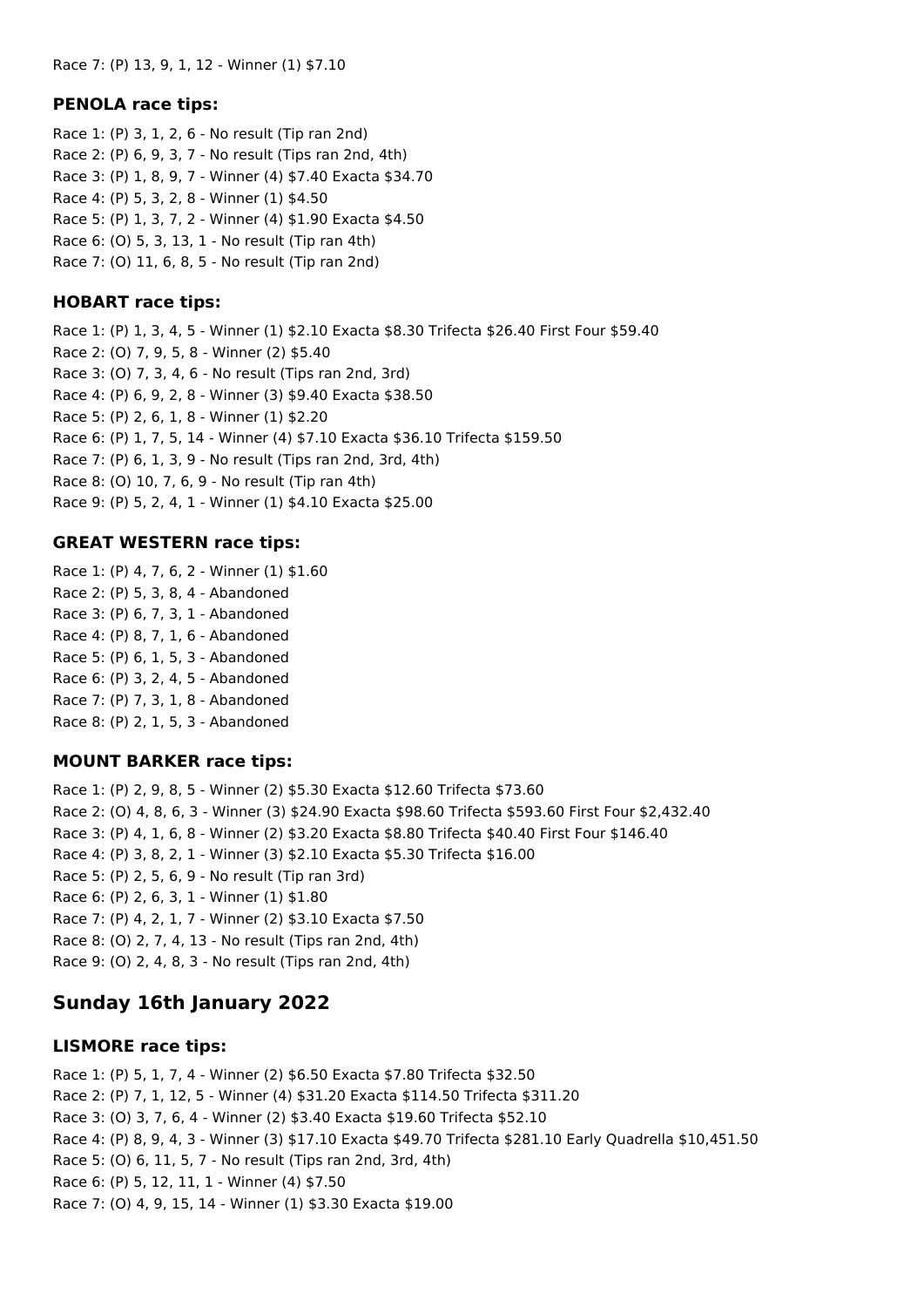### **COWRA race tips:**

Race 1: (P) 12, 9, 10, 7 - Winner (1) \$1.80 Exacta \$4.20 Trifecta \$10.00 Race 2: (P) 1, 10, 3, 4 - Winner (1) \$2.80 Race 3: (P) 2, 5, 8, 10 - Winner (3) \$5.80 Race 4: (P) 11, 5, 10, 6 - Winner (1) \$2.30 Race 5: (P) 4, 6, 11, 2 - No result (Tips ran 2nd, 4th) Race 6: (P) 7, 3, 9, 5 - Winner (2) \$3.40 Race 7: (P) 1, 9, 2, 7 - Winner (3) \$4.70 Exacta \$24.00 Race 8: (P) 5, 2, 1, 6 - Winner (1) \$2.60 Race 9: (O) 12, 3, 7, 9 - No result (Tip ran 3rd)

## **BENALLA race tips:**

Race 1: (P) 8, 9, 6, 5 - Winner (2) \$2.20 Race 2: (P) 11, 10, 9, 7 - Winner (2) \$2.50 Exacta \$6.00 Race 3: (P) 13, 6, 4, 7 - Winner (1) \$3.50 Exacta \$10.00 Trifecta \$34.60 Race 4: (O) 8, 14, 11, 4 - Winner (1) \$1.50 Exacta \$9.70 Early Quadrella \$62.50 Race 5: (P) 2, 14, 3, 4 - Winner (1) \$3.90 Race 6: (O) 9, 15, 3, 7 - Winner (1) \$4.10 Race 7: (O) 1, 6, 10, 5 - No result (Tip ran 4th) Race 8: (O) 4, 8, 9, 11 - No result (Tips ran 3rd, 4th)

## **YARRA VALLEY race tips:**

Race 1: (P) 7, 4, 3, 2 - Winner (2) \$4.50 Exacta \$12.00 Race 2: (P) 1, 2, 10, 6 - No result (Tips ran 2nd, 3rd, 4th) Race 3: (P) 3, 6, 9, 4 - Winner (4) \$5.60 Race 4: (P) 8, 3, 2, 9 - Winner (3) \$7.00 Exacta \$99.80 Trifecta \$539.00 First Four \$1,732.10 Race 5: (P) 7, 9, 10, 2 - Winner (2) \$4.40 Exacta \$15.10 Race 6: (P) 3, 1, 4, 5 - Winner (4) \$5.30 Race 7: (P) 3, 2, 7, 4 - No result (Tips ran 2nd, 4th) Race 8: (O) 9, 12, 11, 5 - Winner (1) \$3.10 Exacta \$14.30 Race 9: (O) 10, 4, 11, 9 - Winner (3) \$19.70

## **SUNSHINE COAST race tips:**

Race 1: (P) 1, 5, 2, 9 - Winner (1) \$2.10 Race 2: (P) 6, 5, 9, 4 - Winner (4) \$10.50 Exacta \$33.60 Trifecta \$155.30 Race 3: (P) 1, 5, 3, 6 - No result (Tips ran 2nd, 3rd) Race 4: (P) 1, 8, 2, 3 - Winner (4) \$13.80 Exacta \$40.90 Trifecta \$167.10 Race 5: (P) 9, 1, 7, 5 - No result (Tips ran 2nd, 4th) Race 6: (O) 1, 5, 3, 2 - Winner (4) \$5.20 Exacta \$22.40 Trifecta \$240.40 Race 7: (P) 6, 11, 10, 17 - No result (Tips ran 2nd, 3rd)

## **STRATHALBYN race tips:**

Race 1: (P) 10, 6, 2, 3 - Winner (4) \$3.70 Race 2: (P) 1, 11, 9, 10 - Winner (3) \$7.10 Exacta \$20.00 Trifecta \$45.00 Race 3: (O) 2, 7, 6, 4 - No result (Tips ran 2nd, 3rd) Race 4: (P) 1, 3, 5, 9 - Winner (1) \$4.60 Race 5: (P) 3, 4, 1, 5 - Winner (1) \$4.10 Exacta \$15.60 Race 6: (P) 6, 4, 10, 2 - Winner (1) \$4.80 Exacta \$30.80 Trifecta \$132.30 First Four \$315.80 Race 7: (O) 7, 3, 9, 12 - No result (Tip ran 4th)

## **GERALDTON race tips:**

Race 1: (P) 2, 1, 7, 6 - Winner (1) \$2.10 Exacta \$7.70 Race 2: (P) 4, 7, 5, 1 - Winner (1) \$1.40 Exacta \$3.80 Race 3: (O) 6, 1, 8, 5 - Winner (1) \$2.80 Exacta \$9.90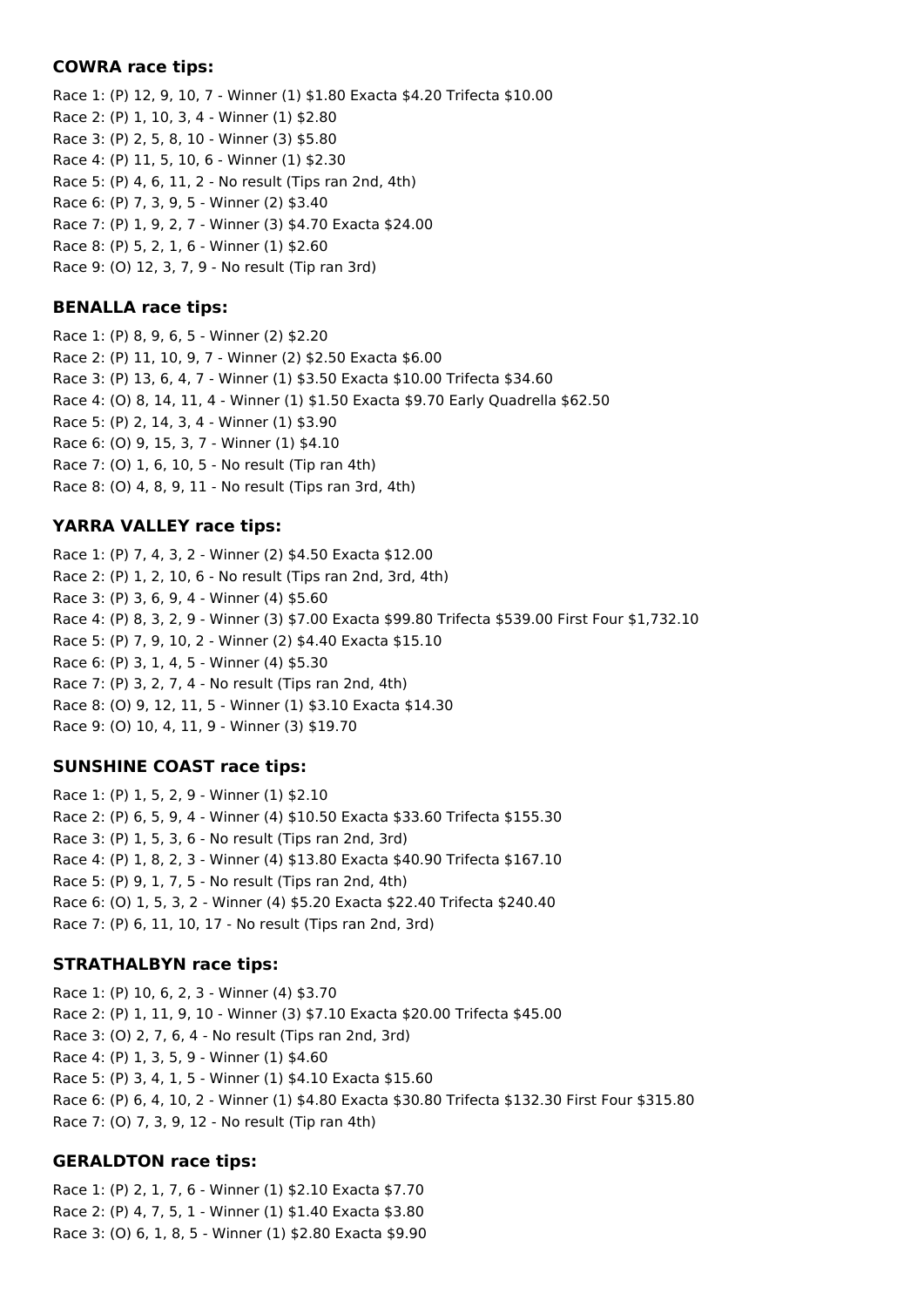Race 4: (P) 2, 4, 5, 6 - Winner (1) \$3.00 Race 5: (P) 4, 1, 9, 10 - Winner (3) \$9.00 Early Quadrella \$215.60 Race 6: (O) 8, 1, 4, 3 - Winner (4) \$6.80 Exacta \$48.80 Race 7: (O) 2, 4, 1, 8 - No result (Tips ran 2nd, 3rd) Race 8: (P) 2, 3, 12, 1 - Winner (2) \$5.90 Exacta \$11.80 Trifecta \$79.40 First Four \$372.30 Race 9: (P) 5, 1, 6, 7 - No result (Tip ran 2nd)

# **Sunday 9th January 2022**

## **SUNSHINE COAST race tips:**

Race 1: (P) 4, 8, 7, 6 - Winner (3) \$4.00 Exacta \$4.90 Trifecta \$10.90 First Four \$14.00 Race 2: (P) 7, 4, 6, 5 - Winner (4) \$6.80 Exacta \$21.70 Race 3: (P) 1, 2, 4, 8 - Winner (2) \$2.50 Exacta \$5.00 Trifecta \$16.70 First Four \$31.80 Race 4: (P) 7, 10, 6, 2 - Winner (3) \$5.90 Exacta \$127.30 Early Quadrella \$710.60 Race 5: (P) 11, 4, 3, 6 - Winner (2) \$2.70 Exacta \$11.60 Race 6: (P) 6, 5, 2, 14 - No result (Tips ran 2nd, 3rd, 4th)

## **COFFS HARBOUR race tips:**

Race 1: (P) 2, 9, 8, 6 - Abandoned Race 2: (P) 1, 4, 3, 2 - Abandoned Race 3: (P) 5, 2, 9, 3 - Abandoned Race 4: (P) 6, 1, 4, 5 - Abandoned Race 5: (P) 11, 3, 4, 2 - Abandoned Race 6: (P) 6, 5, 7, 8 - Abandoned Race 7: (P) 3, 2, 6, 11 - Abandoned

## **NOWRA race tips:**

Race 1: (P) 1, 2, 4, 7 - Winner (3) \$8.80 Exacta \$31.50 Trifecta \$145.70 Race 2: (P) 7, 4, 5, 13 - Winner (1) \$3.00 Exacta \$7.20 Trifecta \$19.80 Race 3: (P) 1, 7, 12, 2 - Winner (1) \$1.50 Race 4: (P) 7, 1, 8, 2 - Winner (1) \$2.80 Exacta \$9.90 Trifecta \$28.90 Early Quadrella \$181.20 Race 5: (P) 4, 8, 6, 7 - Winner (2) \$3.50 Race 6: (P) 11, 7, 3, 5 - Winner (3) \$3.80 Exacta \$11.20 Trifecta \$34.40 First Four \$210.40 Race 7: (P) 2, 7, 14, 3 - No result (Tip ran 3rd)

## **MORNINGTON race tips:**

Race 1: (P) 9, 5, 10, 4 - Winner (3) \$4.90 Exacta \$19.90 Trifecta \$71.80 First Four \$134.40 Race 2: (P) 5, 2, 7, 6 - Winner (1) \$1.80 Exacta \$9.80 Trifecta \$30.20 Race 3: (P) 7, 6, 2, 5 - Winner (3) \$6.40 Exacta \$22.60 Race 4: (O) 9, 7, 1, 2 - No result Race 5: (P) 7, 1, 2, 3 - Winner (2) \$2.70 Exacta \$14.40 Race 6: (P) 2, 1, 4, 8 - Winner (3) \$3.70 Exacta \$30.90 Trifecta \$106.00 Race 7: (O) 5, 6, 2, 8 - Winner (1) \$4.30

## **WARRNAMBOOL race tips:**

Race 1: (P) 7, 1, 6, 10 - Winner (2) \$4.00 Exacta \$13.70 Trifecta \$46.70 Race 2: (P) 6, 10, 11, 5 - Winner (3) \$4.30 Race 3: (P) 6, 11, 8, 10 - Winner (1) \$2.60 Exacta \$24.10 Trifecta \$74.40 First Four \$164.70 Race 4: (P) 14, 6, 1, 10 - No result (Tips ran 2nd, 4th) Race 5: (P) 4, 6, 1, 2 - Winner (2) \$3.10 Exacta \$8.90 Trifecta \$32.50 Race 6: (\*) 6, 8, 4, 7 - No result (Tip ran 4th) Race 7: (\*) 2, 1, 5, 6 - Winner (3) \$3.30 Exacta \$42.90 Race 8: (P) 6, 8, 3, 11 - Winner (1) \$1.70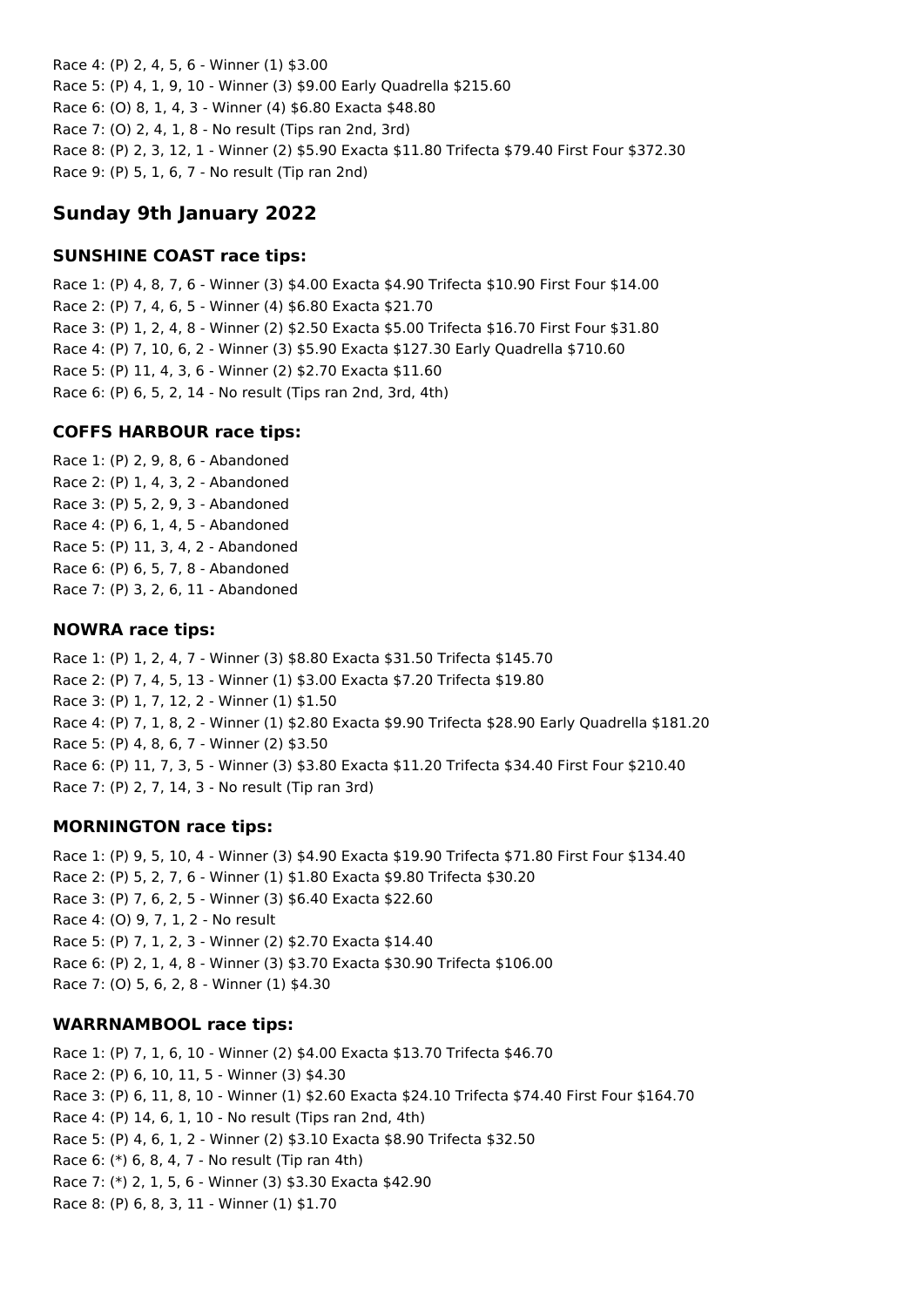## **PORT LINCOLN race tips:**

Race 1: (P) 1, 5, 2, 6 - Winner (3) \$6.00 Exacta \$30.40 Race 2: (P) 12, 11, 8, 9 - Winner (4) \$4.60 Exacta \$27.10 Race 3: (P) 6, 9, 12, 11 - Winner (1) \$2.30 Exacta \$4.20 Trifecta \$13.20 Race 4: (P) 9, 11, 3, 2 - Winner (4) \$3.30 Exacta \$28.70 Race 5: (P) 1, 4, 5, 3 - Winner (1) \$4.00 Exacta \$22.50 Early Quadrella \$117.30 Race 6: (O) 3, 9, 1, 2 - Winner (4) \$6.10 Race 7: (O) 8, 6, 5, 3 - Winner (3) \$3.10 Exacta \$19.70 Race 8: (P) 1, 4, 7, 6 - Winner (1) \$3.90 Exacta \$19.60 Race 9: (O) 7, 6, 12, 3 - Winner (1) \$4.00 Exacta \$16.40 Quadrella \$458.60

## **ALBANY race tips:**

Race 1: (P) 1, 9, 2, 4 - Winner (2) \$1.60 Race 2: (O) 4, 13, 12, 9 - Winner (2) \$2.40 Exacta \$31.90 Trifecta \$130.00 Race 3: (P) 3, 5, 1, 2 - Winner (4) \$4.00 Exacta \$9.00 Race 4: (P) 3, 5, 1, 9 - Winner (3) \$3.60 Exacta \$7.40 Trifecta \$88.40 First Four \$323.90 Early Quadrella \$144.20 Race 5: (P) 5, 7, 9, 2 - Winner (1) \$2.20 Exacta \$24.00 Race 6: (P) 5, 2, 6, 11 - Winner (1) \$2.30 Exacta \$3.60 Race 7: (O) 3, 7, 1, 13 - Winner (1) \$3.00 Race 8: (O) 1, 5, 3, 9 - No result (Tips ran 3rd, 4th)

# **Sunday 2nd January 2022**

### **SUNSHINE COAST race tips:**

Race 1: (P) 4, 2, 8, 6 - No result (Tips ran 2nd, 3rd, 4th) Race 2: (P) 7, 4, 1, 10 - Winner (1) \$2.40 Race 3: (P) 4, 7, 3, 6 - Winner (1) \$1.60 Exacta \$8.80 Trifecta \$17.00 First Four \$52.10 Race 4: (P) 4, 10, 8, 5 - No result (Tips ran 2nd, 4th) Race 5: (P) 7, 10, 2, 1 - Winner (3) \$2.40 Exacta \$13.60 Trifecta \$40.80 First Four \$67.70 Race 6: (P) 1, 5, 11, 6 - Winner (1) \$1.20 Exacta \$3.10 Trifecta \$6.30 Race 7: (P) 3, 5, 6, 8 - Winner (2) \$3.90 Exacta \$15.90 Trifecta \$37.40 First Four \$52.80 Race 8: (P) 3, 8, 5, 9 - Winner (1) \$1.80 Race 9: (O) 9, 7, 12, 13 - No result (Tip ran 3rd)

## **BALLINA race tips:**

Race 1: (P) 1, 7, 4, 5 - Winner (3) \$3.90 Exacta \$11.50 Race 2: (P) 4, 5, 2, 8 - Winner (1) \$3.80 Race 3: (P) 1, 7, 2, 6 - Winner (2) \$2.20 Exacta \$6.30 Trifecta \$19.00 First Four \$52.70 Race 4: (P) 7, 1, 9, 8 - Winner (1) \$1.70 Exacta \$6.10 Early Quadrella \$78.70 Race 5: (P) 8, 2, 6, 13 - Winner (1) \$4.00 Race 6: (P) 8, 1, 7, 9 - Winner (2) \$1.70 Exacta \$4.70 Race 7: (P) 2, 3, 7, 9 - Winner (2) \$3.40 Quadrella \$57.70

## **GILGANDRA race tips:**

Race 1: (O) 5, 1, 4, 10 - Winner (4) \$6.80 Exacta \$57.70 Race 2: (P) 2, 1, 7, 4 - Winner (1) \$2.40 Exacta \$3.30 Trifecta \$10.50 Race 3: (P) 1, 2, 10, 12 - Winner (3) \$4.40 Exacta \$10.30 Trifecta \$21.80 Race 4: (P) 1, 6, 7, 5 - Winner (1) \$1.90 Early Quadrella \$209.00 Race 5: (P) 8, 7, 11, 5 - Winner (1) \$2.30 Exacta \$11.10 Race 6: (O) 14, 1, 12, 13 - No result (Tips ran 2nd, 3rd) Race 7: (P) 6, 3, 2, 7 - Winner (3) \$5.70 Race 8: (O) 2, 1, 5, 8 - Winner (3) \$4.90

## **CRANBOURNE race tips:**